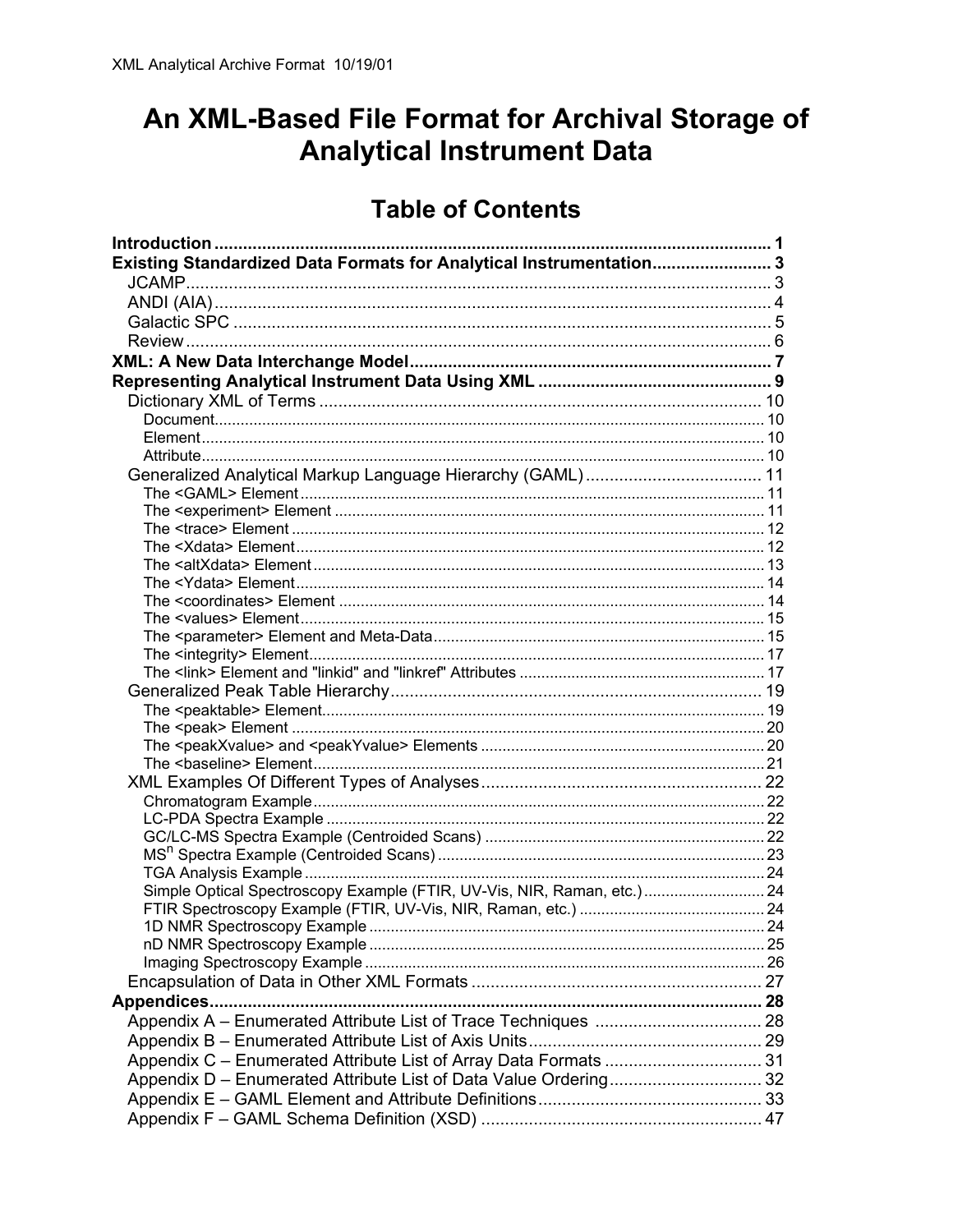# **Introduction**

There is a growing demand for digital storage and archiving systems for analytical instrument data. Although there are data archiving products currently on the market, they are incomplete solutions for long term archiving of data from analytical instruments. In general, these systems offer a centralized method of indexing, storing and retrieving the original binary data files generated by the many proprietary instrument control software packages used throughout the laboratory. When a particular piece of data is retrieved from such a system, it is viewed using that same proprietary software that generated it.

There are two principal problems with this approach:

- 1. Laboratories typically have many more people that need to access the data than they have computers running the proprietary software required to view it. In some cases, those people may be in a different lab, building or country than the proprietary data station software. It is impractical to deliver copies of proprietary software applications to every person who might need to access the data.
- 2. Instruments and data systems often have shorter lifetimes than the required retention periods for the actual data they generate. It is very likely that when a critical piece of data is needed some time in the distant future (to demonstrate compliance to a regulator or for a legal defense of a company's intellectual property), the data station software, hardware or even operating system is obsolete or cannot be obtained anymore.

Users must be able to access, view and potentially even reprocess the data in the archive throughout the entire record retention lifetime and beyond. Thus, in order to make data accessible for an undetermined length of time, it must be "normalized" in such a way that it can be easily understood outside the realm of any individual software system.

In the process of developing a new software product for enterprise-wide management of instrument data, Thermo LabSystems has proposed a new XML-based data model. This paper will focus on how XML solves a number of issues related to access and storage of analytical instrument data and will describe the features of the proposed data model in detail.

The users with the greatest need for data archiving systems are those working in companies that operate in markets that are regulated by government institutions. Currently, one of the most visible regulations is USFDA 21 CFR Part 11 and how it relates to electronic record keeping. What is interesting to note is that this regulation specifically acknowledges the difficulties in maintaining accessibility to electronically archived data (see "Comments on the Proposed Rule", Section III, Part 69) by stating:

"The agency agrees that providing exact copies of electronic records in the strictest meaning of the word ''true'' may not always be feasible. The agency nonetheless believes it is vital that copies of electronic records provided to FDA be accurate and complete. Accordingly, in §11.10(b), ''true'' has been replaced with ''accurate and complete.'' The agency expects that this revision should obviate the potential problems noted in the comments. The revision should also reduce the costs of providing copies by making clear that firms need not maintain obsolete equipment in order to make copies that are ''true'' with respect to format and computer system."

Using 21 CFR Part 11 as a guide, the goal of this document is to define a common data format that meets the needs for long term data archiving which is an "accurate and complete" representation of the data collected by analytical instruments. Given the outline provided by this regulation, there are a number of criteria that must be met to make a data format viable for long term electronic archiving of analytical instrument data:

1. It must be "readable" for an undetermined length of time into the future. The lifetime of proprietary instrument software and related systems (computer hardware and operating systems) is usually much shorter than that of the data related to a project or imposed by regulatory requirements. It is very likely that the only usable version of the data when it is needed in the future will be that which is stored in the common format.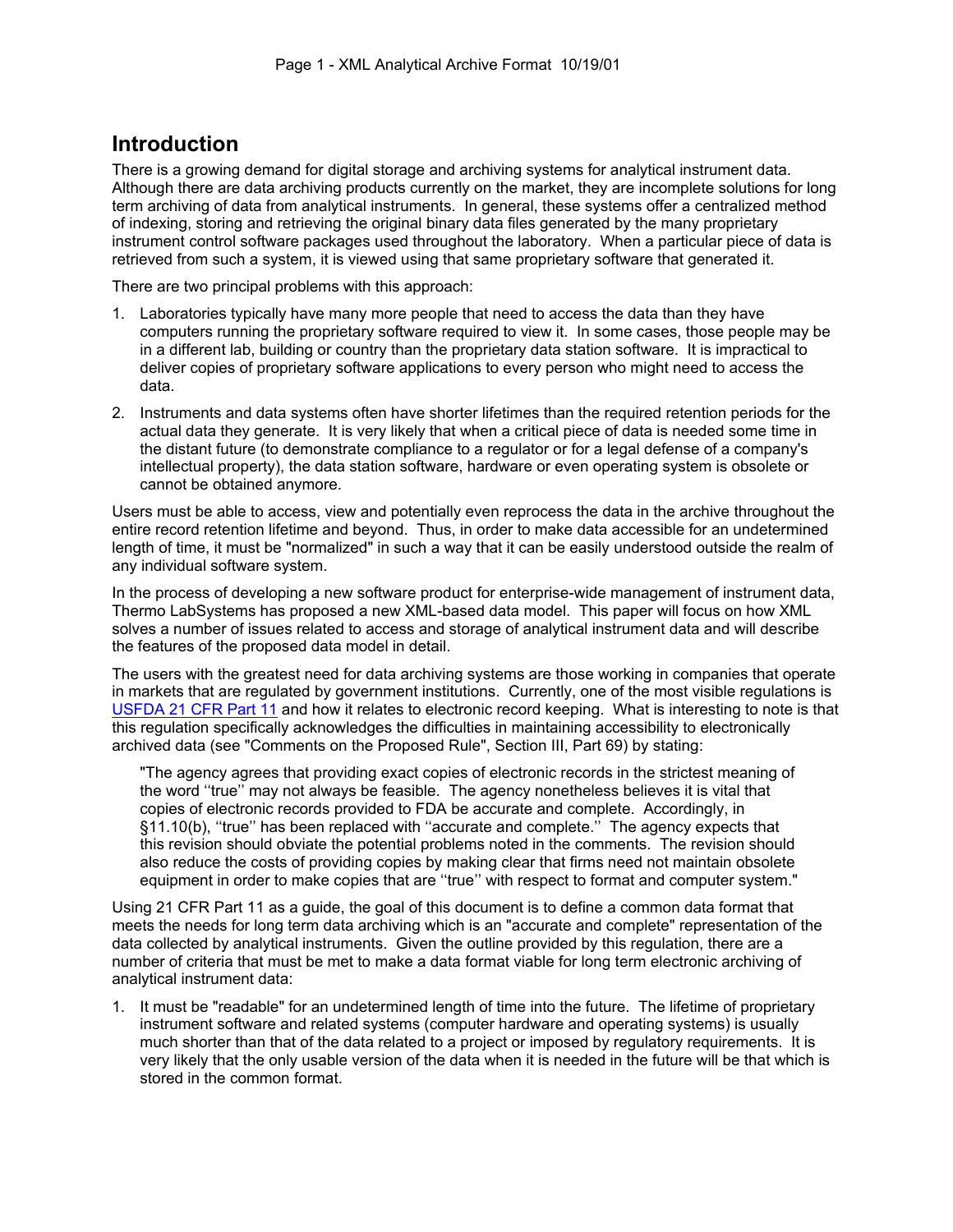- 2. It must be able to outlast the computer hardware and operating system(s) used to store it. It must be something that can be easily migrated as electronic storage systems, operating systems and software are upgraded.
- 3. It should be (or be based on) an existing data format standard that is in the public domain. Even data formats that are "open" can be considered proprietary data formats if software and documentation cannot be obtained for a particular computer platform. The data format should be cross-platform compatible and no single source or group should control access to the documentation. Anyone should be able to easily obtain or develop tools for making use of the data stored in the common format.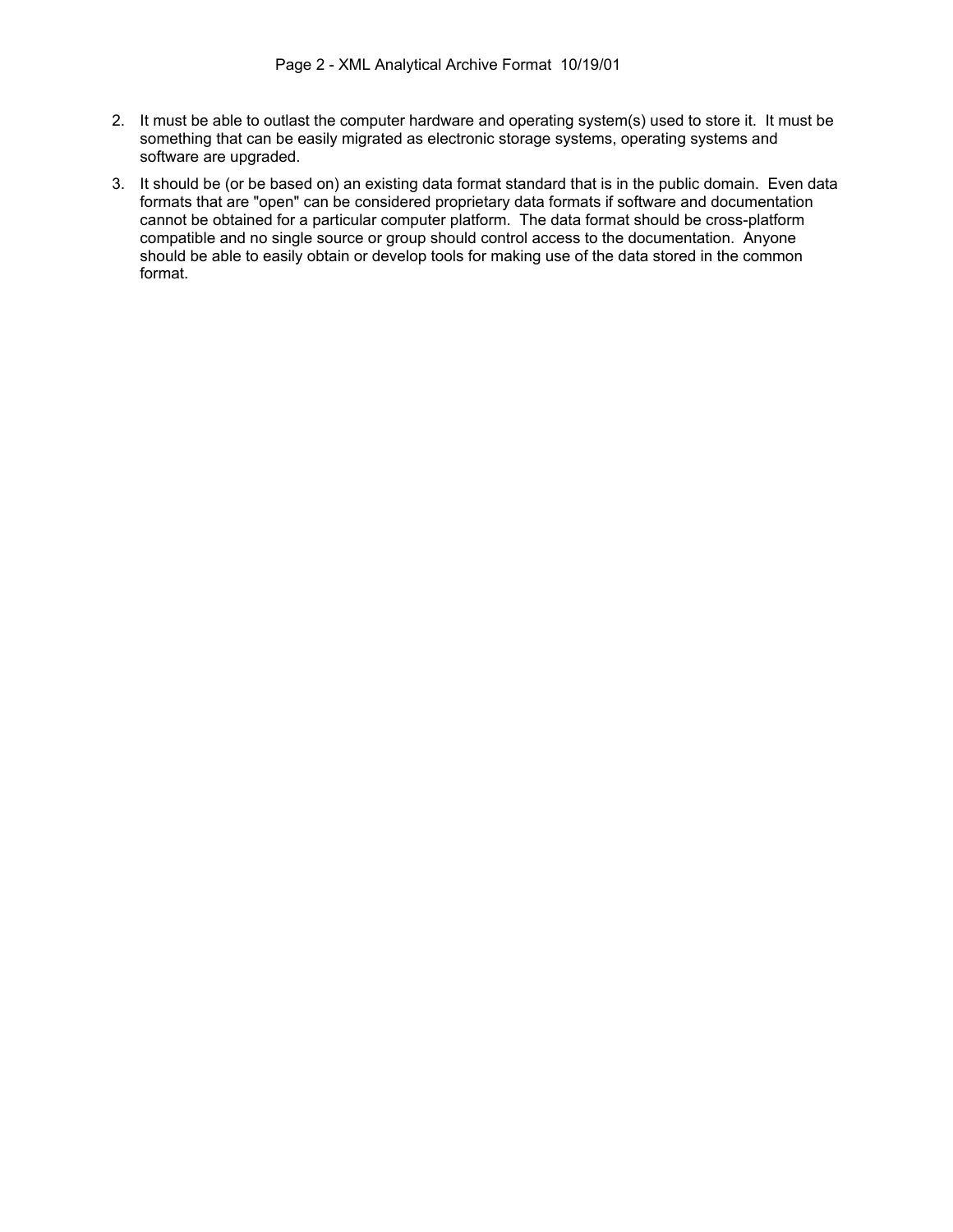# **Existing Standardized Data Formats for Analytical Instrumentation**

Ever since the beginning of the era of computers in spectroscopy and chromatography, instrumentation users have looked for a way to easily exchange data between the different systems. The root cause of these efforts has always been the proprietary design of software provided with the instruments, which prevents the data files from being viewed, processed or printed outside the system. As such, there are already a number of data format standards in use within the analytical laboratory instrumentation marketplace.

Before expending the effort to design a completely new data format for analytical data, Thermo Galactic and Thermo LabSystems conducted a review of existing data format standards to determine if any would meet the requirements for long term archiving. However, it became apparent that none of these formats would meet all three of the requirements. In retrospect, the driving force behind the previous efforts to create these formats was not to create a 'future-proof' way of storing data (as required for archival storage), but instead to exchange data with users of other software systems. On the other hand, there are some useful ideas and a wealth of experience that can be gleaned from examining the precedent efforts in the context of designing a new archival storage format. The following sections discuss the formats reviewed in more detail.

# *JCAMP*

One of the first attempts at developing a common data interchange format was the JCAMP effort. This was first proposed by a group of spectroscopists and led by Bob McDonald<sup>1</sup> back in the mid-1980's as a way to seamlessly transfer FTIR spectra among the various spectrometer manufacturers' computer data stations of that era. In subsequent years, it was adopted and moved forward by a working group within the IUPAC<sup>2,3</sup>, and standards for other types of data have been proposed (NMR, Mass Spectrometry). In  $\sigma$ , and standards for other types of data have been proposed (NMR, Mass Spectrometry). In addition, many universities, research organizations and instrument vendors have produced data files in their own "flavors" of the JCAMP format.

The idea behind this format was to make it ASCII such that it was easily readable/writable by anybody with a text editor and explicitly described all the information in the data. Important data is identified by a system of standard "tags" which are described in a dictionary within the standards documentation. This makes the files fundamentally useful in nearly all software systems since ASCII is common to almost all computer platforms and operating systems and is fundamentally "human-readable."

The main problem with JCAMP is the fact that the specifications are both complicated and incomplete. As the documentation grew to allow for other types of instrument data, peak table data, and chemical structures, among other things, programmers had trouble interpreting how the tags should be used to write out their type of data. This led to the situation where JCAMP files created by a given software system could not be read by any other system because of inconsistent software implementations. This was exacerbated by the fact that there was (and still is) no way of validating the adherence to the JCAMP standards for files created by different software packages. There is no testing software available, and there is no overseeing body organizing round-robin testing among the vendors and policing their efforts.

This type of problem is fixable, while the issue of data completeness is not. One of the best ideas the developers of the JCAMP format put forth was to purposely keep the dictionary of tags as small as possible. Programmers were free to store as much other information in the file as they needed in private "comment" tags. Since the data in the file is stored as ASCII, any reasonable human reading these tags (or computer programmed to look for them) would be able to decipher the information.

However, in choosing to also use ASCII to store the numerical values that make up the "curves" in the data, they created a format which is unsuitable for archival storage. Unless the values are written to the JCAMP file using the same precision as the binary data in the original proprietary file, they will not be exactly the same values when the JCAMP file is read by another piece of software. For example, it is common for instrument vendors to use 32-bit floating point numbers to store data values in their proprietary data file formats. In order to accurately translate a number stored in this representation into ASCII, the software must preserve all 8 significant figures and the scientific exponent (i.e.,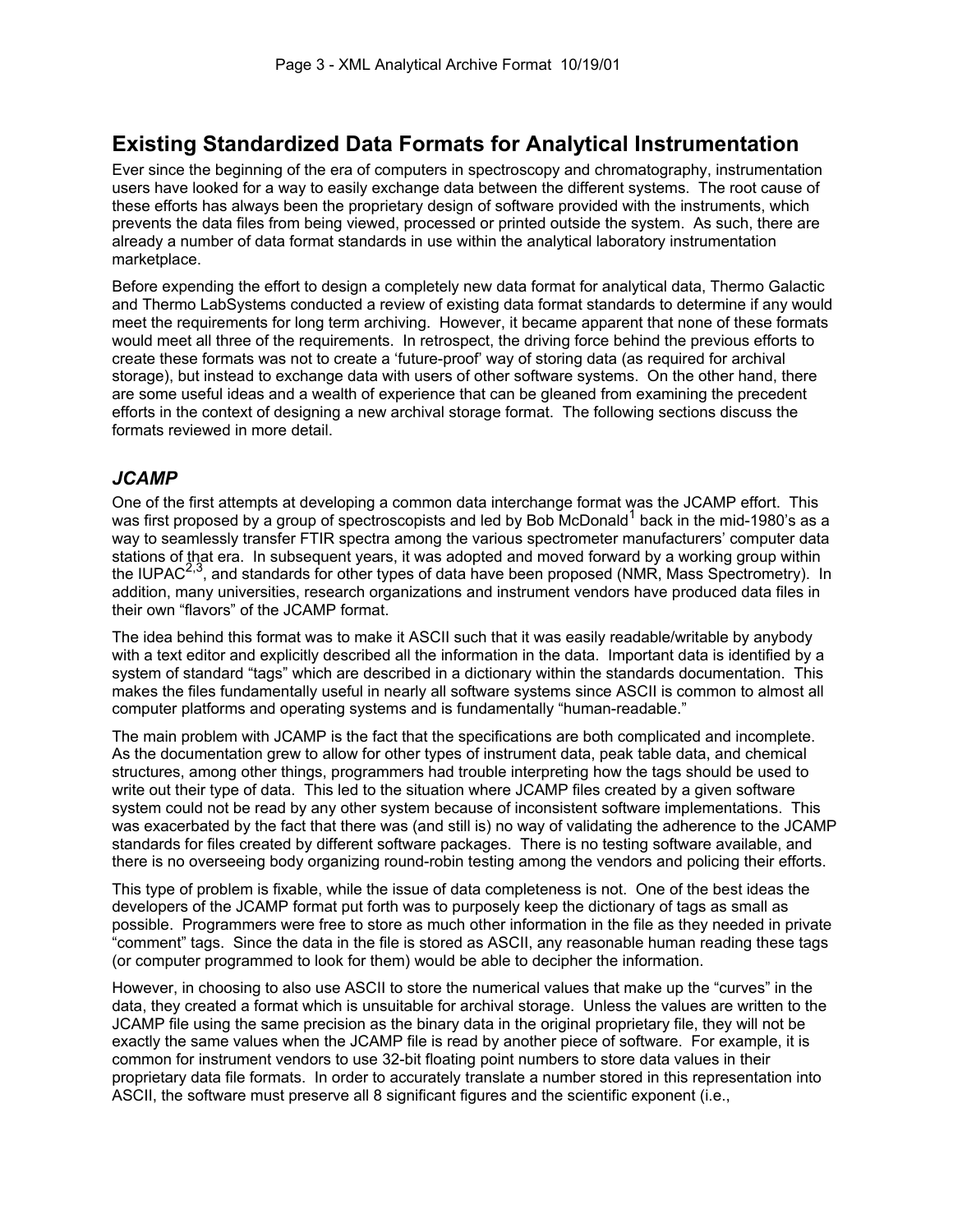123.45678e+09). Any other ASCII representation (e.g., 123.45e+9) loses data precision and will result in a *different* 32-bit floating point number when read by another piece of software. This does not meet the archiving requirement for an "accurate and complete" representation of the data.

#### References

- 1. R. S. McDonald and P. A. Wilks Jr., "JCAMP-DX: A Standard Form for Exchange of Infrared Spectra in Computer Readable Form", *Appl. Spec.*, Vol. 42, 1988, p. 151.
- 2. A. N. Davies and P. Lampen, "JCAMP-DX for NMR", *Appl. Spec.*, Vol. 47, 1993, p. 1093.
- 3. P. Lampen, H. Hillig, A. N. Davies and M Linscheid, "JCAMP-DX for Mass Spectrometry", *Appl. Spec*., Vol 48. 1994, p.1545.

# *ANDI (AIA)*

Another effort aimed at creating a standardized data interchange file format is called ANDI (**AN**alytical **D**ata **I**nterchange) originally developed, supported and promoted by the Analytical Instrumentation Association (AIA), a marketing organization that tracks trends and researches growth and new technologies in the industry. AIA organized a series of separate committees comprised of instrument vendors and users to design formats for specific analytical disciplines. Steered by their members, they decided to initially work on the techniques that were most relevant: Chromatography and Mass Spectrometry (although efforts were also started for FTIR/Raman, NMR and PDA data types). The feeling was that these groups could better design a file format for the data if they did not have to worry about making it general enough to cope with all instrumental data, but only had to make one sufficient for a single technique.

Unlike the JCAMP effort, they had specific goals of not only allowing data interchange, but also of providing a mechanism that could maintain GLP & GMP integrity of the data. Any file format that was completely stored in ASCII (like JCAMP) was deemed not secure enough to meet this goal; some type of binary format that could not be easily manipulated was required. This was also a requirement to maintain the precision of the data values in the original measurement, another failing of ASCII-based formats like JCAMP.

The AIA committees also had a mandate to make sure the data files would be portable among many different operating systems and software platforms, a very difficult task with binary data. In the end, they ended up choosing Unidata's netCDF format. This is supported by free, public domain software and source code that can be compiled for cross-platform (operating system) compatibility.

The committees focused on defining the dictionary of items that would be stored in the file and defining as many tags as possible to give a completely GLP-compliant way of storing the data. Because of this, the dictionaries for these formats are extraordinarily large. To simplify implementation, the ANDI formats define a series of five levels of compliance and the dictionary tags are divided into groups. In order for a file to be compliant with a certain level of completeness, it must include all the tags for that level and prior levels as well.

This effort was backed up with a program of round-robin testing among the instrument vendors, all coordinated by the AIA. Vendors traded files and published their results in reading each other's data in order to guarantee the best level of interoperability for their customers. Initial efforts looked promising as the instrument vendors cooperated on the Chromatography, MS and FT-IR specifications. The first two were actually publicly released and AIA/ANDI export utilities can be found in many vendors' software packages for these types of instrumentation. More recently, AIA turned over the management of the ANDI efforts to the E01.25 committee of the American Society of Testing and Materials (ASTM) and both the Chromatography and MS data formats have been approved as formal ASTM standards $^1$ 

The concept of using the netCDF binary format to preserve GLP and numerical accuracy was a key development. Since netCDF was already in the public domain, and supported by software and source code available from an independent agency (Unidata), there were presumably no issues that the data would be lost in future revisions of operating systems and software. In addition, having panels of experts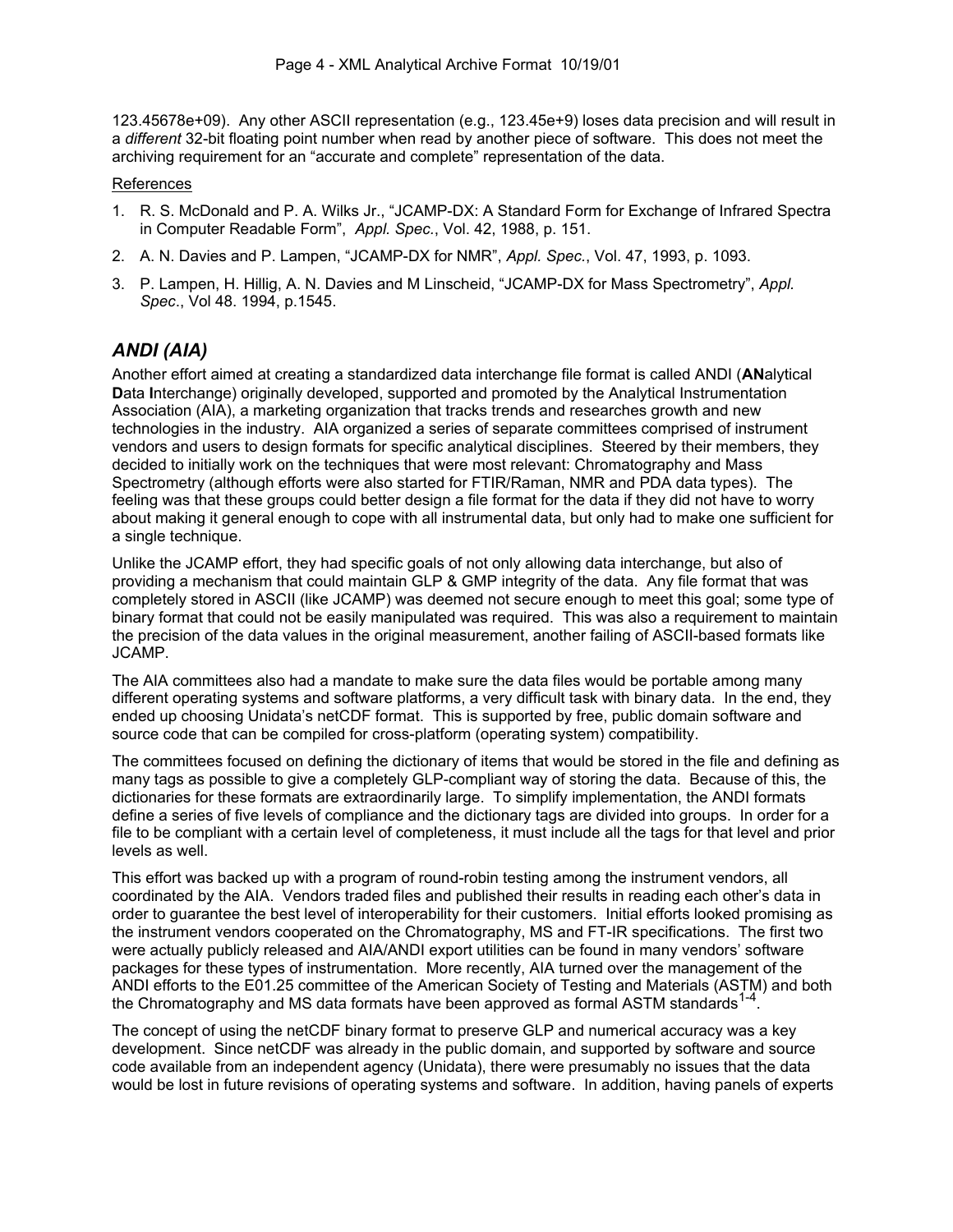in each instrumental discipline to define the dictionaries insured that the formats would represent the information in the data files in the most complete manner possible.

But despite these apparent benefits, ANDI has significant drawbacks as a format for archival storage of analytical data. While it addresses the "accurate" requirement fairly well, it falls short in the area of being an open standard and future-proof. The main reason is due to the choice of netCDF as a data storage format. Although the netCDF software is public domain technology, it is not widely used. It is likely that as computer hardware and operating systems evolve, the netCDF code base will not be upgraded for compatibility in a timely manner. Ultimately, data stored using the netCDF software may be just as inaccessible to future computer systems as the proprietary binary instrument files themselves.

Another weakness lies in the complex dictionaries of required tags for data completeness. While the fixed sets of tags defined in the ANDI formats are rather extensive, they do not allow the format to be extended easily to new instrumental analysis techniques as they develop. The breadth of the dictionaries also creates a situation where full compliance for certain vendors may be impossible. If a certain vendor's instrument or file format does not provide a parameter that is considered "required" in the ANDI standards, then it cannot be stored when the file is translated. This could prevent other software packages from being able to read the file, as it is not considered "complete" according to the standard.

A final problem is that the published standards only cover Chromatography and Mass Spectrometry data sets at this point. There are a vast number of other types of instrumentation in use in today's laboratories (i.e., NMR, UV-Vis, PDA, etc.) and none of the data generated by these pieces of equipment can be represented in the ANDI formats.

#### References

- 1. ASTM E1947-98, "Standard Specification for Analytical Data Interchange Protocol for Chromatographic Data".
- 2. ASTM E1948-98, "Standard Guide for Analytical Data Interchange Protocol for Chromatographic Data"
- 3. ASTM E2077-00, "Standard Specification for Analytical Data Interchange Protocol for Mass Spectrometric Data"
- 4. ASTM E2078-00, "Standard Guide for Analytical Data Interchange Protocol for Mass Spectrometric Data"

### *Galactic SPC*

As an independent, third party software company for over 15 years, Thermo Galactic (formerly Galactic Industries Corp.) has produced products that allow analytical chemists to manipulate their instrument data on an PC-compatible computer. This was accomplished by working with customers and instrument vendors to develop a large number of translation modules that allow the software to directly read the proprietary instrument file formats. As part of this effort, Galactic developed a file format of its own known as "Galactic SPC" that is used in all of its products. Since its inception and invention, this format has been published in Galactic's documentation and via other public domain sources (i.e., the Internet).

Initially focused on storing only FTIR spectroscopy data, Galactic's customer base (and thus its library of file translators) quickly grew to include users with other types of instruments including UV-VIS, Fluorescence, Raman, NIR, Chromatography, NMR, MS and many hyphenated techniques such as GC-IR, GC-MS, and LC-DAD. To this day, Galactic continues to develop conversion routines for as many different file formats as possible, including the previously discussed "standard" formats. Since users can bring raw binary data files from their instruments directly over to Galactic software, translate and then process them, there has been little need for the instrument vendors to supply the user with an export routine to another format. Thus the need for standard data exchange formats has been minimized for a large part of the analytical instrument community (at least among those who are already using Galactic software)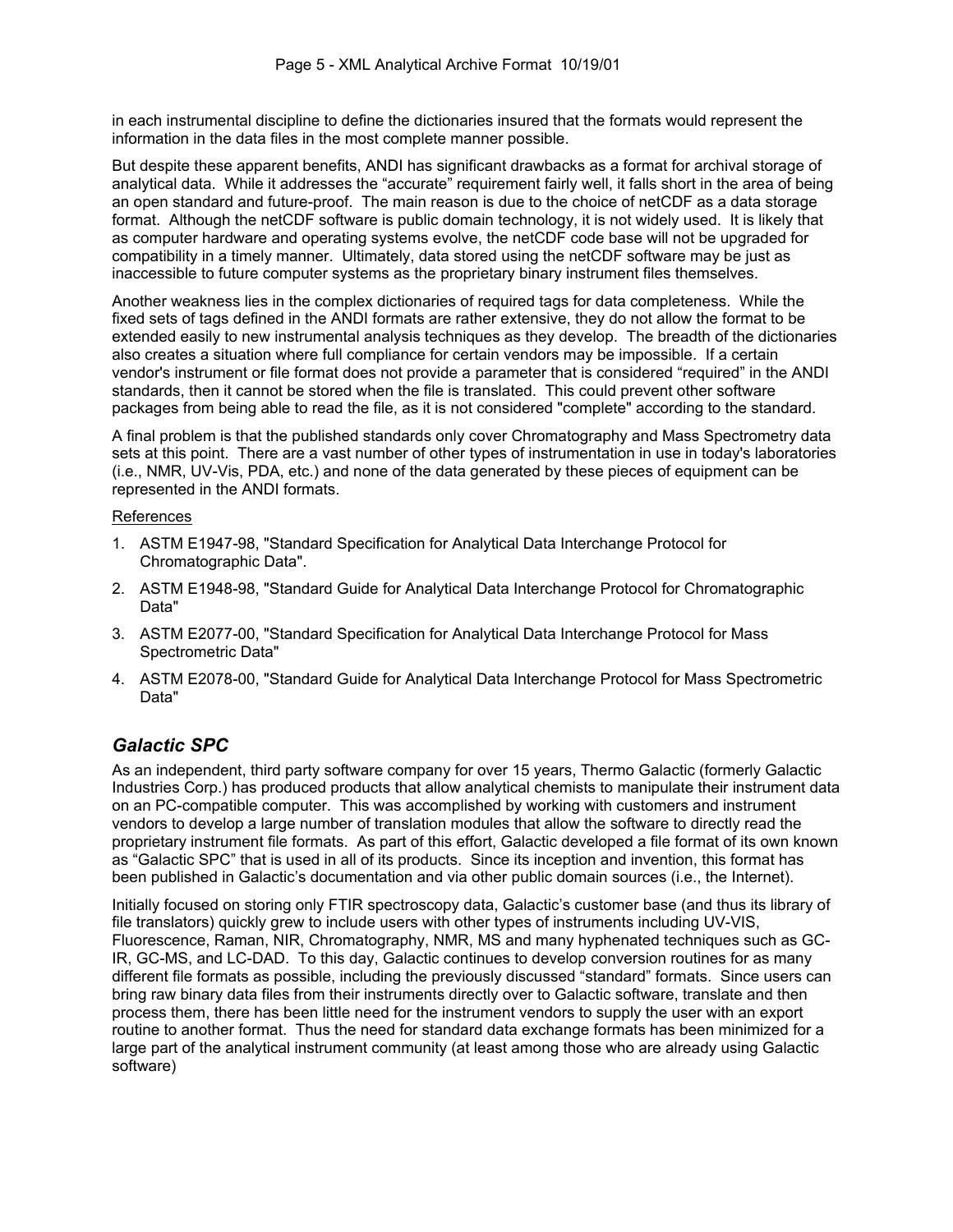Another part of this is Galactic's success as an OEM supplier of instrument software. Many instrument vendors now use Galactic software products as their direct data acquisition interface to their instrumentation. These packages naturally store the data in Galactic's native SPC file format. Thus there is an ever growing collection of data in the world stored in Galactic SPC files.

Due to this, a large number of other software packages support export to SPC files; in some cases in lieu of supporting export to one of the "standard" file formats (i.e., J-CAMP, ANDI or even simple 2 column ASCII). In fact, the SPC file format is becoming a de facto standard for exchanging spectroscopic data. This is almost certainly true in the FT-IR and Raman spectroscopy marketplaces, and becoming so for UV-Vis and NIR spectroscopy.

The Galactic SPC format was designed to meet the needs of a user who wants to view, process and print the data outside the instrument vendor's software. It is flexible enough to store many different kinds of data, while at the same time uses a binary representation for the data values to maintain the all-important numerical accuracy of the curves. In addition, it has a flexible mechanism for unformatted ASCII parameter information (called "Log Text") to allow for carrying along important information from the source instrument file format. In addition, Galactic even generated internal dictionaries of Log Text items for storing commonly used parameters from many of the different instrumental analysis techniques. One of the nicer things about the format is that there are a large number of software products and tools available from both Galactic and other vendors that can be used to validate SPC files without requiring extensive round robin testing.

It was not, however, designed as an archival storage format and because of this, suffers from some of the same deficiencies as the JCAMP and ANDI formats. For one, while it may be accurate in terms of storing the numerical representation of the curves, the current dictionary of Log Text items is not "complete" in terms of the total volume of information available in most proprietary instrument data files. In addition, although it is supported by many software packages on the market, it is not a universal standard. It is still a binary file format that is specific to certain types of software. Finally, it was designed using a "flat file" format, making it very difficult, if not impossible to expand it to address new instrumental analysis techniques as they are developed (i.e., it cannot encapsulate all the data from today's multi-hyphenated techniques such as LC-MS-PDA).

### *Review*

It is interesting to note that all of these formats still survive today in various software products. They serve specific needs, but do not fully address the requirements of archival storage. However, as mentioned earlier, there are good ideas in all these attempts. As an example, it is encouraging to note that while the Galactic SPC format is not the ultimate archival storage format, for over 10 years it has remained unchanged while instruments and software technology have changed quite drastically. Rather than try to design the perfect format, Galactic set out to design something that met the specific requirements of its customer base; to use their data on any PC and share it with their colleagues. In this respect, the Galactic SPC format has been very successful.

Given today's climate of rapid advances in software technology and the push towards standards in networking and data interchange brought on by the growth of the Internet, it seems that this is the arena where we will find a public domain technology that meets the needs for archiving analytical instrument data. By taking the best ideas from the various precedent formats, melding them with a new data storage mechanism and making the resulting format completely open, it should be possible to create something that will actually be a universal and future-proof format. It does not have to have vast dictionaries to address every corner case and deal with every possible parameter that can ever be generated by an instrument. It merely has to be flexible and extensible enough to allow the information to be packaged along with the numerical curves, in such a way that it can be used long into the future as an "accurate and complete" record of the original data.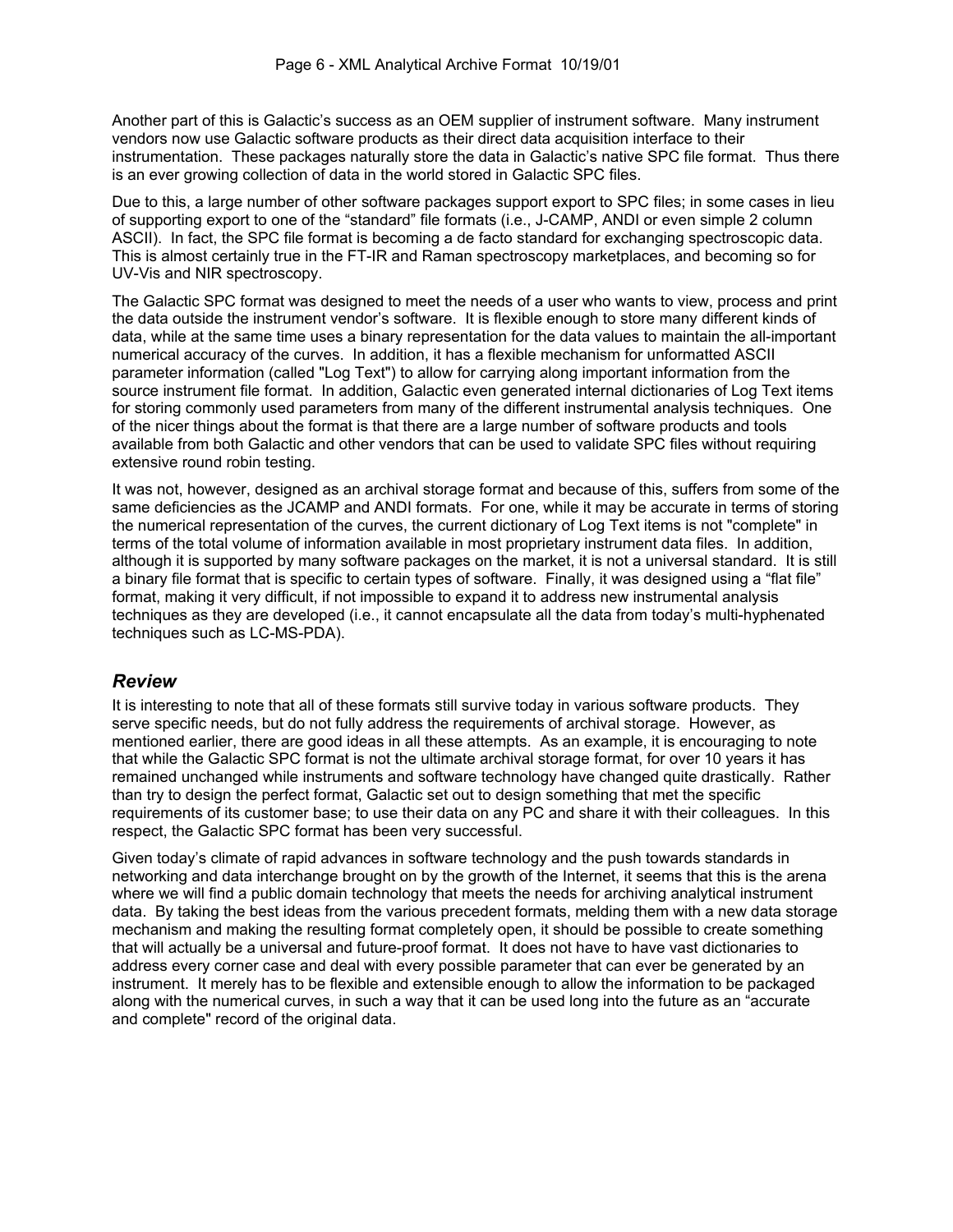# **XML: A New Data Interchange Model**

All of the precedent standardized instrument data formats have distinct advantages in the context of the problem they were intended to address. For the most part, that was to allow interchange of data between various software packages. However, none of the groups (either public or private) that put forward these formats had the weight of large groups of users, instrument developers, or government regulations pushing them to do this. At the time when most of these standards were developed (between 8 and 15 years ago), the need to store and share data was not that great, mainly because the volume of available data was just not that big and the world of laboratory instrumentation was not that connected. Most data tended to stay where it came from – on the instrument workstations that collected it.

However, today the term "instrumental analysis" has quite a different meaning. Instead of collecting samples and analyzing them in serial fashion, the push is to move towards higher throughput technologies. On top of that, there has been incredible growth in new developments in the areas of genomics, proteomics and pharmaceuticals. Recently, new government regulations regarding authentication, controlled access, and long term storage of digital information have caused an incredible burst in demand for software systems capable of archiving and sharing all this data. However, the current state-of-the-art in standardized data representations is comprised of the data interchange formats developed long ago.

Meanwhile, both the capabilities and connectivity of the Internet have grown at such a remarkable pace that mainstream business applications quickly migrated from mainframe systems to use web browser front-ends. However, as these applications have become more web-centric, they have also needed to become more "connected." Vast quantities of data are being generated in real-time and stored in databases in various incompatible formats. To make use of these stores of data, web-enabled applications must have a way to seamlessly exchange information.

To address this need, the World Wide Web Consortium (W3C, http://www.w3.org), the independent standards body that governs the definitions of the formats used on the Internet, put together a working group and developed the Extensible Markup Language (XML); a universal format for exchanging structured documents and data on the Web. It is the existence of XML that allows a company with manufacturing facilities all over the world to harness the power of the Internet to keep track of their entire corporate inventory even though the data is stored on many different computers. XML is used by companies to exchange "live" data among computers on the various world stock exchanges and execute purchase and sell orders between brokers and buyers.

The key to XML is that it is not actually a file format, but instead is a standardized and applicationindependent way of representing data. In XML, all data and information is stored in plain ASCII text (because that's the only way it can be transmitted across the Internet). However, XML is very different from the free-form ASCII files that can be "dumped" from instrument software. XML has an inherent system of defining hierarchical tags and attributes that describe and represent the relationships between pieces of data. Unlike non-structured ASCII files, the data structures within an XML file are not left entirely to the programmer's whim. The XML document model gives the ability to link to other documents (many times on the publicly-accessible web sites) that describe exactly what each piece of data means and how it is related. These documents, called Data Type Definitions or DTDs (now being replaced with a newer technology called XML Schema), exactly describe how the XML language is used to store a particular type of information. With the appropriate DTD or Schema, a software application can parse data from any XML data structure and determine that it is well formed (a major problem with unformatted ASCII files) *even though it has no idea how the data is relevant*.

What makes XML useful for exchanging a certain type of data is when a group of software developers agrees to use a single DTD or Schema. Taking it one step further, if there are many other developers and companies that can benefit from a standardized representation of that type of data, it can be put into the public domain. Today, there are a growing number of public domain XML DTDs and Schemas for a wide range of data types including Mathematics, Banking, Inventory Control , Accounting, Airline Reservations and many others (visit http://www.xml.org for an up-to-date list).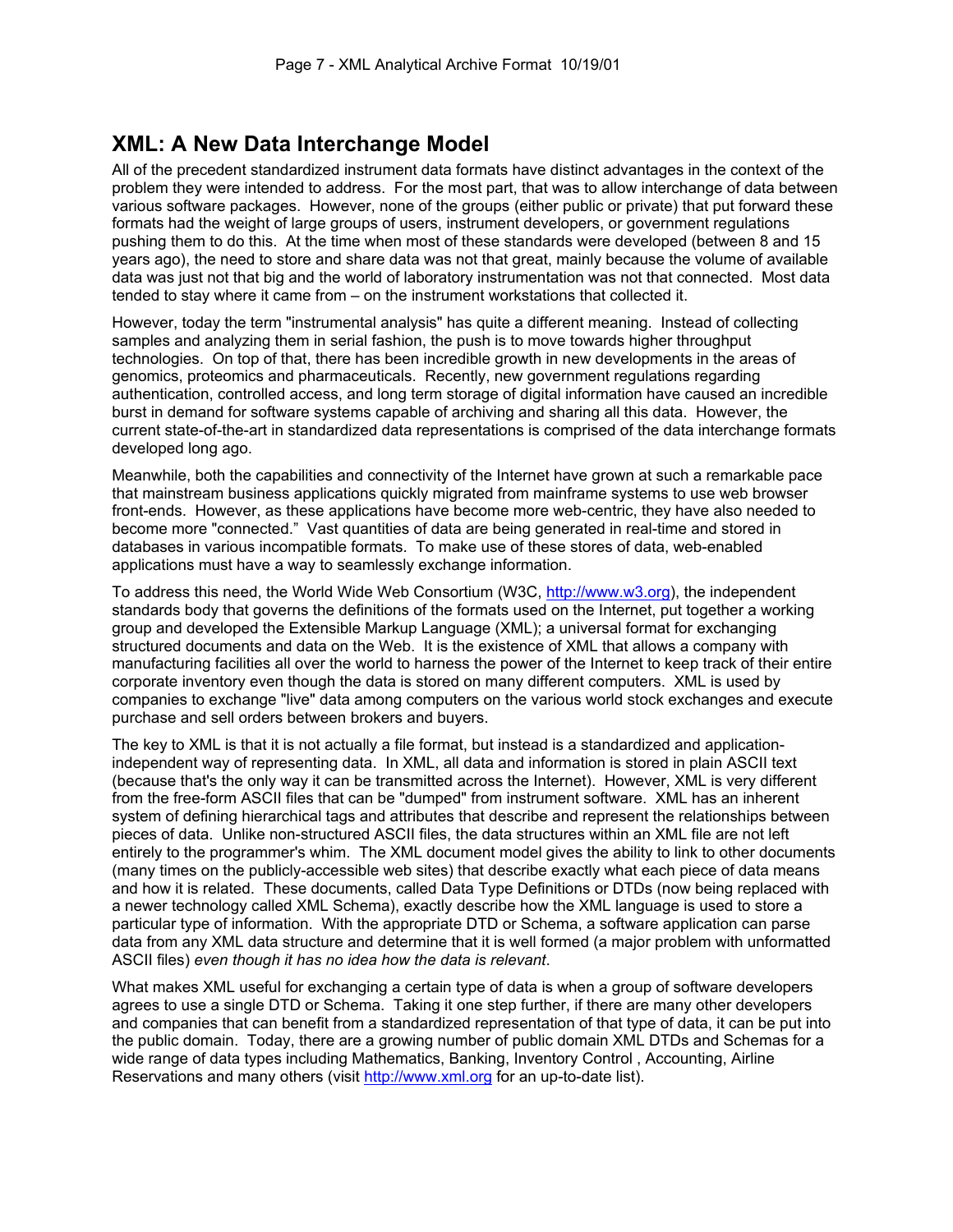One very relevant example comes from a group at Imperial College in the United Kingdom. They have developed what they call "CML," an XML-based format for chemical information. They have defined a Schema to be used for storage and exchange of chemical structures and crystal lattices (for more information, visit http://www.xml-cml.org). The documentation and examples they have posted on their web site give excellent insight into the power and portability of data when it is represented in XML.

As a technology, XML is tailor made as basis of a file format for long term archiving of analytical instrument data for a number of reasons:

- 1. It is based on a public domain standard controlled by a completely independent body, the W3C.
- 2. It is currently used as a data interchange mechanism by many mainstream business applications and has been proposed to be a universal data interchange standard for all types of data via networked applications (i.e., Intranets and the Internet). This means it is highly likely that it will be supported on future computer platforms.
- 3. The Schema or DTD that defines the structures for a particular type of data can be widely distributed (i.e., a web site, database or file server) and software applications can use it to automatically validate the "correctness" of the formatted data whenever an XML file is opened.
- 4. It uses ASCII as the storage mechanism (like JCAMP) which is fundamentally "human readable" and should be for a long time into the future. Presumably the standard ASCII character set will continue to be supported on all future computer platforms.
- 5. It uses a system of hierarchical data structures and attached attributes, which allows representing implied and complex relationships between information stored in the file (like ANDI/netCDF).
- 6. It uses a system based on a dictionary of well-defined tags to ascribe both relevance and identity to the data to which they are attached (like JCAMP & ANDI/netCDF).
- 7. It can encapsulate data as binary information to maintain accuracy and precision (like ANDI and Galactic SPC). However, it accomplishes this using standardized encoding mechanisms to allow storing the information into a simple ASCII string.

For these reasons, among others, Thermo Galactic and Thermo LabSystems feel that XML is the best currently available technology to use as the basis for a new standardized file format for archival storage of analytical instrument data.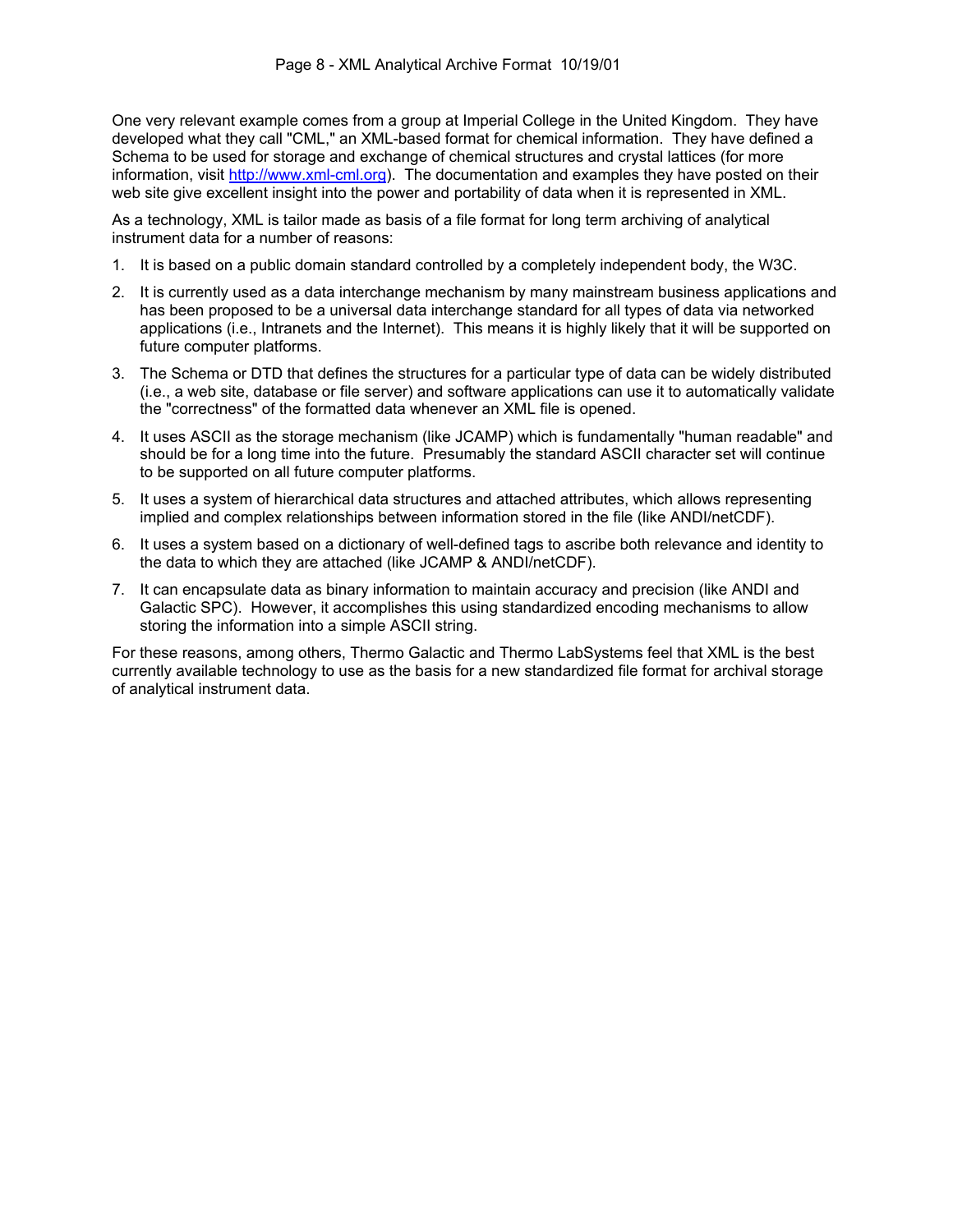# **Representing Analytical Instrument Data Using XML**

The following is an overview of a proposed XML-based data format designed specifically for archiving data from analytical instrumentation. The concept is to use the hierarchical nature of XML to imply the relationships between the data stored in the file, while at the same time attempting to be efficient in terms of storage space. In other words, there is no sense in storing large blocks of data that will be repeated throughout the file (i.e., the wavelength values for all the spectra from an LC-PDA run) if it can be implied by a hierarchical structure.

The overall design of the format is based on the fact that nearly any data collected from an instrument can be represented as arrays of numbers. This is fundamentally the "atomic unit" of information in a data file from an analytical instrument. One could argue that a single X,Y data point pair is the atomic unit; however, knowing the values of one pair of coordinates in a chromatogram or spectrum without the context of all the other data points that were collected is not useful. In addition, this information can easily be generated from the arrays of stored data values.

How the various arrays are "tied together" can be expressed by the nested hierarchy offered by the XML data model. For data from high order detectors (i.e., multidimensional data sets like GC/LC-MS, MS<sup>n</sup>, imaging spectroscopy, multi dimensional NMR), each array can be tagged with any number of coordinates indicating their position or mapping in other dimensions. This gives the most flexibility in representing data at the cost of some efficiency in accessing "columns" of data where only a few values or a single value in every array is needed to generate an alternate slice of the data (i.e., a chromatogram at a specific wavelength from a set of PDA spectra).

The design that follows specifically avoids trying to define hierarchies of data that can be derived from the actual raw data collected from the detector. For example, there is no explicit way of storing a Total Ion Chromatogram (TIC) within the hierarchy of a set of MS spectra collected from an LC-MS run. This information can be derived from the coordinates of each MS scan (time values in this case) and the individual sums of the values in the data array for each scan. However, the software developer implementing an "export to XML" function could choose to add an additional data structure to the file containing the TIC chromatogram. In cases where additional information was derived from the TIC that must be stored (such as a peak table with quantitation results), this might be an absolute requirement.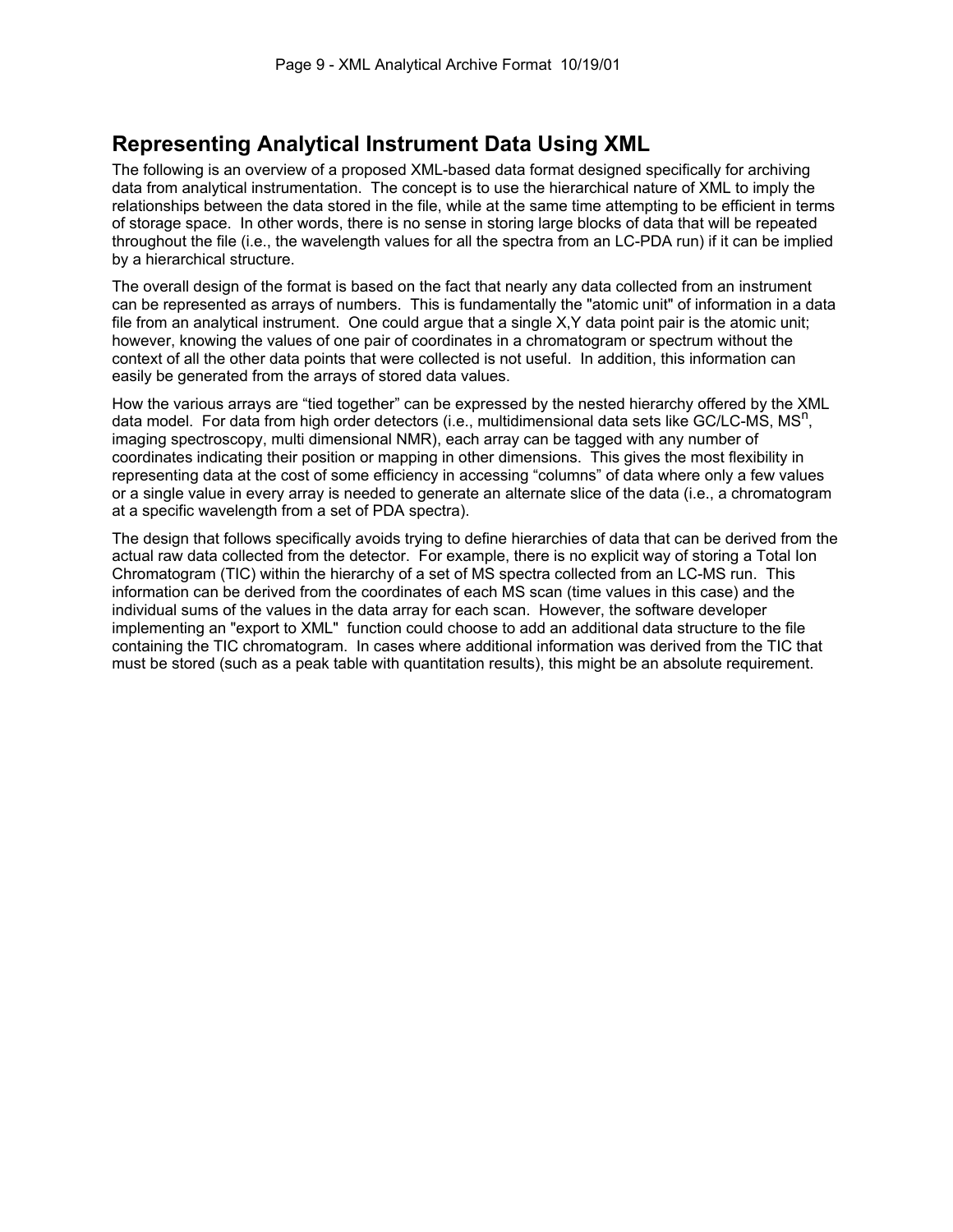# *Dictionary of XML Terms*

In order to fully understand the organization of any XML-based data format, it is necessary to understand the following basic terms and how they apply to the data structure. Note that this dictionary is in no way complete; it is purely intended to provide a frame of reference for the sections that follow. For those interested in learning the complete language and terminology of XML, please refer to the XML resources section of the W3C web site (http://www.w3.org/XML/).

#### **Document**

The standard term for a body of data that is formatted and described using XML is generally referred to as a "document." Although the ASCII characters that make up an XML data stream can be stored to nonvolatile storage in many hardware and operating systems, the concept of a "file" does not really apply to XML data. XML representations of data can also be generated from database queries, software applications, or even hardware and streamed between computers without ever existing as a "file" in any one particular operating system. However, for practical purposes in the case of storing analytical instrument data to a long term archive (files in non-volatile storage), the term "file" and "document" are basically equivalent and are used as interchangeable terms in the following descriptions.

#### **Element**

An "element" is a unique tag used to represent a specific piece of information in XML. An element can consist of data or be a collection of other elements. Elements are the fundamental building blocks used to identify data and define relational hierarchies of information in an XML document.

#### **Attribute**

An "attribute" is an item of information attached to an element that is relevant to the data contained within the element itself. In some cases, information stored in an attribute could also be represented as an additional element within the parent element's hierarchy. However, attributes of a given type can be applied to one or more elements within an XML hierarchy, while elements generally follow a specific hierarchy (although this is not a requirement).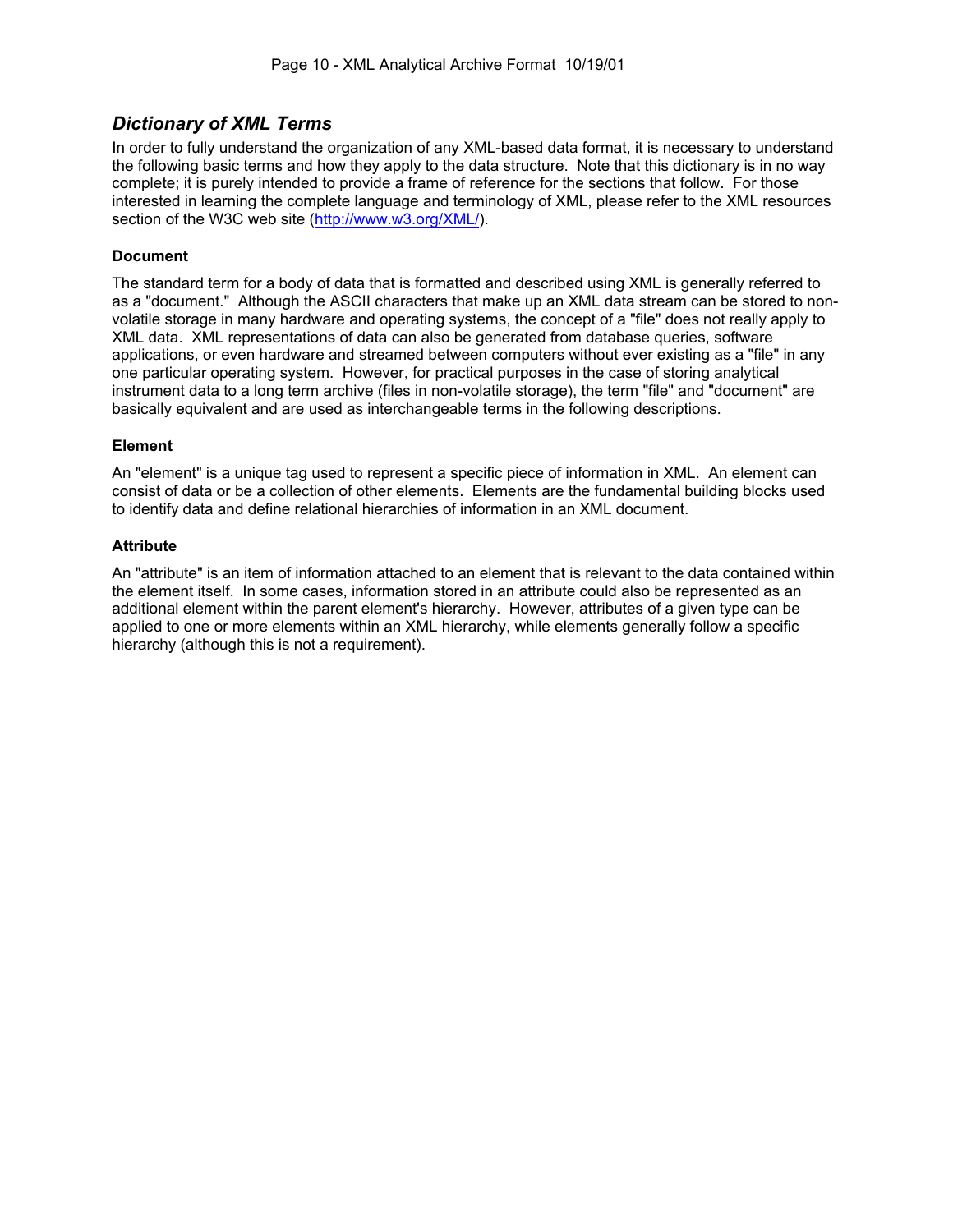# *Generalized Analytical Markup Language Hierarchy (GAML)*

The following is a generalized overview of the proposed XML data structure for archiving analytical instrument data. This is not an exact definition of how it will appear in an XML file, but rather a representation to familiarize the reader with the hierarchical nature of XML and how it can be used advantageously for this type of data.

| required root identifier                    |
|---------------------------------------------|
| document integrity check                    |
| meta-data; can appear multiple times        |
| data from single instrument "run"           |
| meta-data; can appear multiple times        |
| measurement date/time                       |
| data from a single detector                 |
| meta-data; can appear multiple times        |
| coordinates for multidimensional data types |
| meta-data; can appear multiple times        |
| array of base64 encoded values              |
| X axis (abscissa) data                      |
| link reference to other elements            |
| meta-data; can appear multiple times        |
| array of base64 encoded values              |
| alternate X axis (abscissa) data            |
| meta-data; can appear multiple times        |
| array of base64 encoded values              |
| Y axis (ordinate) data                      |
| meta-data; can appear multiple times        |
| array of base64 encoded values              |
| peak table data                             |
|                                             |

#### **The <GAML> Element**

All XML-based data formats require a "root element." This provides parsing applications with a definitive place to start reading the encapsulated data. In the case of data formatted according to this proposal, the root element is <GAML>, which as an acronym for "Generalized Analytical Markup Language."

The root elements of XML documents in a specific format have a number of standard attributes. In many cases, there will be an "xmlns" attribute indicating the XML namespace which tells parsers what Schema was used to write the document. This indicates where the Schema can be found and can be a local file or an Internet URL among other things. The <GAML> root element also has a required "version" attribute which is used to compare the version of a referenced Schema to the version used to write the document. This assures applications developers who use validating XML parsers that the document they are reading is properly formatted against the Schema for that version.

The <GAML> element can have an optional "name" attribute which describes the document for informational purposes. The only elements that can appear within the <GAML> root element are <parameter> and <experiment>.

#### **The <experiment> Element**

The concept of what makes up an "experiment" varies among instrument types, vendors and software packages. However, for the purpose of this data format, it represents the parent item that allows storing all the data sets and parameters needed to keep a complete record of a given analysis that must be kept together for reasons of data completeness.

For example, an experiment may consist of an injection on liquid chromatograph with multiple detectors connected (i.e., UV, RI, EC, etc.). In this case, all of the chromatograms, the associated instrument settings and peak quantitation reports must be kept together in order to insure that the data set is "complete." However, in the case of a simple UV-Vis scan, it might be just a single spectrum.

Note that any single XML document in this format can contain multiple <experiment> elements. This allows encapsulation of entire "runs" of data sets that represent a complete analysis set. For example,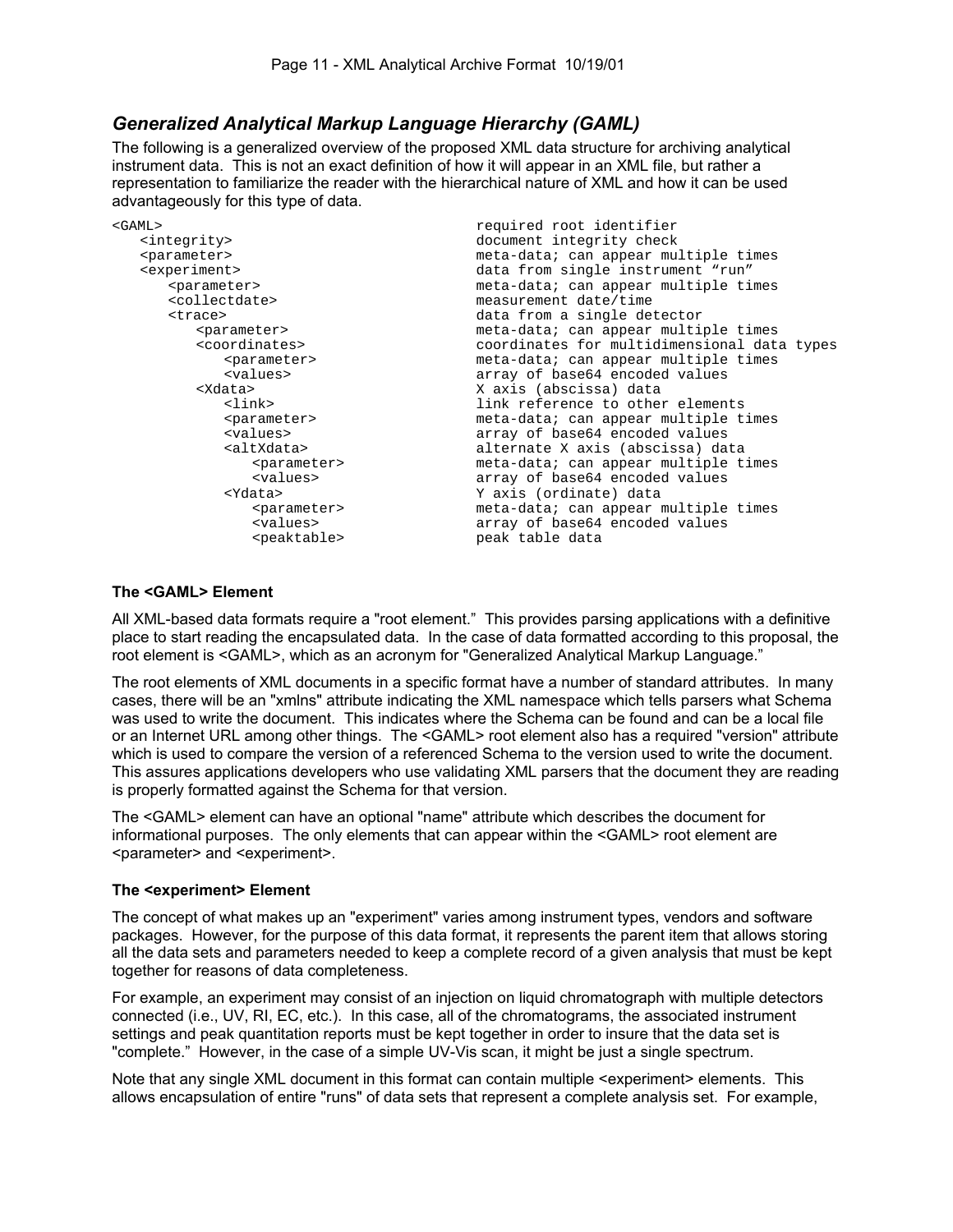this could be used for a complete sequence of chromatograms that includes data measured from calibration standards, samples, check samples and blanks. Another example is a set of chromatographic or spectroscopic measurements made on each well on a 96 well plate.

The <experiment> element can also have an optional "name" attribute which describes the experiment for informational purposes.

The only valid elements in the <experiment> level of the hierarchy are <collectdate>, <parameter> and <trace>. The latter two can appear as many times as necessary to develop a complete record of the experiment; however, the <collectdate> can only appear once. For more discussion on the <parameter> element, refer to the "Meta-Data" section later in this chapter.

#### **The <trace> Element**

The <trace> element can only appear under the <experiment> element in the hierarchy and is used to delineate data that was taken from a single detector. For example, a complete set of mass spectral scans from an LC-MS run can be stored in a single <trace> section. However, if the experiment also entailed using a PDA detector for the same injection, then an additional <trace> section would appear in the document containing all the PDA spectra.

The <trace> elements are not intended to be used to encapsulate data from separate instrumental analyses done on the same sample. For example, an NMR spectrum and an FTIR spectrum of the same sample measured on separate instruments would not be stored as separate <trace> elements under the same <experiment>. Instead, each would be stored as a separate XML document or under a separate <experiment> element in the same document.

As there can be many types of data collected from a single experiment, there can be multiple <trace> elements within a single XML document. The <trace> element must identify the type of detector used to collect the data within the element. This will allow software that reads the file to determine if the data in a particular <trace> element is relevant without having to parse all of its data to imply the type. For this, each <trace> element will have an attribute called "technique." In order to ensure that software interpreting the data can easily determine the type of data without having to parse free-form strings, there will only be a specific set of allowed values for the "technique" attribute. The proposed list of potential "technique" attributes for the <trace> element is shown in Appendix A. Note that this list is likely to be incomplete at this point.

As discussed previously, all the <trace> elements encapsulated within the same <experiment> element can only come from a single analysis. When more than one <trace> element appears under a single <experiment>, it implies that the data contained in each <trace> are related. For example, when there is a <trace> element with a "technique" attribute set to "CHROM" (indicating an chromatogram) and another with a "technique" attribute set to "MS" (indicating mass spectral data), there is an implied relationship between them. In this case, it might be that two detectors were used (i.e., UV & MS), or that the chromatogram is the Total Ion Chromatogram from the MS spectra.

At the <trace> level in the hierarchy, there can be none, one, or multiple <Xdata>elements and one or more <coordinates> or <parameter> elements.

#### **The <Xdata> Element**

The <Xdata> element is used to encapsulate all information in a single <trace> element that is common to a single set of abscissa values for the measured data. There can be many <Ydata> elements encapsulated within this level of the data hierarchy, but there always must be at least one. This allows developers to make use of the XML hierarchy to gain some economy in data storage requirement. Although the simplest representation for data would be to pair the X and Y (abscissa and ordinate) data arrays together regardless of the data type, this would create unnecessarily large XML documents in some cases.

For example, in a set of PDA spectra measured from a chromatographic analysis, all use the same X values because each diode measures the same wavelength in the series of spectra. Storing the X values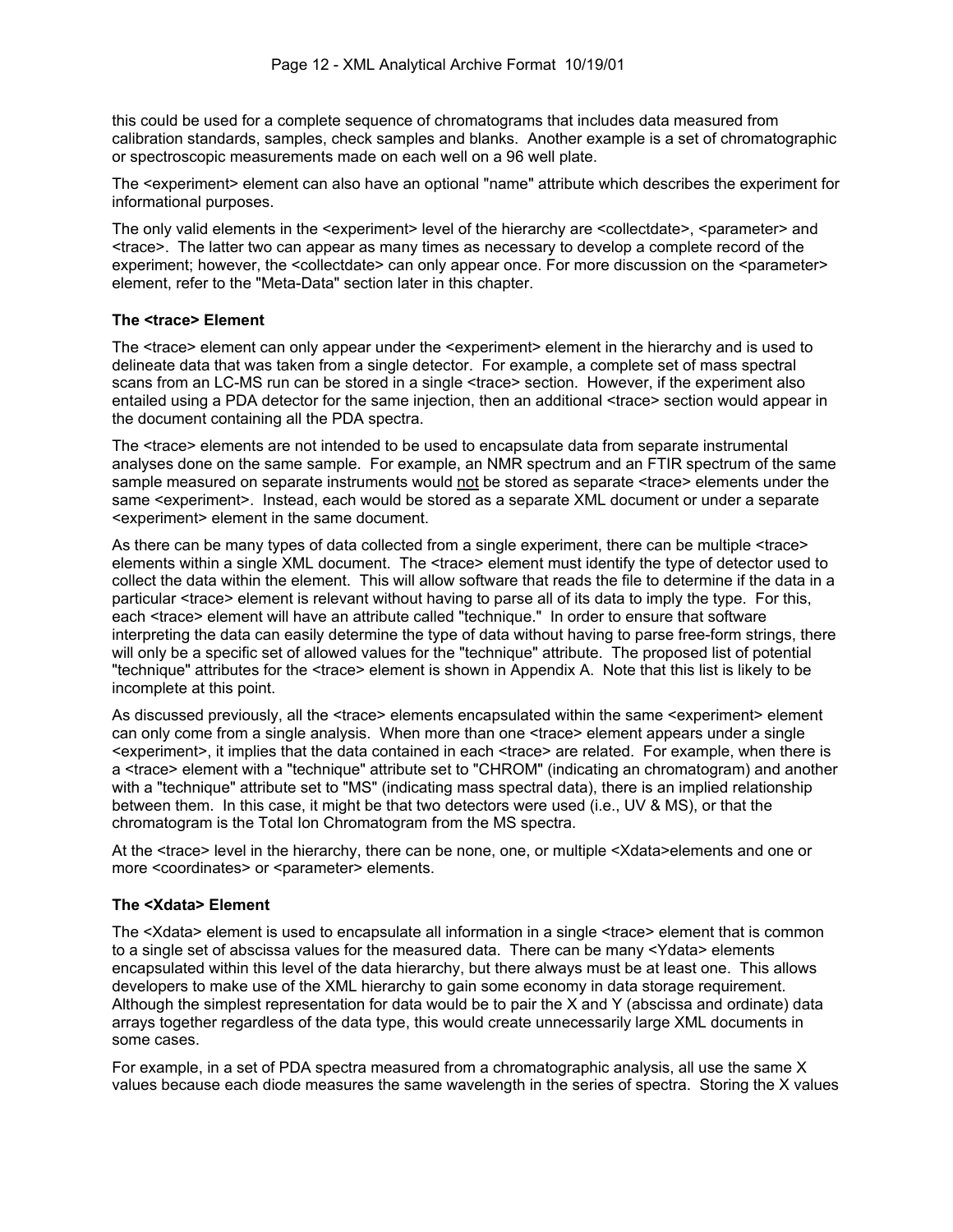for each spectral scan would effectively double the size of the document with no gain in descriptive knowledge of the data.

For instrument types that generate a series of arrays where the X data is variable between "scans" of the sample (i.e., a series of centroided spectra from and LC-MS analysis), a single <trace> element might contain a large number of <Xdata> elements, each with a single encapsulated <Ydata> element.

Each <Xdata> element is required to have a "units" attribute that describes the units of the abscissa values it encapsulates. The value of the "units" attribute can only come from a specific list of allowed settings. This is required so that applications parsing the data in the <Xdata> section of the document can exactly know the units of the data to allow for inter-unit transformation of the data arrays. It has been shown in precedent formats like JCAMP and ANDI that axis unit labels cannot be simple strings as developers tend to implement them without any thought to consistency and compatibility with other applications. While "Minutes," "Min.," "Time (min)" may all mean the same thing to a human viewing the text, it is nearly impossible for a programmer developing code to transform the array values into another unit (i.e., "Seconds") if he has to determine the current unit basis by examining the string for all possible textual representations of the term "Minutes." The list of unit attributes can also be used for any other data element in the format that needs unit descriptors. The proposed list of unit type attributes is listed in Appendix B and is likely to be incomplete at this point.

The <Xdata> element can have a number of optional attributes. The "name" attribute can be used to store additional textual information that must be kept with the X axis data values. This might be a description or some identifier relevant to the source data system that generated the data.

The optional "label" attribute can be used to notify a parsing program what text should be used to label the axis when displaying the data. Normally, this will be inferred from the setting of the "units" attribute, but the "label" attribute can be used if a different string is used in the source data system's display or reporting facilities.

The optional attribute "valueorder" can be used to indicate the ordering of the X axis data point values in the subsequent <values> element. This is optional due to the fact that parsing programs can read the array values and reorder them if necessary. One thing to note, however, is that the proposed data format assumes that there is a one-to-one correspondence between the data values in the <values> elements in the <Xdata> and <Ydata> parent elements. In other words, the first data value in the <values> element attached to the <Xdata> element corresponds to the first data value in the <values> element attached to the <Ydata> element. If the values attached to <Xdata> must be re-ordered for any purpose, the exact same re-ordering process must be applied to the values attached to <Ydata> to maintain the appropriate X,Y data pairings. The same logic applies to the values in any <altXdata> sub-elements.

The "linkid" attribute is used to link the axis data to another element in the same document and is described in detail in the <link> element section later in this document.

The <Xdata> element will always contain only one <values> element which will contain the actual abscissa data values (see below). It will also always contain at least one <Ydata> element; however, for some data instrument analyses, there can be many <Ydata> elements that all share the same <Xdata> (as mentioned previously).

The <Xdata> element can optionally contain one or more <altXdata>, <link> and <parameter> elements.

#### **The <altXdata> Element**

The <altXdata> element is used to store additional arrays of abscissa values for those experiments that make measurements as a function of multiple independent variables. For example, a thermal analyzer can measure the weight loss of a sample as it is heated. However, the change in temperature is usually not a simple ramp, but uses a temperature programmer that can adjust the temperature up, down or keep it constant at different points in the analysis. Therefore, each weight value (the ordinate information) is actually measured as a function of a specific time since the beginning of the analysis and the temperature of the sample at that point. Depending on what the programmer considers the "primary" X axis data, the <Xdata> element would contain one of the value sets (either time or temperature) and the <altXdata> element would be used to store the other.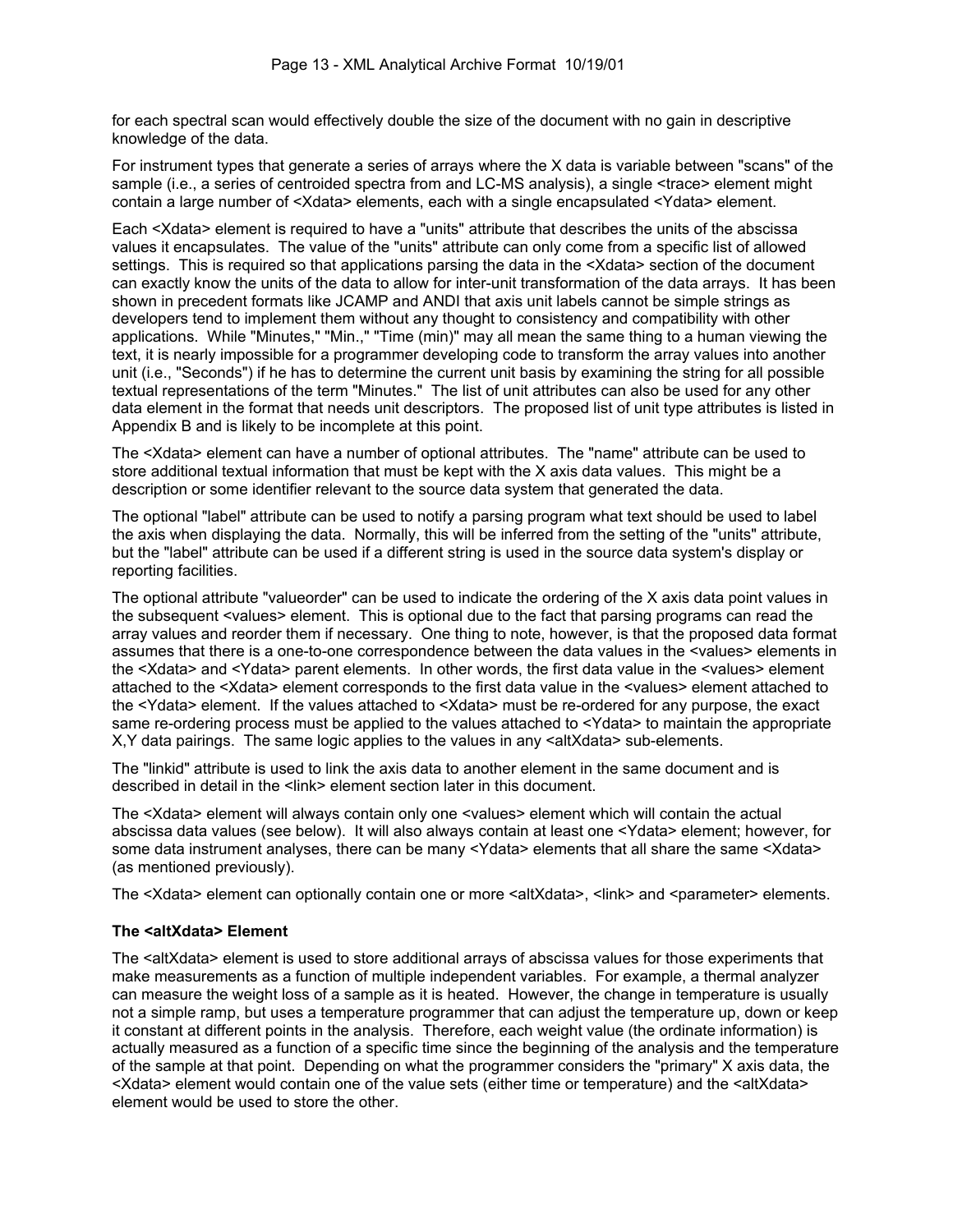There is no limit to the number of <altXdata> elements that can appear within a given <Xdata> element. This is entirely dependent on the number of alternative sets of abscissa values that must be carried along with the ordinate data values.

All of the attributes ("units," "name," "label" and "valueorder") and their associated restrictions that apply for <Xdata> also apply to <altXdata> elements. However, unlike <Xdata>, the <altXdata> element can only contain two elements itself: <values> and <parameter>.

As with the <Xdata> element, the "linkid" attribute is used to link the axis data to another element in the same document and is described in detail in the <link> element section later in this document.

#### **The <Ydata> Element**

The <Ydata> element encapsulates all information relating to the values read from the detector that are paired with the data values in the <Xdata> (and optional <altXdata>) elements. As mentioned in the discussion of the <Xdata> element, there can be one or more <Ydata> elements within any given <Xdata> element. All <Ydata> elements that appear within the same <Xdata> element use the same set of abscissa values.

As with the <Xdata> and <altXdata> elements, the <Ydata> element has a mandatory "units" attribute and supports the optional "name" and "label" attributes. See the discussion of these attributes in the <Xdata> element section for more information.

The <Ydata> element will always contain only one <values> element which will contain the actual measured ordinate data values (see below). The <Ydata> element can also contain a number of optional <peaktable> elements which encapsulate peak-related information calculated from the Y data values. The <peaktable> hierarchy is described in a later section in this document.

#### **The <coordinates> Element**

The <coordinates> element is used to store arrays of values that identify the location of the <Ydata> arrays in an additional coordinate system. For example, if a <trace> element encapsulates a set of spectra from a PDA detector used in a chromatographic analysis, there will be a single <Xdata> element with many <Ydata> sub-elements; one for each PDA spectrum collected during the separation. In this case, the <coordinate> element is used to store the array of the time values (from the start of the separation), one value for each <Ydata> element that follows within the same <trace> element.

Note that this implies that the number of data values in the array must match the number of <Ydata> elements found within the same <trace> element as the <coordinate> element. In addition, as with pairing the data values in the <Xdata> and <Ydata> elements, there is an implied relationship between the order of the values in the <coordinate> array and the order of the <Ydata> elements in the same <trace> element. The first value in a <coordinate> array applies to the first <Ydata> element, the second value in the same <coordinate> array applies to the second <Ydata> element, and so on.

There can be multiple <coordinate> elements in a single <trace> element. This is useful for experiment types that create higher order data sets. For example, spectral imaging data sets might store a large collection of spectra as wavelength values in the <Xdata> elements and reflectance values in the <Ydata> elements. There would be two <coordinate> elements within the same <trace>, one for the pixel position along the horizontal part of the image and one for the position on the vertical.

As with all elements in the format used to store arrays of data values, the <coordinate> element can have a number of attributes attached. All of the common attributes ("units," "name," and "label") and their associated restrictions that apply for <Xdata> and <Ydata> also apply to <coordinate> elements.

In addition, there can be an optional attribute "valueorder" to indicate the ordering of the coordinate data point values in the subsequent <values> element. This is optional due to the fact that parsing programs can read the array values and reorder them if necessary. As noted above, the proposed data format assumes that there is a one-to-one correspondence between the data values in the <values> element and the subsequent <Ydata> elements. In other words, the first data value in the <values> element attached to a <coordinate> element corresponds to the first <Ydata> element within the <trace> element.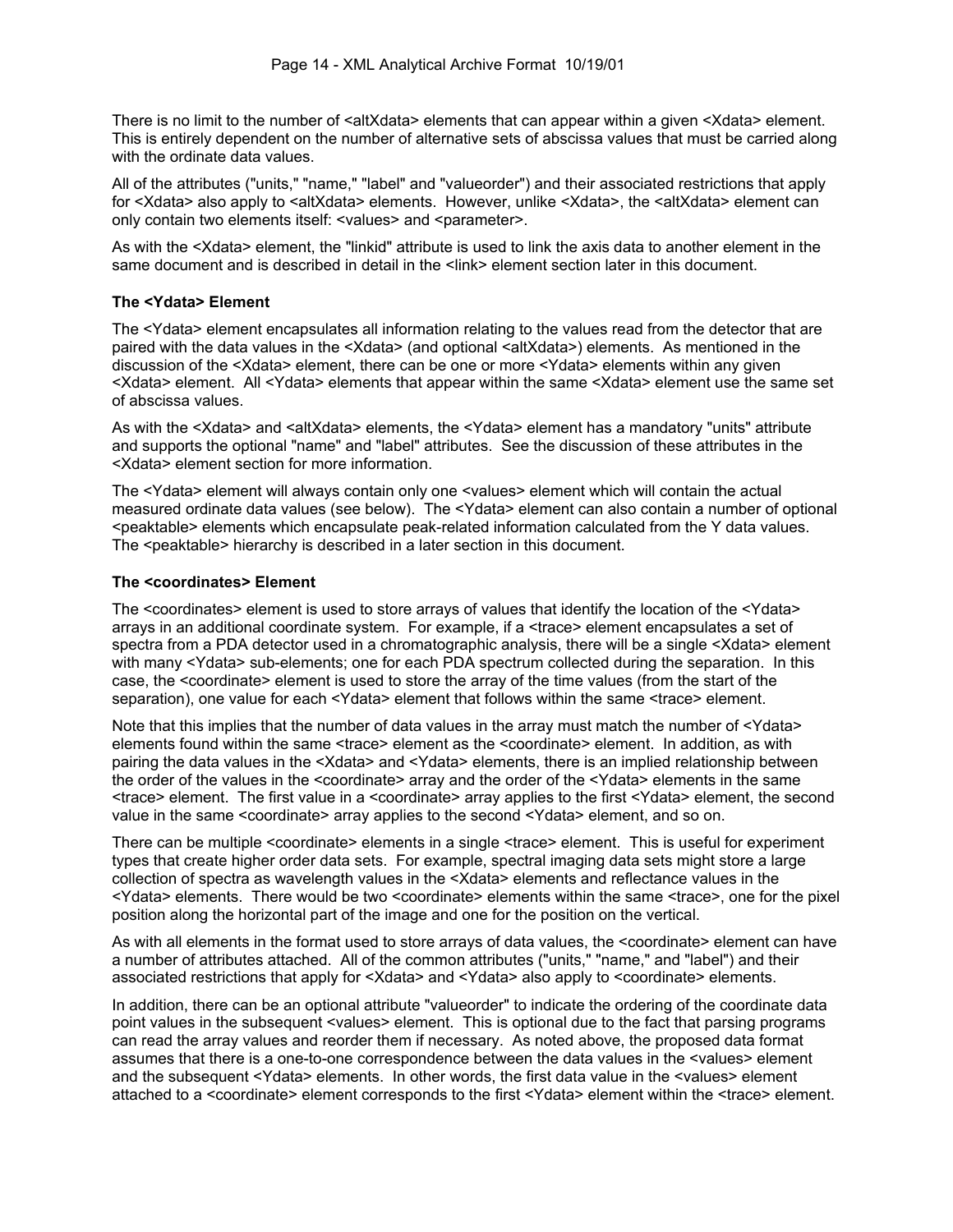If the values attached to <coordinate> must be re-ordered for any purpose, the parsing software must make sure to match the values to the appropriate <Ydata> element.

The <coordinate> element can also have a "linkid" attribute as well as one or more <link> sub-elements used to link the data to another element in the same document. This is described in detail in the <link> element section later in this document.

#### **The <values> Element**

The <values> element stores the actual arrays of data values. However, contrary to what has been done in prior ASCII-based file formats (such as JCAMP), the data values are not represented as strings of "readable" numbers. Instead, the data values are stored as ASCII strings of compressed binary data values using MIME Base64 encoding. The Base64 encoding mechanism allows binary streams of data to be stored as ASCII strings within XML files yet maintain the 'readability' of the original binary information. Base64 is actually a Internet standard and is used by nearly all Internet-enabled email software to transmit binary attachments as part of a standard email message.

The choice of Base64 encoding for the actual data values gets around one of the major flaws of ASCIIbased data formats: loss of numerical precision. This was discussed earlier in the context of the JCAMP data exchange file format, but is worth reiterating. For example, to properly represent a complete 32-bit floating point value at full precision requires at least 14 ASCII characters (14 bytes), i.e., "-1.234567E-01". Storing the value in an ASCII file using fewer characters will cause the software that reads the file to generate a different number than the original 32-bit floating point value (it will effectively be a rounded version of the original number). On the other hand, a Base64 encoded representation of that same 32-bit floating point value can completely regenerate the *exact same value* as the original number when the ASCII data stream is decoded.

In order for a programmer to be able to implement a reader for the binary stream, the data must have attributes that describe the binary representation of the information once it has been decoded from the Base64 string. Therefore, the data arrays will always have a "format" attribute attached to them describing the binary representation of the decoded data. In order to maintain the best possible numerical accuracy while at the same time minimizing the complexity of the data format, only two binary format representations are allowed: "FLOAT32" (for IEEE 32-bit floating point representation) and "FLOAT64" (for IEEE 64-bit floating point representation).

In addition, as a majority of analytical instrumentation software are based on PC hardware architectures and operating system software, only high-ending byte ordering (a.k.a. Intel order) is allowed. Software developed for computer systems that use other byte ordering for binary values (i.e., UNIX, Mac) will have to transpose the bytes to properly read or store the data values. Therefore, to indicate this requirement to programmers who may be required to work with this data format, an additional "byteorder" attribute must be included in the <values> element which can only have the value "INTEL."

#### **The <parameter> Element and Meta-Data**

In addition to storing and describing the actual data values, the format must also have the ability to store alphanumeric information that describes how the data was collected and in some cases how it was processed. The precedent file formats (ANDI, JCAMP and SPC) used various technical approaches to solve this issue, but the basic concept was the same. That is, a group of people worked together to define a "dictionary" of terms that refer to specific instrument parameters relevant for a given type of data and published it in the public domain.

For example, in the ANDI Mass Spectrometry standard, a tag "*detector-type*" was created to store the name of the type of detector used on the spectrometer that collected the data. In the case of the ANDI Chromatography standard, this was called "*detector-name."* The JCAMP standard defines a tag for this parameter as well, called "*DETECTOR*" and it is defined as "*DET*" in the Galactic SPC file format.

One of the main reasons that earlier attempts at defining standard file formats generated such complex dictionaries was that the goal was to completely transfer data between various software systems tied to particular pieces of instrumentation. However, in many cases, it was very difficult for the instrument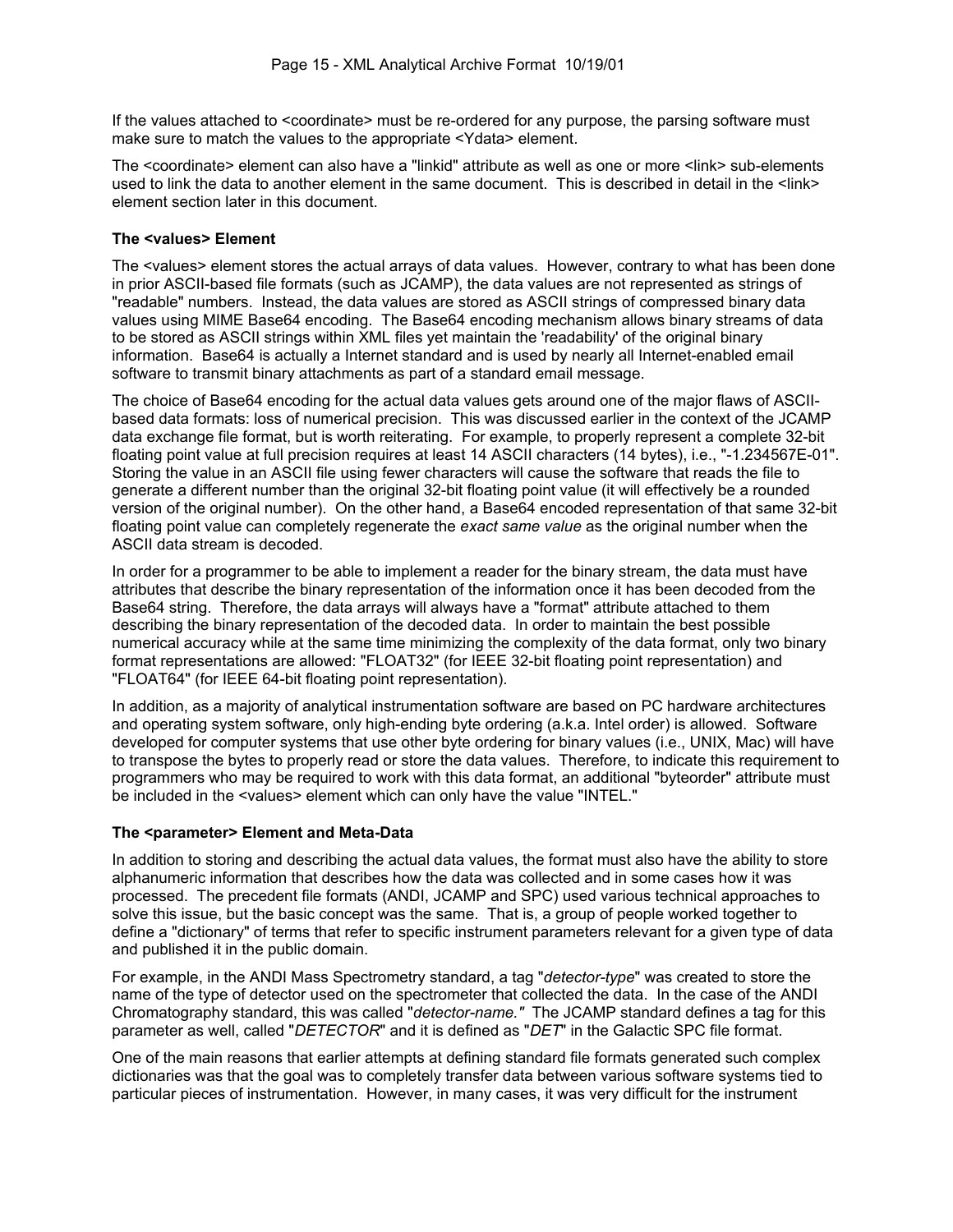vendors and software developers to map their data structures onto the items in the dictionary. Admittedly, a minimum set of parameters is required in any data system to allow it to properly interpret the "standard" files and translate them into its own internal representation for display and processing. However, to this day it is very unlikely that any instrument or software vendor's implementation of an "exported" data file in one of these standard formats can be read by all other vendors' software packages that supposedly support the same standard.

Given these examples, the problem of storing the meta-data in an XML file becomes immediately apparent; is the system of creating standardized parameter dictionaries even viable? The bottom line is that it is actually impossible to develop and maintain a complete dictionary of descriptive tags for all possible parameters from the vast variety of current instrumentation and vendors (and instruments yet to be invented) and still maintain an "accurate and complete" representation of the original data.

Therefore, for an analytical archiving format, it makes much more sense to keep the dictionary as small as possible and create a way that nearly any parameter can be stored in the file regardless of its relevance to any other data system. To that end, rather than trying to create a complex dictionary to handle meta-data from all the various instrument vendors, types, and software implementations, it is proposed to use a single element named <parameter> for all meta-data items.

The <parameter> element uses a series of attributes to describe the origin of the parameter and assign meaning to it for a human reading the file. In this manner, software systems reading a GAML file therefore don't have to try to interpret meaning to the data, but merely display the contents and the identifying attributes as information that is related to the data. It is then up to the person using the software to view the file (or reading the file itself) to interpret that parameter's meaning in the context of the data and the system used to collect it.

The "name" attribute is always required and is used to describe the parameter as it relates to the original data system software. Often this will be the name of the variable in the programmer's documentation for the software or the relevant name of the parameter in the file itself (i.e., in the case of parameters already stored in ASCII files). Similar to <Xdata> and the other value-oriented elements, the "label" attribute can optionally be used to assign an additional text string that describes the parameter. This can be used in software applications to display the parameter with meaning more useful to a human reader.

The optional "group" element is used to identify lists of parameters that exist in the same element as belonging to a logical group. This is especially useful in complex instrument control systems (i.e., Chromatography or NMR) where there are a large number of parameters related to making a measurement. This generic system of representing meta-data allows nearly any alphanumeric parameter present in a proprietary binary file format to be carried along when the data is translated to XML. In addition, the parameter and its value can be kept in context of the original data system that created the file. For example, the following is the XML representation of a set of parameters stored with a hypothetical chromatogram:

```
 <parameter name="injvol" label="Injection Volume">6.00 ul</parameter> 
 <parameter name="dfac" label="Dilution Factor">2.5000</parameter> 
 <parameter name="AsampID" label="Autosampler Location">B124</parameter> 
 <parameter name="user" label="Analyst Name">Judy</parameter>
```
and here is a set of similar parameters from a different hypothetical chromatogram:

```
 <parameter name="volume" label="Injection Volume">2.0000</parameter> 
 <parameter name="diluted" label="Dilution Factor">3 to 1</parameter> 
 <parameter name="cell_number" label="Autosampler Location>53</parameter> 
 <parameter name="run_by" label="Analyst Name">Bill Smith</parameter>
```
Note that there is no implied formatting and that the values themselves (the part in-between the start and end element markers) are effectively free-form information. A software package reading the information from either of these XML files could present it to the user as a list of parameters and their values. While the software itself cannot interpret the list, the information presented to the human in the context of viewing the data curve makes it relevant as this is how it might appear in the original software that created the data. This free-form mechanism for storing meta-data parameters is probably the only way to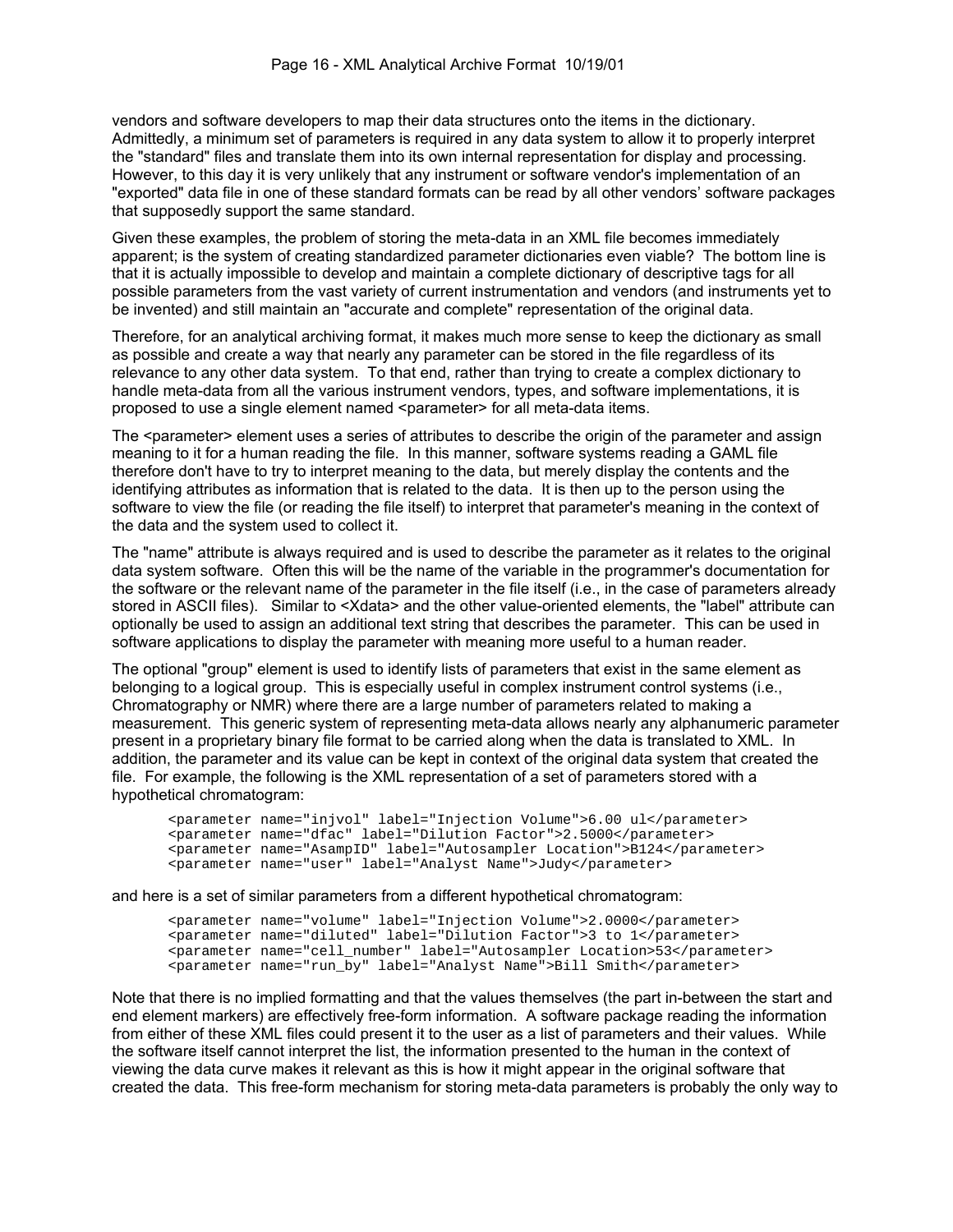achieve the goal of creating an "accurate and complete" representation of the original data that does not require continuous updating of the data format dictionary.

It is important to note that the <parameter> element can appear anywhere in the hierarchy, which is not true for all elements in the data format. This allows storing relevant parameters at any of the different levels of information represented by the XML hierarchy. In other words, parameters that are relevant to the overall experiment can be stored in <parameter> elements at the <experiment> level, while parameters that are specific to a single set of ordinate data values can be stored at the <Ydata> level.

The <parameter> element can also have an optional "group" attribute. This is intended to be used to identify a parameter as belonging to a particular collection of parameters that exist in the same level in GAML document hierarchy. The "group" attribute is especially useful for data originating from complex data systems such as chromatography and hyphenated sample analysis techniques such as LC-PDA-MS. These systems tend to have a large number of instrument control and processing parameters; however, they are usually broken down into 'classes' or 'groups' within the originating data system software. For example:

 <parameter group="injection" name="injvol">6.00 ul</parameter> <parameter group="injection" name="dfac">2.5000</parameter> <parameter group="injection" name="AsampID" >B124</parameter> <parameter group="instrument" name="flowrate" >1.5 ml/min</parameter> <parameter group="instrument" name="columntemp" >27.5 C</parameter> <parameter group="peak picking" name="pkthresharea" >27000</parameter> <parameter group="peak picking" name="bunchfactor">11</parameter>

This allows parsers reading a GAML document to more easily retrieve sets of parameters that are logically connected to each other. It also provides an additional level of "readability" when GAML documents are viewed in their pure ASCII form.

#### **The <integrity> Element**

The <integrity> element is optionally used to store an encoded checksum of the contents of a GAML document to insure document integrity. This element can only appear once in the <GAML> element and applies across all content it contains. It does not apply to content outside the scope of the <GAML> element when it is embedded within a namespace in another XML document.

This element has one attribute, "algorithm," which currently is only allowed to have the value "SHA1". This indicates the algorithm used to encode the checksum value to prevent tampering with the data and the integrity check. This algorithm is described in the Federal Information Processing Standards Publication 180-1 (FIPS 180-1); see http://www.itl.nist.gov/fipspubs/fip180-1.htm for more details.

The content of the element is a string of 40 characters that are stored as ASCII string representations of the hexadecimal codes for the value of each individual byte in the encrypted checksum. For example, the ASCII value 122 is "7A" in hexBinary representation.

The intention of the <integrity> element is to allow applications that are using GAML files as a primary storage format the ability to detect changes to the data content that were made outside the control of the system that generated it

#### **The <link> Element and "linkid" and "linkref" Attributes**

The <link> element can be used within <coordinate>, <peaktable>, < $X$ data> and <altXdata> elements to specify links between the data contained in that element and another element in the document. This is typically a set of data values associated with a shared set of axis values that exists in multiple <trace> elements within the document. Without the ability to link together data sets that exist in different element hierarchies within the document, parsing applications cannot determine the relationships between the data sets and therefore cannot display them in a way the user expects.

For example, assume an <experiment> element that contains data taken from an LC-MS analysis. In this case, there are two <trace> elements: one containing the set of mass spectral scans, the other containing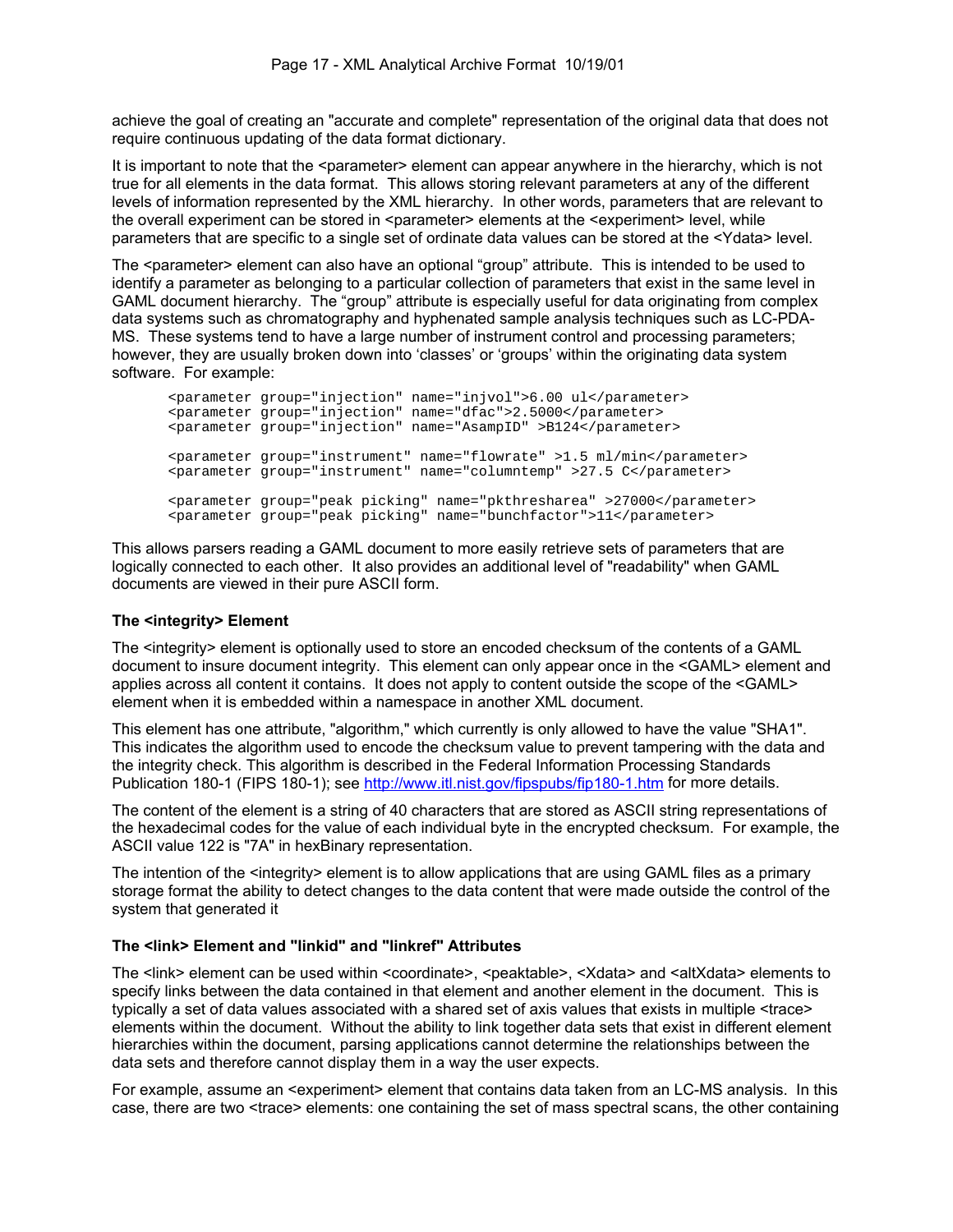the RIC chromatogram. Ideally a software application that parses the data in this document would present the user with a view of both the chromatogram and the spectral scans. Since the RIC was generated from the mass spectral scans, the user would like to "click" on a point on the chromatogram and see the associated MS scan at that point. Alternatively, the user might be viewing a particular MS scan and want to see what point it appears in the RIC data. However, the time axis data that relates the two data sets is stored in unrelated places in two different <trace> elements within the document: as an <Xdata> element in the RIC and as a <coordinates> element in the MS scans.

To address this, a document like this would include "linkid" attributes in both the <coordinates> and <Xdata> elements in the two different <trace> elements. They would also include a <link> sub-element with a "linkref" attribute pointing to the name of the "linkid" in the other element. Below is a generalized example of what this might look like:

| $<$ GAML $>$                                     | root identifier                |
|--------------------------------------------------|--------------------------------|
| <experiment></experiment>                        |                                |
| <trace technique="CHROM"></trace>                | extracted RIC chromatogram     |
| <xdata linkid="RICTIME" units="MINUTES"></xdata> | time values for chromatogram   |
| <link linkref="MSTIME"/>                         | link to coordinates in spectra |
| <values></values>                                |                                |
| <ydata></ydata>                                  |                                |
| <values></values>                                |                                |
| <peaktable></peaktable>                          |                                |
| <trace technique="MS"></trace>                   | mass spectral scans            |
| <coordinates linkid="MSTIME"></coordinates>      | time values for spectral scans |
| <link linkref="RICTIME"/>                        | link to time values in RIC     |
| <xdata units="MASSZ"></xdata>                    |                                |
| <values></values>                                |                                |
| <ydata></ydata>                                  |                                |
| <values></values>                                |                                |
| <xdata units="MASSZ"></xdata>                    |                                |
| <values></values>                                |                                |
| <ydata></ydata>                                  |                                |
| <values></values>                                |                                |
| $\ddot{\phantom{0}}$                             |                                |
|                                                  |                                |
|                                                  |                                |

The "linkid" attribute is what is known as an XML "ID" type attribute and "linkref" is an "IDREF" type. This system of linking is similar to the concept of bookmarks in HTML. It allows defining a link to another place in the document using a named link. One thing to note about this system is that the values of all "linkid" attributes must be unique throughout the scope of a single document.

The <link> element is used to point from one element's data to another's. The "linkref" attribute specifies the name of the unique "linkid" in the other data element to which it is linked. Note that there can be several <link> elements within a given data element. This allows relating a given element's data set to more than one other data set. This is especially useful for experiments that use multiple detectors all running simultaneously. In this case, a viewer application will want to be able to present all the linked data in a way that users can easily navigate the entire data set and know the relationships among all the <trace> elements in the experiment.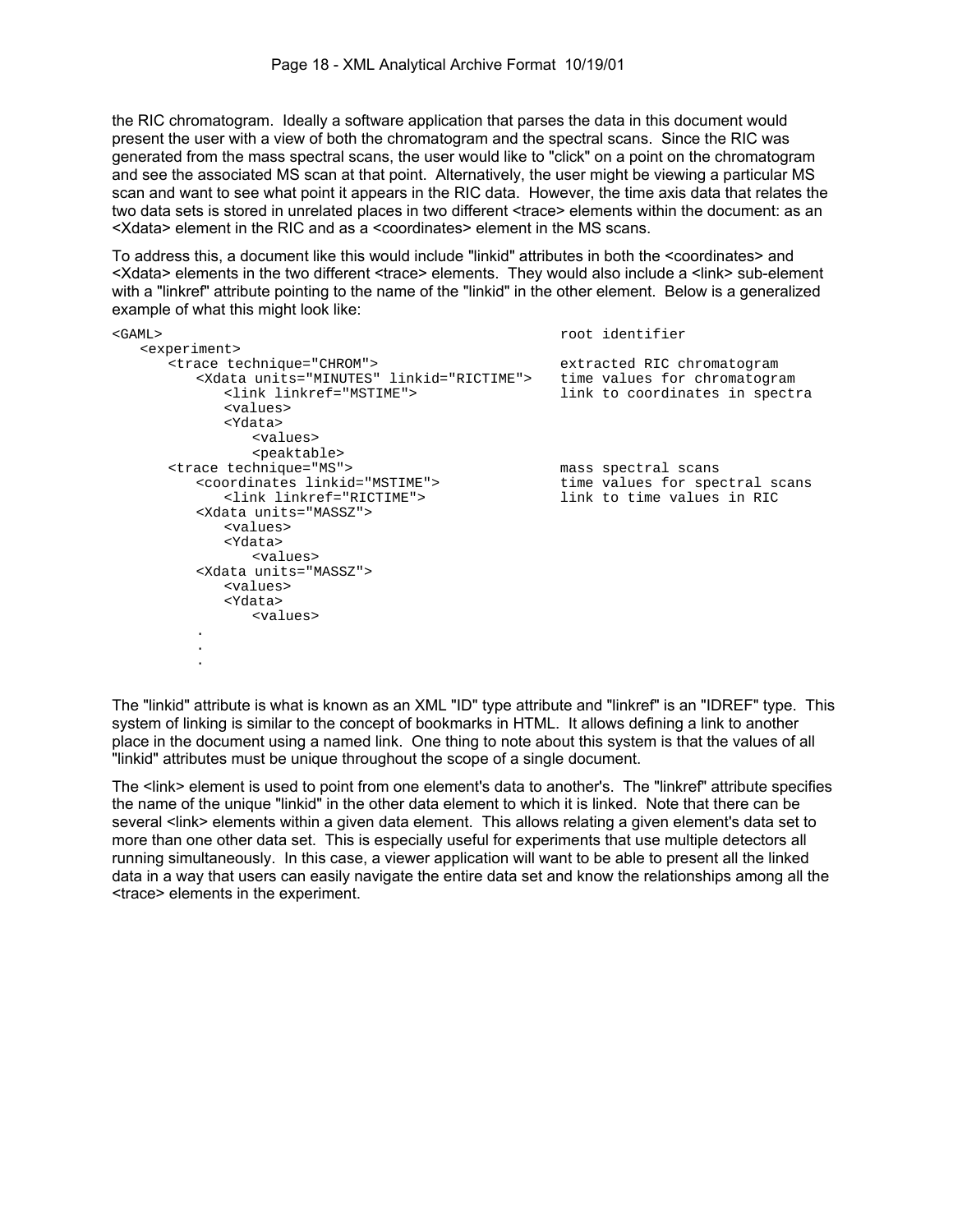# *Generalized Peak Table Hierarchy*

Any data format that is designed to store analytical instrument data must allow for storage of peak-related information as a fundamental data type. Although in most cases, this information is actually calculated from the measured data rather than a measurement itself. While this may seem to be the antithesis of defining a data format intended for the raw data from a given measurement, obtaining the peak-related information is often the primary reason for making the measurement in the first place.

The main reason it must be handled in the proposed data format is the fact that the algorithms used to calculate peaks in the instrument software are often proprietary and the results cannot be reproduced outside that software. Despite outward appearances, developing computer algorithms to correctly detect what a human sees as a "peak" in a set of data measurements is a very complex operation. Most instrument vendors keep these algorithms to themselves as industry secrets because they have evolved from many years of expensive engineering effort.

Therefore, since the goal of this data format is to create an "accurate and complete" representation of any measurement made on an instrument's data system, it is absolutely necessary to provide a mechanism for carrying the unique calculated peak information.

As with the generalized raw data representation given earlier, the following is a generalized overview of the proposed XML data structure for peak-related data. This is not an exact definition of how it will appear in an XML file, but rather a representation to familiarize the reader with the hierarchical nature of XML and how it can be used advantageously for this type of data.

| <peaktable></peaktable>     |                                            |
|-----------------------------|--------------------------------------------|
| <parameter></parameter>     | related to entire peak table               |
| <peak></peak>               | has "number" and "group" attributes        |
| <peakxvalue></peakxvalue>   |                                            |
| <peakyvalue></peakyvalue>   |                                            |
| <parameter></parameter>     | "name" attribute used for Area, Name, etc. |
| <baseline></baseline>       | peak baseline information                  |
| <startxvalue></startxvalue> | required part of baseline structure        |
| <endxvalue></endxvalue>     | required part of baseline structure        |
| <startyvalue></startyvalue> | required part of baseline structure        |
| <endyvalue></endyvalue>     | required part of baseline structure        |
| <basecurve></basecurve>     | optional (for storing curved baselines)    |
| <basexdata></basexdata>     | baseline curve X data                      |
| <values></values>           | array of base64 encoded values             |
| <baseydata></baseydata>     | baseline curve Y data                      |
| <values></values>           | array of base64 encoded values             |
|                             |                                            |

**Important Note:** The proposed peak table representation uses standard XML data elements to store the actual data values in ASCII. This is an apparent contradiction to the use of base64-encoded binary elements used to store the detector data values. The main reason is that it is believed that the precision required for the calculated peak values is less than for the measured data.

However, this aspect of the format is still open for comment. If after review, there are sufficient reasons to use a binary representation for calculated peak values, the format can be altered. In addition, the format can be altered in such a way as to allow storing the values either as standard XML elements or encoded binary. But, this must be done before the data format and Schema are released, as the <peaktable> element design in this proposal cannot be extended as written.

#### **The <peaktable> Element**

It is important to note from the earlier discussions on the raw data representation that the <peaktable> element can only appear within a <Ydata> element. This is due to the fact that the parameters describing a "peak" can only be calculated from a full set of X and Y data values. In addition, there is the possibility that there may be many peak tables within a <trace> element, one related to each <Ydata> element. For example, if a PDA detector was used on a chromatographic analysis, but rather than store full spectra for every time point, chromatograms are collected at only three wavelengths. Assuming that the final analysis method generated a peak report for each chromatogram, the data format must allow for storing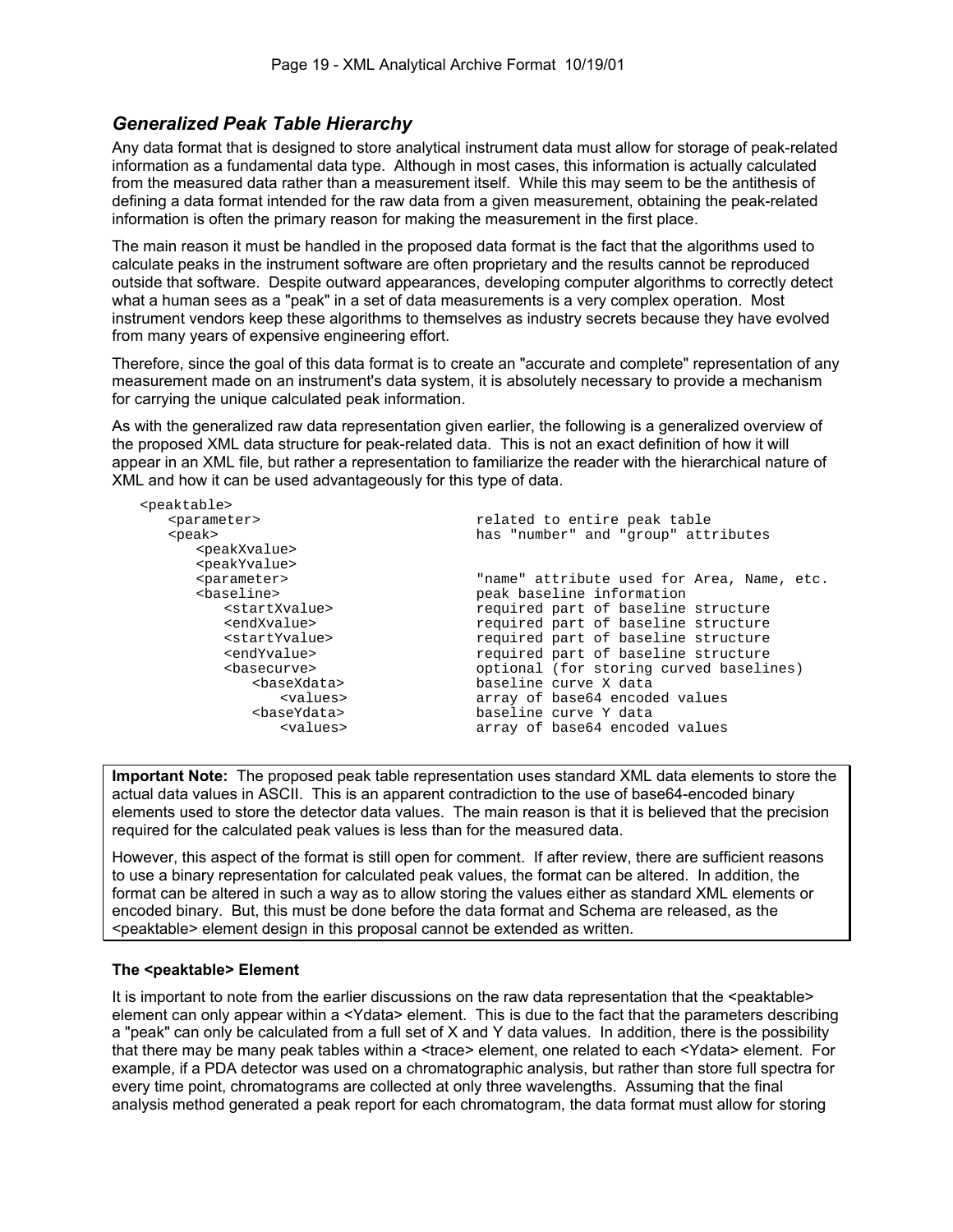the peaks calculated from each of the three chromatograms even though they all exist in the same <trace> element.

Much like the <experiment> element in the top level of the data format hierarchy, the <peaktable> element is mainly a marker to encapsulate the peak-related information for the specific <Ydata> element in which it appears. A  $\epsilon$  seaktable  $\epsilon$  element can have an optional "name" attribute which describes the peak table for informational purposes and the only allowed sub-elements are <peak> and <parameter>.

#### **The <peak> Element**

The <peak> element encapsulates all data related to a single peak. This includes the peak location, descriptive information, and any calculated baseline information. As with the <peaktable> element, the <peak> element is mainly a marker to encapsulate the data for the peak and does not contain any data itself.

The <peak> element can have a number of optional attributes. The "number" attribute is a positive integer that indicates the number of the peak in the original software's referencing system. It can also have a "group" attribute which is a string that can define any type of grouping information that might be required to tie together different peaks in a single peak table. An optional "name" attribute can be included to identify the peak by a text string.

Every <peak> element must contain one <peakXvalue> and one <peakYvalue> element (discussed below). In addition, there can be an optional <br/>baseline> element (also described in the following).

Note there are no elements for storing information like peak area, or height. This is due to the fact that these are not fundamental values that describe a peak, but are derived by using the data stored in the <peakXvalue>, <peakYvalue> and possibly the <baseline> elements and applying them to the data values stored in the <Xdata> and <Ydata> elements. Additionally, notice there are no elements for information such as the peak name (identity), quantity or other descriptive information.

Much like the issues with meta-data in the instrumental parameters, all the different instrument data systems have different terms for derived and calculated information they carry along with a peak. To attempt to define a dictionary for these widely varied parameter sets would lead to the same trap. Therefore, all parameters related to a peak other than those described here will be stored in the <peak> element using the very same <parameter> element and identified via their "name" attribute.

As all elements within a single <peaktable> element are encapsulated within the <Xdata> and <Ydata> elements, it is presumed that any values stored within them (i.e.,  $\leq$  peakXvalue>,  $\leq$  peakYvalue>, all elements within a <br />baseline> element ) are in the same units as the parent elements.

#### **The <peakXvalue> and <peakYvalue> Elements**

These elements are used to store the calculated location values for a single peak. The <peakXvalue> element describes the position of the peak along the abscissa, and the <peakYvalue> is for the ordinate location. Unlike the <values> elements that use encoded binary to store data values, these elements use ASCII strings. In investigations of different instrument data systems, it was found that the peak location values often did not require the same precision as the actual measured data values themselves. However, it is highly recommended that programmers implementing routines to read and write the values associated with the <peakXvalue> and <peakYvalue> elements use as many ASCII characters as are necessary to accurately represent them.

The <peakXvalue> is used to store the calculated X axis value for the position of the peak. In the case of a chromatogram data set, this is the retention time. In the case of optical spectroscopic measurements, this would be the wavelength or frequency of a peak. This could be the same as one of the values in the <values> element within the parent <Xdata> element encapsulating the <peaktable>. However, in most cases, it is not as the data system software will interpolate or extrapolate from the measured detector data values to calculate this value.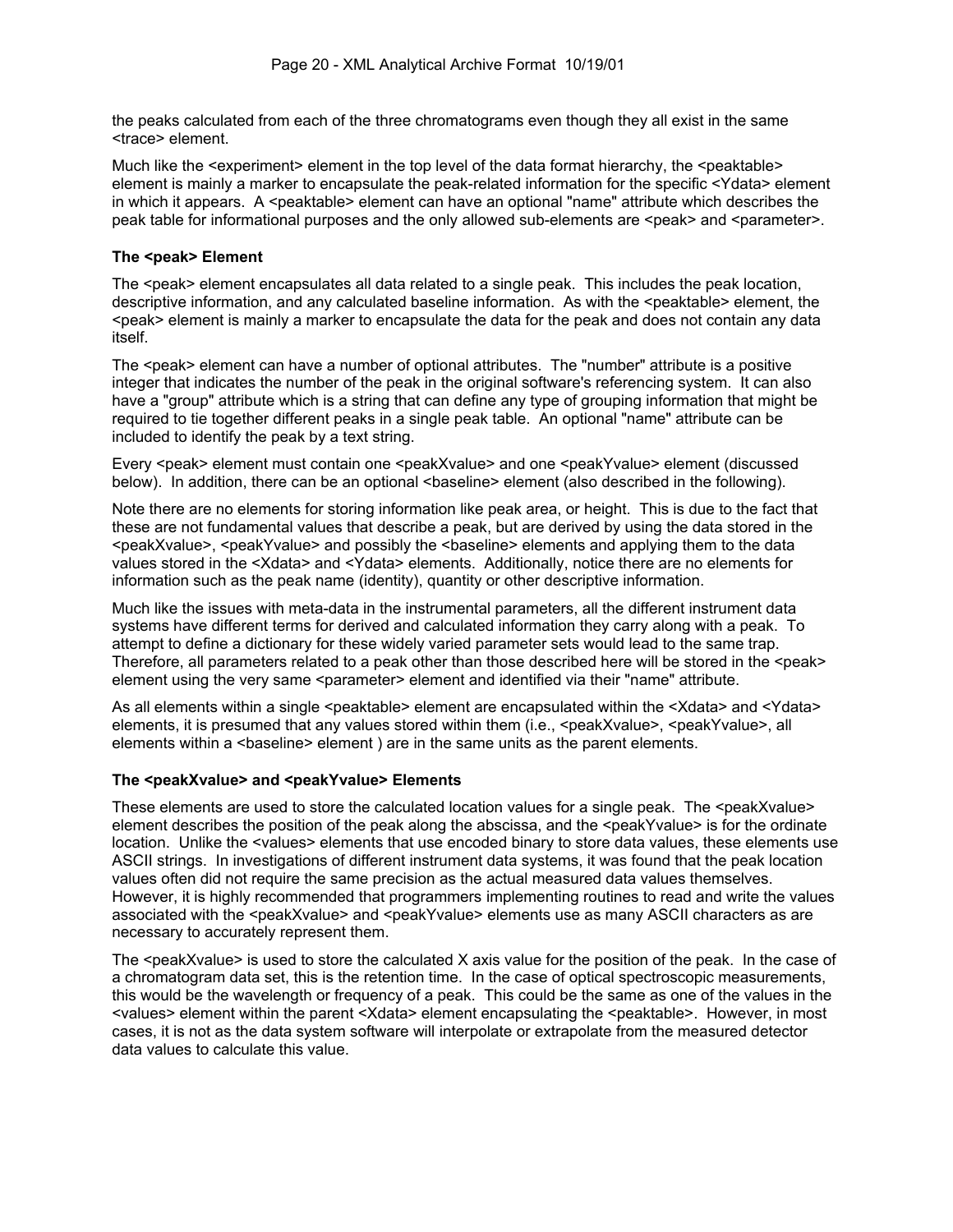The <peakYvalue> is used to store the calculated Y value of the top of the peak. As with the  $\epsilon$  speakXvalue>element, this could be the same as one of the values in the  $\epsilon$ values> element within the <Ydata> element encapsulating the <peaktable>, but it is usually not due to interpolation or extrapolation.

It is important to note that the <peakYvalue> element is not used to store the calculated peak height. The concept of "peak height" is a measurement relative to a defined baseline. In the case where the baseline is perfectly flat and represents no offset in the measured signal, the measured "peak height" can be the same as <peakYvalue>, but they do not define the same measurement. As discussed in the description of the <peak> element, derived values like "peak height" and "peak area" are stored using the <parameter> element.

#### **The <baseline> Element**

The <baseline> item is an optional element used for storing baseline locations used when calculations were performed on the peak (i.e., for peak height or area). Like the <peakXvalue> and <peakYvalue> elements, the information stored in the <br >>baseline> element generally cannot be reproduced outside the originating software that acquired and processed the data. Although there is no explicit limitation on what types of data can use the <br />baseline> element, it is expected that it will primarily be implemented in <trace> elements that contain chromatogram information.

A <br/>baseline> element always contains four sub-elements: <startXvalue>, <endXvalue>, <startYvalue> and <endYvalue>. Like all elements in the proposed format, it can optionally contain a <parameter> element to describe meta-data information specific to the baseline of the peak.

The usage of the four required sub-elements should be reasonably apparent. The <startXvalue> and <endXvalue> elements contain the values along the abscissa that describe the beginning and end the section of data that is considered a "peak" for calculations. In the case of chromatographic data, these would be the retention time values at the beginning and end of the peak. The <startYvalue> and <endYvalue> describe the corresponding values on the ordinate. A line segment connecting the positions described by the <startXvalue>/<startYvalue> and <endXvalue>/<endYvalue> value pairs is the baseline for the peak.

The <baseline> element can also contain an optional <br/>sbasecurve> element. This is used to store the data point values for curved baselines (which cannot be accurately represented by a straight line segment connecting the baseline begin and end values). The <br/>basecurve> element consists of two subelements <br />aseYdata> and <br />saseXdata>. These sub-elements are similar to the <Xdata> and <Ydata> elements in a <trace> element in that they store the actual data points representing the baseline curve using a <values> array.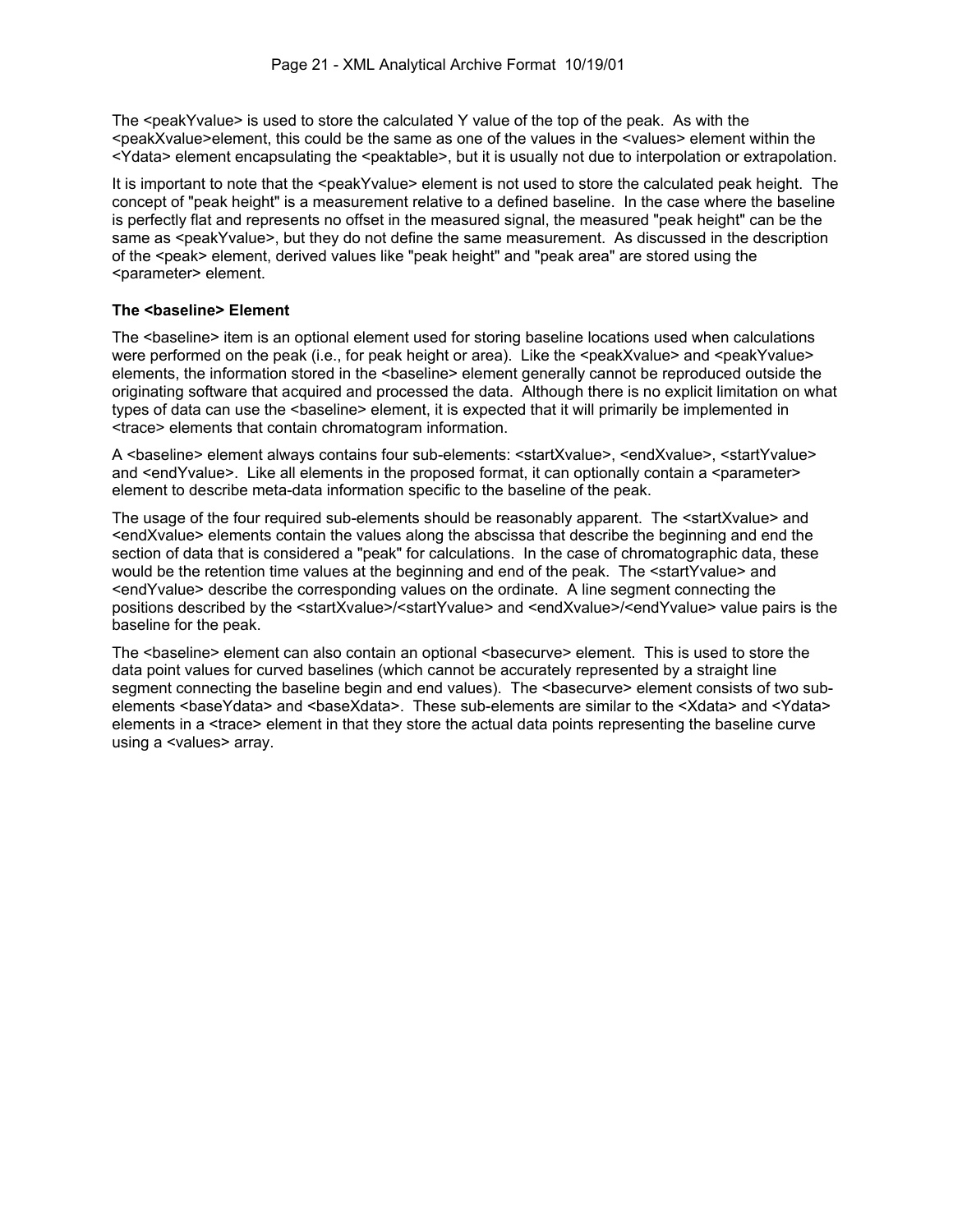## *XML Examples Of Different Types of Analyses*

The following are examples of the hierarchical structure of data from different types of analytical instrumentation as it would be represented in the proposed format. Note that these are not complete documents that can be put into software and interpreted into curves and meta-data. They are merely intended to show how the hierarchical nature of the XML language can be used to create data files that can store nearly any type of analytical instrument data.

Note that in all examples, the <peaktable> element is not expanded. It is presumed that it contains a full set of peak descriptors relevant for the type of data in the example. In addition, in some examples, the elements are shown with attributes for illustrative purposes only. Not all examples show all the possible optional or required attributes and their absence or presence should not be taken to infer that the example is a completely formed data set.

#### **Chromatogram Example**

Chromatograms are simple – only 2 arrays; one X and one Y with an attached peak table.

```
<GAML> 
    <experiment> 
       <trace technique="CHROM"> 
            <Xdata units="MINUTES" label="Time_(min)"> 
                <values> 
               <Ydata units="MILLIVOLTS" label="mV"> 
                   <values> 
                   <peaktable>
```
#### **LC-PDA Spectra Example**

In this example, the format is used to represent both the spectral data collected from the PDA detector and a reference chromatogram extracted from the spectral data and used for quantitation (indicated by data in the peak table). Note that since all spectra use the same set of wavelengths, all the Y arrays are sub-elements of a single X array.

```
<GAML> 
   <experiment><br><trace technique="CHROM">
                                        extracted reference chromatogram
          <Xdata units="MINUTES"> 
              <link linkref="PDATIME"> link to coordinates array in spectra 
              <values> 
              <Ydata units="MABSORBANCE"> 
                 <values> 
                 <peaktable> 
       <trace technique="PDA"> PDA spectral data 
          <coordinates linkid="PDATIME"> time values for all spectral scans 
          <Xdata units="NANOMETERS"> all spectra (Y) use same wavelengths (X) 
             <values> 
             <Ydata units="MABSORBANCE"> 
                 <values> 
              <Ydata units="MABSORBANCE"> 
                 <values> 
 . 
 . 
 .
```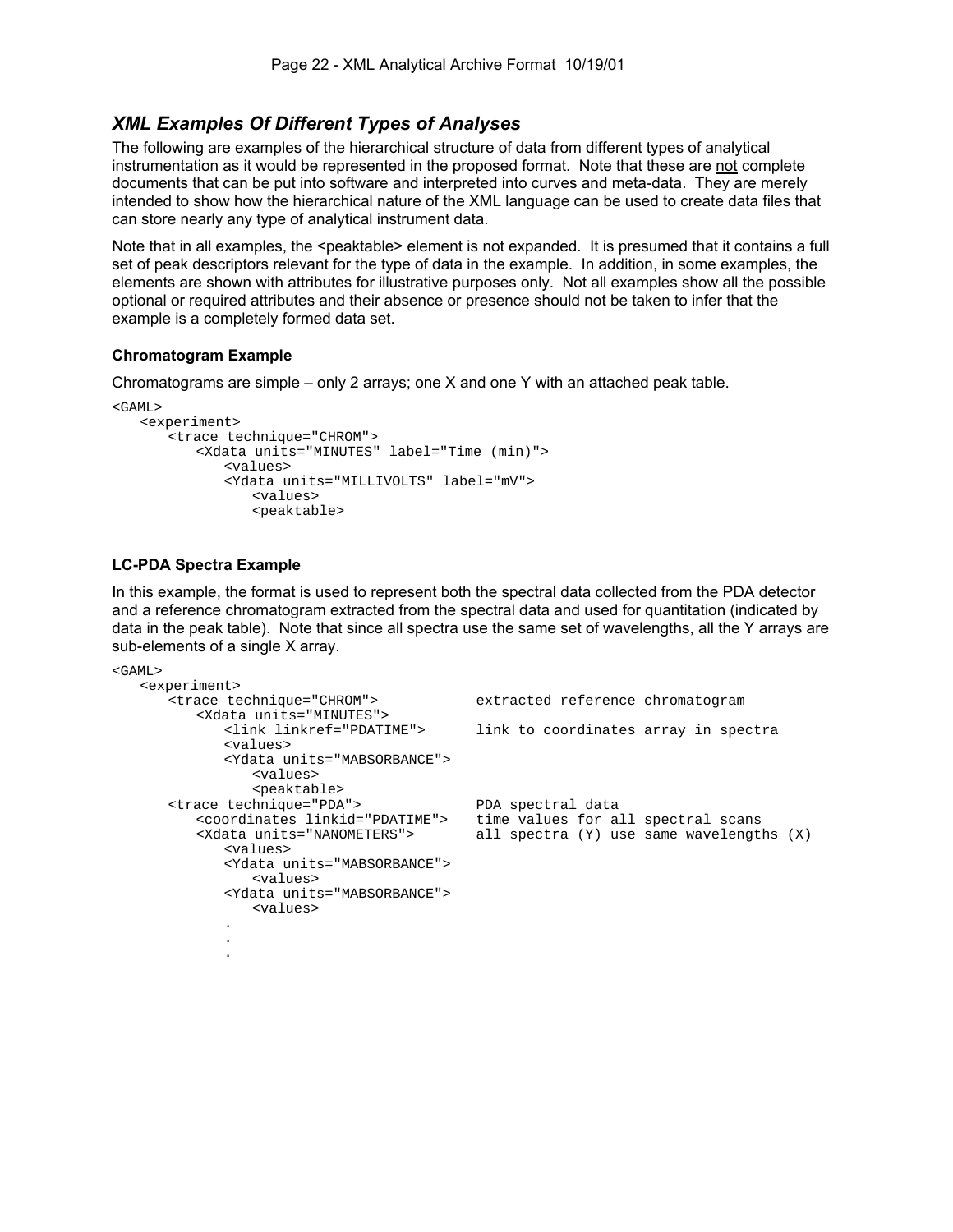#### **GC/LC-MS Spectra Example (Centroided Scans)**

As with the previous LC-PDA example, there can be more than one <trace> element if there is a chromatogram extracted from the spectra with attached peak table information. However, in this case, each MS spectrum scan has its own X array since the number of XY pairs can be different for each scan. Thus there are multiple <Xdata> elements, each with only one <Ydata> sub-element.

```
<GAML> 
    <experiment> 
       <trace technique="CHROM"> extracted chromatogram (TIC, RIC, SIC, etc) 
          <Xdata units="MINUTES"> 
             <link linkref="MSTIME"> link to coordinates array in spectra 
             <values> 
             <Ydata> 
                <values> 
      <peaktable><br><trace technique="MS">
 <trace technique="MS"> mass spectral data 
 <coordinates linkid="MSTIME"> time values for all spectral scans 
 <Xdata units="MASSZ"> each scan (Ydata) has its own Xdata 
             <values> 
             <Ydata> 
                <values> 
          <Xdata units="MASSZ"> 
             <values> 
             <Ydata> 
                <values> 
 . 
 . 
 .
```
# **MSn Spectra Example (Centroided Scans)**

This is just an extension of the GC/LC-MS case. Here there are multiple coordinates for each scan. Note that the implementer must store the scans from the lowest level of fragmentation in the X and Y arrays and store the mass and time relationships in the coordinates.

 $<$ GAML $>$ 

```
 <experiment> 
      <trace technique="MS"> 
 <coordinate units="SECONDS"> time values for spectrum scans 
 <coordinate units="MASSZ"> parent mass(1) values for spectrum scans 
 <coordinate units="MASSZ"> parent mass(2) values for spectrum scans 
 <Xdata units="MASSZ"> each scan (Y) has own X array 
            <values> 
            <Ydata> 
               <values> 
         <Xdata units="MASSZ"> 
            <values> 
            <Ydata> 
               <values> 
 . 
 . 
 .
```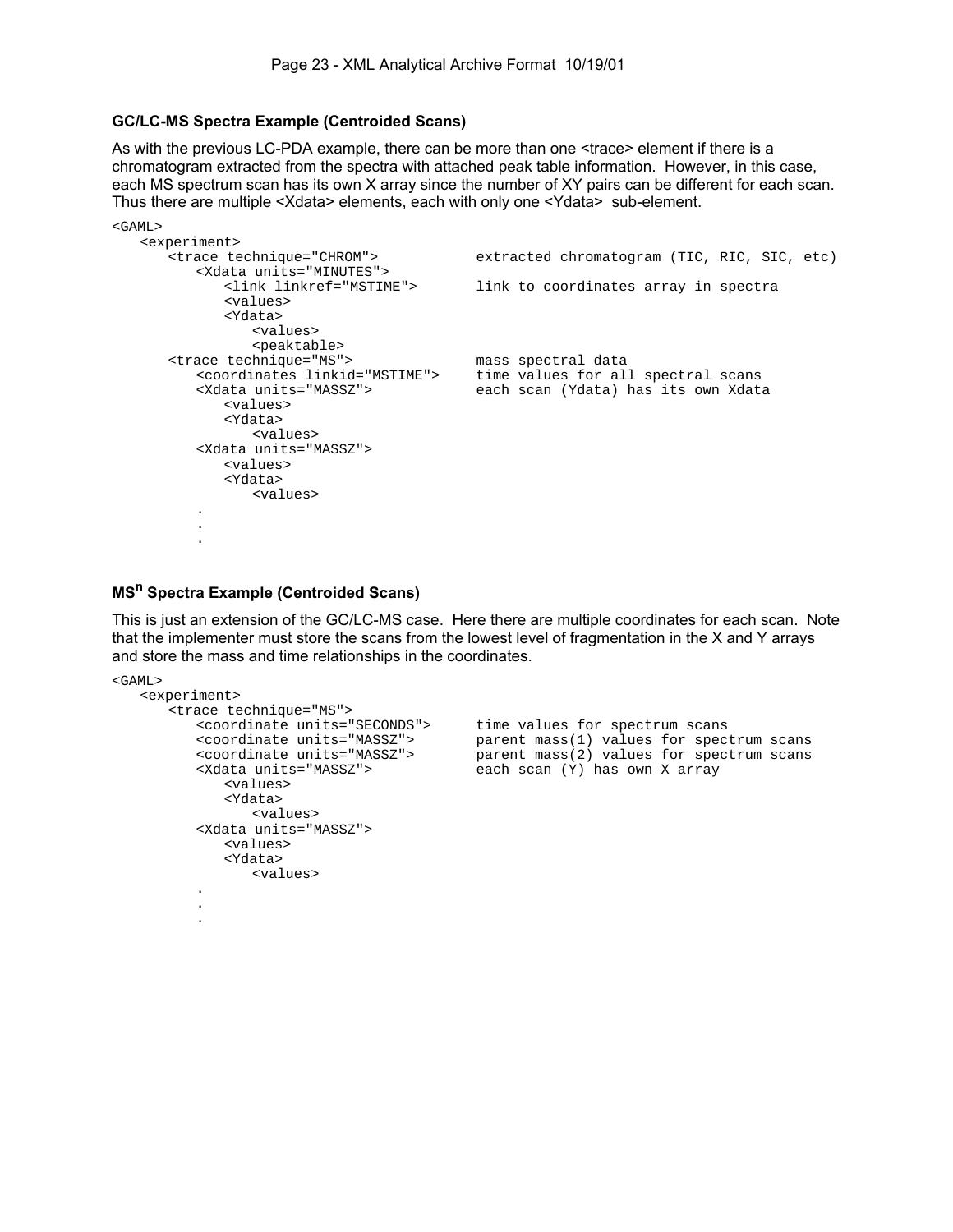#### **TGA Analysis Example**

Some types of data will have more than one set of X axis values (i.e., TGA can have time and temperature). In order to handle this, one set of X values serves as the "primary" while the additional arrays are stored as <altXdata> sub-elements. In most cases, there will only be one Y array, but the format does not impose that limitation.

```
<GAML> 
    <experiment> 
        <trace technique="THERMAL"> 
                                            primary X axis (i.e. time)
               <values> 
               <altXdata units="DEGREES_C"> alternate X values (i.e. temp) 
               <Ydata units="MILLIGRAMS"> 
                  <values>
```
#### **Simple Optical Spectroscopy Example (FTIR, UV-Vis, NIR, Raman, etc.)**

This is actually the simplest case, just one X array and a corresponding Y array.

```
<GAML>
```

```
 <experiment> 
        <trace technique="UVVIS"> 
                <Xdata units="NANOMETERS"> 
                       <values> 
                       <Ydata units="TRANSMISSION"> 
                               <values>
```
#### **FTIR Spectroscopy Example (FTIR, UV-Vis, NIR, Raman, etc.)**

In some cases, originating file formats store all the associated data from an analysis (i.e., for a single beam FTIR instrument, this might include the sample interferogram, the calculated spectrum, and the background reference spectrum). In this case, multiple <trace> elements can be used to store each piece of data and delineate them with the "name" attribute.

```
<GAML> 
    <experiment> 
        <trace technique="FTIR" name="Sample Interferogram"> 
           <Xdata units="ARBITRARY" label="Data Points"> 
               <values> 
               <Ydata units="ARBITRARY" label="Energy"> 
                  <values> 
        <trace technique="FTIR" name="Sample Spectrum"> 
           <Xdata units="WAVENUMBER" label="Wavenumber_(cm-1)"> 
               <values> 
               <Ydata> 
                  <array units="ABSORBANCE" label="Abs"> 
        <trace technique="FTIR" name="Background Reference Spectrum"> 
           <Xdata units="WAVENUMBER" label="Wavenumber_(cm-1)"> 
               <values> 
               <Ydata units="ARBITRARY" label="Energy"> 
                  <values>
```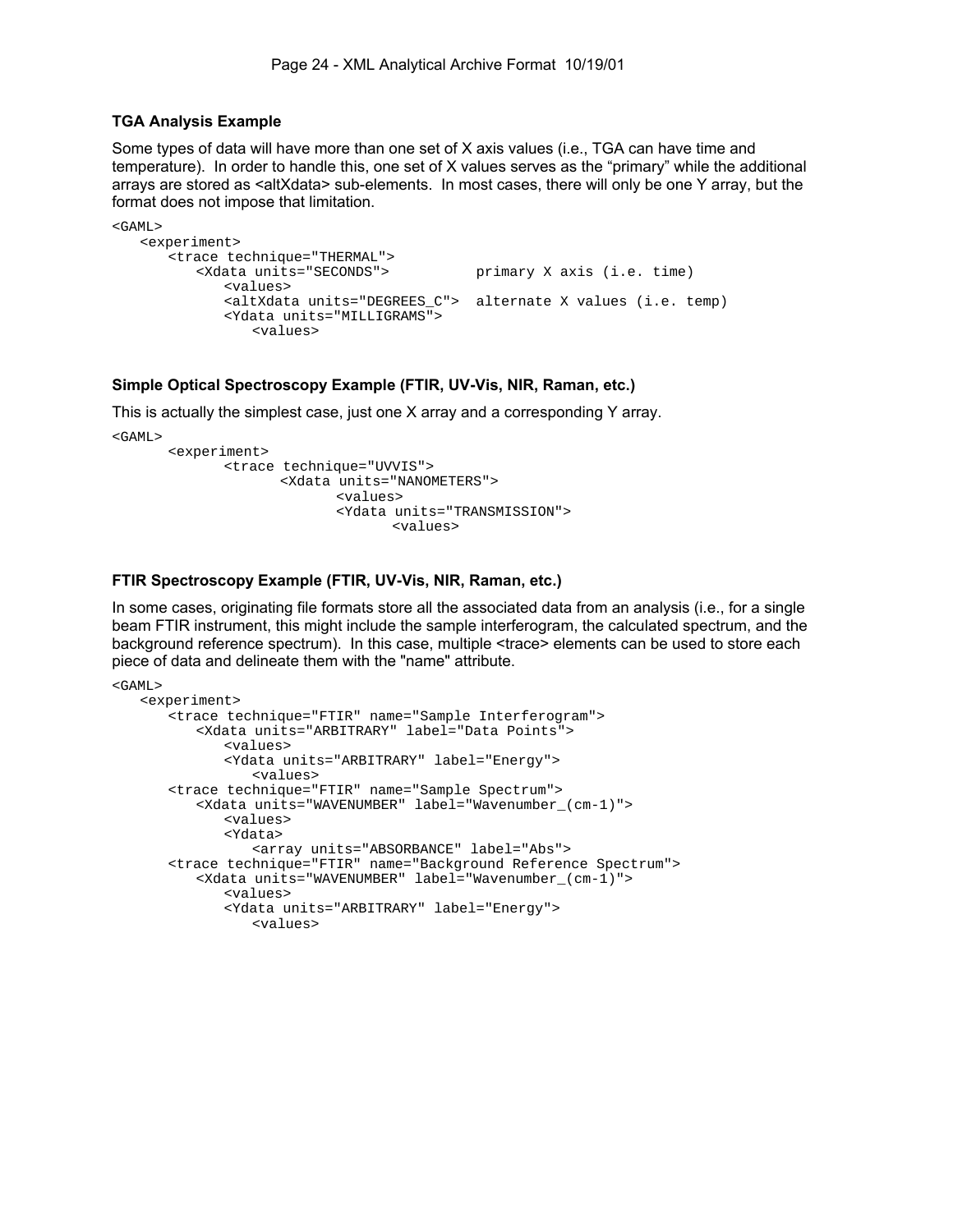#### **1D NMR Spectroscopy Example**

In modern FTNMR systems, there are actually two Y arrays collected simultaneously in the instrument (collectively known as a "FID" or Free Induction Decay). Having both arrays is what allows NMR processing software to Fourier transform and phase correct the signals into what the user sees as an NMR spectrum. This is usually only stored in one of the Y arrays (usually known as the "real" part of the signal); however, the second array (a.k.a. the "imaginary array") is absolutely required to properly reprocess the data. Therefore, the X array in the format will have two Y array sub-elements.

As with FTIR data, there can possibly be a set of original data that was collected off the detector (the FID signal) as well as a fully processed spectrum.

| $<$ GAML>                                                                                             |                                                            |
|-------------------------------------------------------------------------------------------------------|------------------------------------------------------------|
| <experiment></experiment>                                                                             |                                                            |
| <trace name="FID data" technique="NMR"><br/><xdata units="SECONDS"></xdata></trace>                   | raw FID signal data<br>Y arrays use same X values          |
| <values></values>                                                                                     |                                                            |
| <ydata label="Real" units="ARBITRARY"> "real" values<br/><values></values></ydata>                    |                                                            |
| <ydata label="Imag" units="ARBITRARY"> "imaginary" values<br/><values></values></ydata>               |                                                            |
| <trace name="Spectrum" technique="NMR"><br/><xdata units="PPM"><br/><values></values></xdata></trace> | fully processed NMR spectrum<br>Y arrays use same X values |
| <ydata label="Real" units="ARBITRARY"> "real" values<br/><values></values></ydata>                    |                                                            |
| <ydata label="Imaq" units="ARBITRARY"> "imaqinary" values<br/><values></values></ydata>               |                                                            |

#### **nD NMR Spectroscopy Example**

For multidimensional NMR, the hierarchy allows representation of data in nearly any dimensionality by including additional coordinates. Note that is will be very important to track the mapping of meta-data elements as to which coordinate system they belong to (i.e., nucleus frequency).

```
<GAML> 
   <experiment> 
      <trace technique="NMR"> 
         <coordinates> coordinate values for T1 dimension 
          <coordinates> coordinate values for T2 dimension 
                                       following Y arrays use same X values
            <values><br><Ydata>
                                       "real" values
            <values><br><Ydata>
                                       "imaginary" values
         <values><br><Xdata>
                                       following Y arrays use same X values
             <values> 
             <Ydata> "real" values 
            <values><br><Ydata>
                                        "imaginary" values
                <values> 
 . 
 . 
 .
```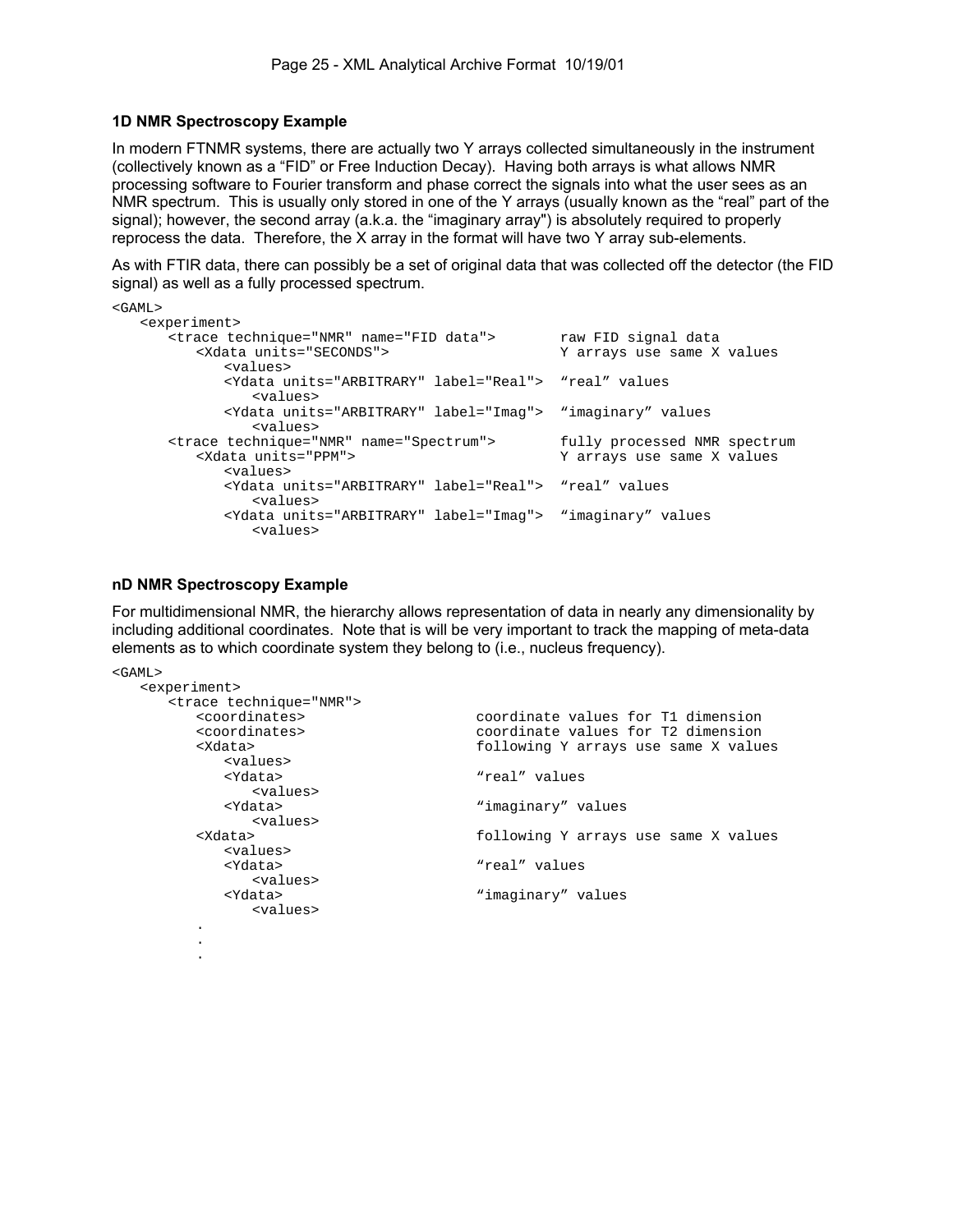#### **Imaging Spectroscopy Example**

In this case, each Y array will have two or mode coordinates. These represent the alternative positioning of the data in the other dimensions. For example, in the case of an imaging FTIR system with a moving sample stage, the arrays will store actual spectra (X=wavelength, Y=response) and the coordinates will be the horizontal and vertical positions on the stage. In the case of CCD imaging spectrometers, each array will be a set of diodes on the array (X=horizontal position, Y=intensity) and the coordinates will be the wavelength and vertical position. Note that in this and other higher order data types, it will be up to the application programmer reading the data from the file to properly orient the data to the way that the user expects to see it, even though it may not be stored in the file that way.

```
<GAML> 
    <experiment> 
       <trace> For imaging spectroscopy 
          <coordinates units="MICRONS"> pixel distance values in D1 dimension 
                                         pixel distance values in D2 dimension
          <Xdata units="WAVENUMBER"> 
             <values> 
             <Ydata units="REFLECTANCE"> 
                 <values> 
             <Ydata units="REFLECTANCE"> 
                 <values>
```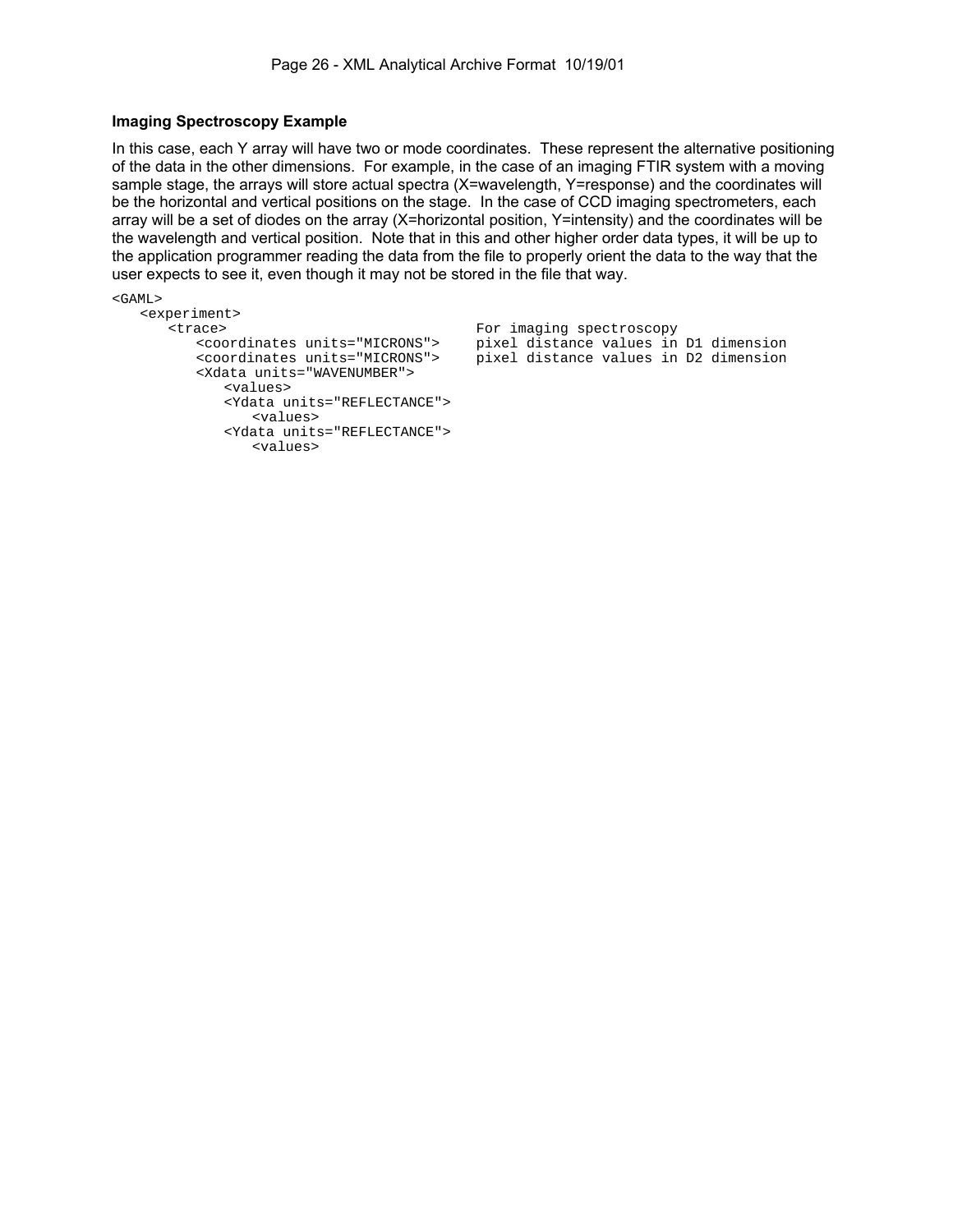### *Encapsulation of Data in Other XML Formats*

XML can be used to define schemas for whatever standard you want to use. XML allows any number of schemas to be referenced within the framework of a document by using "name spaces." Basically this just points the parser to a different XML schema when the new name space is encountered in the document.

Therefore, if it is necessary to encapsulate additional information within the data that cannot be described by the elements and attributes in that schema, data can be included within the same file, but use a different schema. This can also be used for encapsulating analytical instrument data into an XML document that is interpreted and validated using a different schema.

This is especially useful if there is structured data that must be stored within the context of the analytical instrument data, but cannot be described by the constructs of this data format. For example, if an instrument had a complex set of calibration parameters which required a special schema or contained chemical structures that could be represented in another XML schema (i.e., CML).

```
<GAML><br><experiment>
   <experiment> parent namespace uses this proposed schema 
                                         data from a single detector
       <CML:cml xmlns:CML="x-schema:cml_schema_02.xsd"> 
                                          new namespace using the "CML" schema 
                                          data represented here is parsed using 
                                          the different schema, but is stored in 
      the same file.<br>
s/CML:cml> and of "CML" n
       </CML:cml> end of "CML" namespace 
                                        remainder of data is in parent namespace
          <values> 
          <Ydata> 
             <values> 
             <coordinate> 
             <peaktable>
```
In addition, the proposed format can be encapsulated into documents using other data types by identifying the information as coming from a different schema within the construct of the overall document.

```
<project> hierarchies in parent document 
   <notebook> 
     <sample> 
       <plate> 
          <gaml:GAML xmlns:gaml="gaml.xsd"> beginning of data in this format 
            <experiment> contents of this section are parsed using 
              . the schema described in this document 
 . 
 . 
            </experiment> 
          </gaml:GAML> end of data in this format 
          <report> 
 . 
 . 
 .
```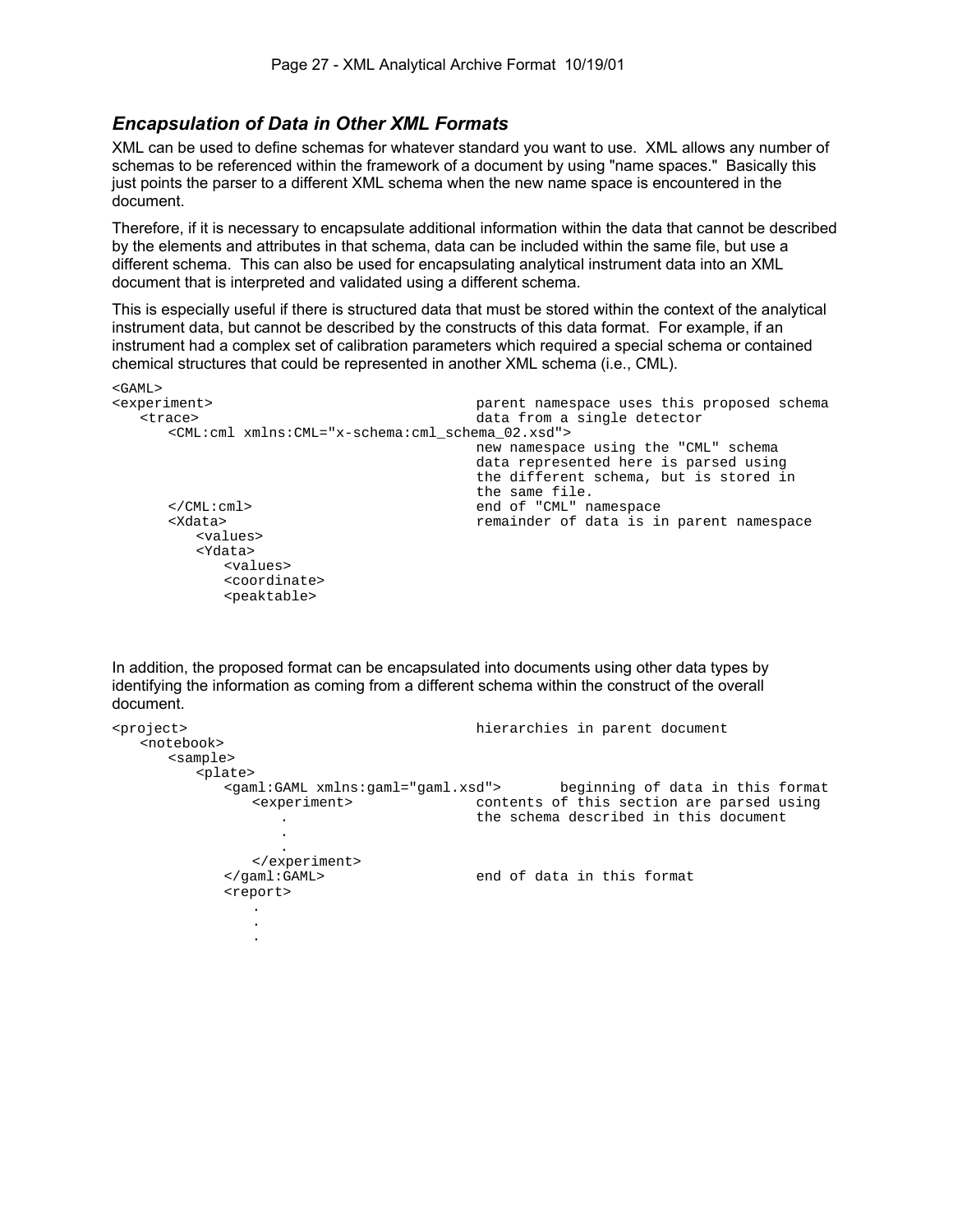# **Appendices**

| <b>Defined String</b> | <b>Instrumental Analysis Technique</b>          |
|-----------------------|-------------------------------------------------|
| <b>ATOMIC</b>         | Atomic Spectrum                                 |
| <b>CHROM</b>          | Chromatogram                                    |
| <b>FLUOR</b>          | Fluorescence Spectrum                           |
| IR.                   | Infrared Spectrum (scanning or FT)              |
| МS                    | Mass Spectrum (Continuum, Centroid, TOF, etc.)  |
| <b>NIR</b>            | <b>NIR Spectrum</b>                             |
| <b>NMR</b>            | <b>NMR Spectrum</b>                             |
| <b>PDA</b>            | Chromatography Photodiode Array Spectra         |
| <b>PARTICLE</b>       | <b>Particle Size Distribution</b>               |
| <b>POLAR</b>          | Spectral Polarimetry (i.e., Circular Dichroism) |
| <b>RAMAN</b>          | Raman Spectrum (scanning, diode or FT)          |
| <b>THERMAL</b>        | Thermal Analysis (TGA, DSC, etc.)               |
| <b>UNKNOWN</b>        | Unknown technique                               |
| <b>UVVIS</b>          | <b>UV-VIS Spectrum</b>                          |
| <b>XRAY</b>           | X-ray Spectrum (XRD, XRF, etc.)                 |

*Appendix A – Enumerated Attribute List of Trace Techniques*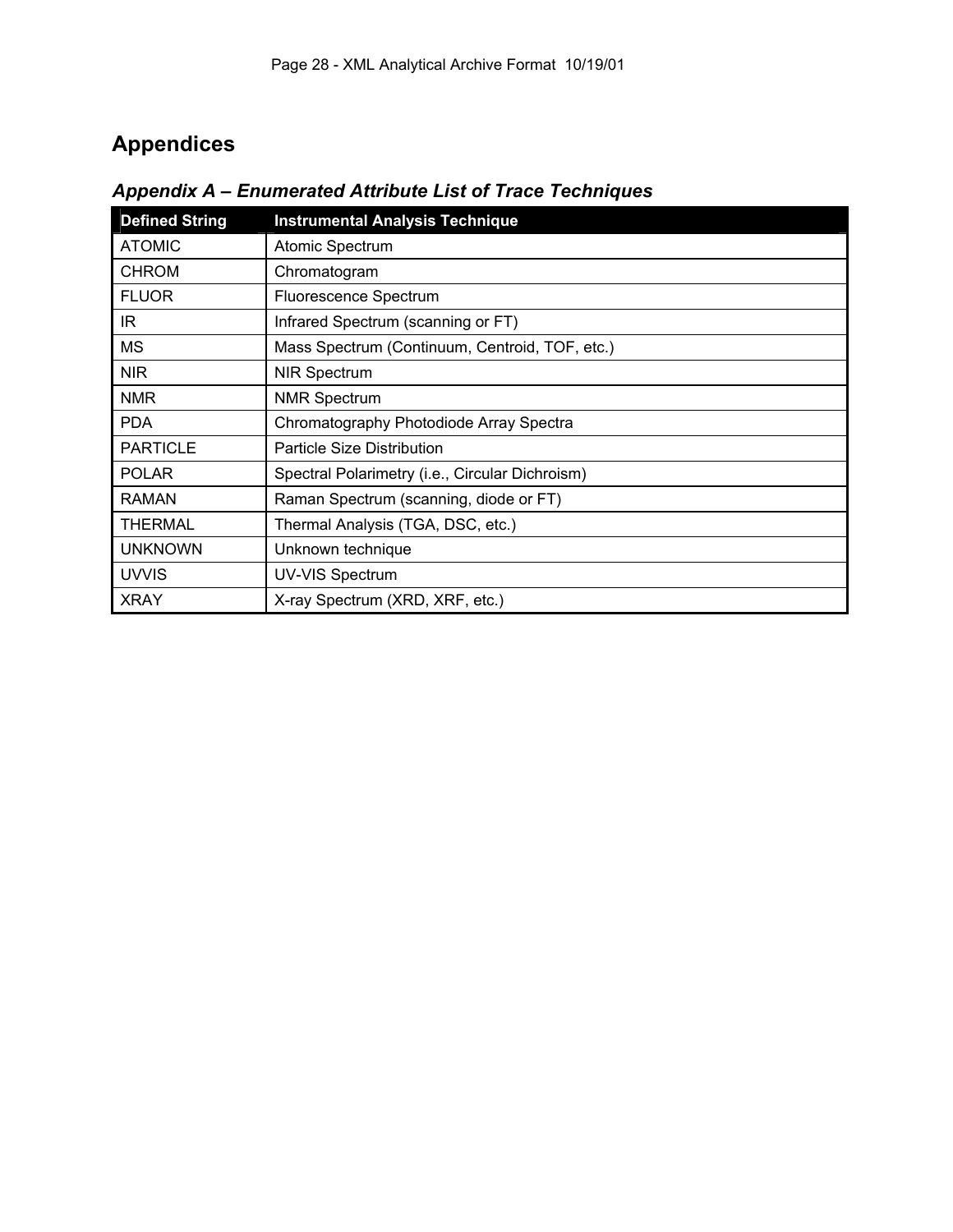|  | <b>Appendix B - Enumerated Attribute List of Axis Units</b> |
|--|-------------------------------------------------------------|
|--|-------------------------------------------------------------|

| <b>Defined String</b>  | <b>Unit Type</b>                   |
|------------------------|------------------------------------|
| <b>ABSORBANCE</b>      | Absorbance (Abs)                   |
| <b>AMPERES</b>         | Amperes                            |
| <b>ANGSTROMS</b>       | Angstroms (A°)                     |
| <b>ATOMICMASSUNITS</b> | Atomic Mass Units (amu)            |
| <b>CALORIES</b>        | Calories (cal)                     |
| <b>CELSIUS</b>         | Temperature in °C (C)              |
| <b>CENTIMETERS</b>     | Centimeters (cm)                   |
| <b>DAYS</b>            | Days                               |
| <b>DECIBELS</b>        | Decibel                            |
| <b>DEGREES</b>         | Degrees (along an angle i.e., 90°) |
| <b>ELECTRONVOLTS</b>   | Electron Volts (eV)                |
| <b>EMISSION</b>        | Emission                           |
| <b>FAHRENHEIT</b>      | Temperature in ${}^{\circ}$ F (F)  |
| <b>GIGAHERTZ</b>       | Gigahertz (GHz)                    |
| <b>GRAMS</b>           | Grams (g)                          |
| <b>HERTZ</b>           | Hertz (Hz)                         |
| <b>HOURS</b>           | <b>Hours</b>                       |
| <b>JOULES</b>          | Joules (J)                         |
| <b>KELVIN</b>          | Temperature in °K (K)              |
| <b>KILOCALORIES</b>    | Kilocalories (Kcal)                |
| <b>KILOGRAMS</b>       | Kilograms (kg)                     |
| <b>KILOHERTZ</b>       | Kilohertz (KHz)                    |
| <b>KILOMETERS</b>      | Kilometer (km)                     |
| <b>KILOWATTS</b>       | Kilowatts (KW)                     |
| <b>KUBELKAMUNK</b>     | Kubelka-Munk                       |
| LITERS                 | Liters (I)                         |
| LOGREFLECTANCE         | Log (1/Reflectance)                |
| <b>MASSCHARGERATIO</b> | Mass-to-charge ratio (M/z)         |
| <b>MEGAHERTZ</b>       | Megahertz (MHz)                    |
| <b>MEGAWATTS</b>       | Megawatts (MW)                     |
| <b>METERS</b>          | Meters (m)                         |
| <b>MICROGRAMS</b>      | Micrograms (ug)                    |
| <b>MICRONS</b>         | Microns (um)                       |
| <b>MICROSECONDS</b>    | Microseconds (uS)                  |
| MILLIABSORBANCE        | Milliabsorbance (mAbs)             |
| <b>MILLIAMPS</b>       | Milliamperes                       |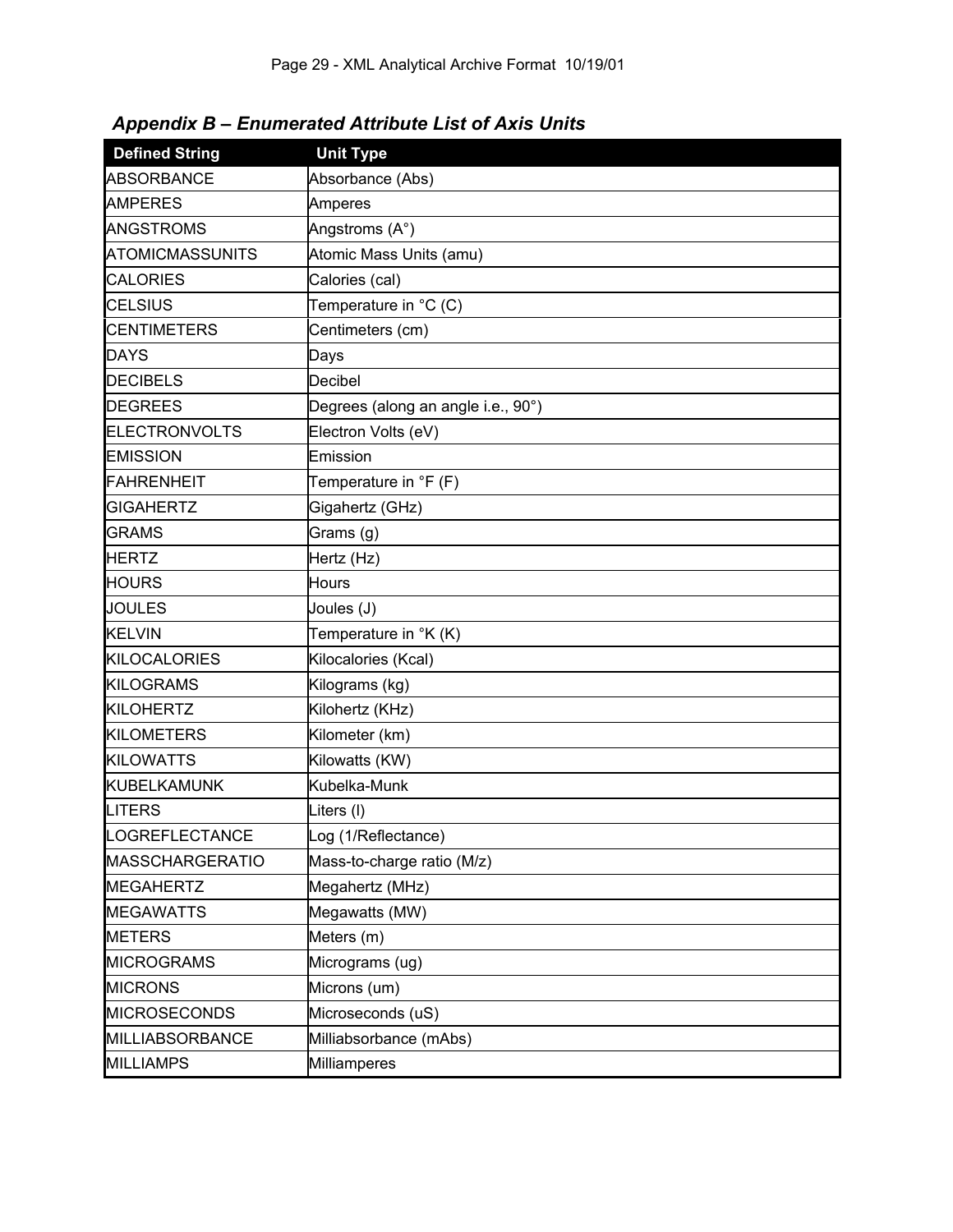| Appendix B - Enumerated Attribute List of Axis Units (cont.) |  |  |  |  |  |
|--------------------------------------------------------------|--|--|--|--|--|
|--------------------------------------------------------------|--|--|--|--|--|

| <b>Defined String</b>      | <b>Unit Type</b>         |
|----------------------------|--------------------------|
| <b>MILLIGRAMS</b>          | Milligrams (mg)          |
| <b>MILLILITERS</b>         | Milliliters (ml)         |
| <b>MILLIMETERS</b>         | Millimeters (mm)         |
| <b>MILLIMOLAR</b>          | Millimolar               |
| <b>MILLISECONDS</b>        | Milliseconds (mS)        |
| <b>MILLIVOLTS</b>          | Millivolts               |
| <b>MILLIWATTS</b>          | Milliwatts (mW)          |
| <b>MINUTES</b>             | Minutes                  |
| <b>MOLAR</b>               | Molar                    |
| <b>MOLES</b>               | Moles                    |
| <b>NANOGRAMS</b>           | Nanograms (ng)           |
| <b>NANOMETERS</b>          | Nanometers (nm)          |
| <b>NANOSECONDS</b>         | Nanoseconds (nS)         |
| <b>PPB</b>                 | Parts per Billion (ppb)  |
| <b>PPM</b>                 | Parts per Million (ppm)  |
| <b>PPT</b>                 | Parts per Thousand (ppt) |
| <b>RADIANS</b>             | Radians                  |
| <b>RAMANSHIFT</b>          | Raman Shift (cm-1)       |
| <b>REFLECTANCE</b>         | Reflectance              |
| <b>SECONDS</b>             | Seconds                  |
| <b>TRANSMISSIONPERCENT</b> | % Transmission           |
| <b>TRANSMITTANCE</b>       | Transmittance            |
| <b>UNKNOWN</b>             | Unknown                  |
| <b>VOLTS</b>               | Volts (V)                |
| <b>WATTS</b>               | Watts (W)                |
| <b>WAVENUMBER</b>          | Wavenumber (cm-1)        |
| <b>YEARS</b>               | Years                    |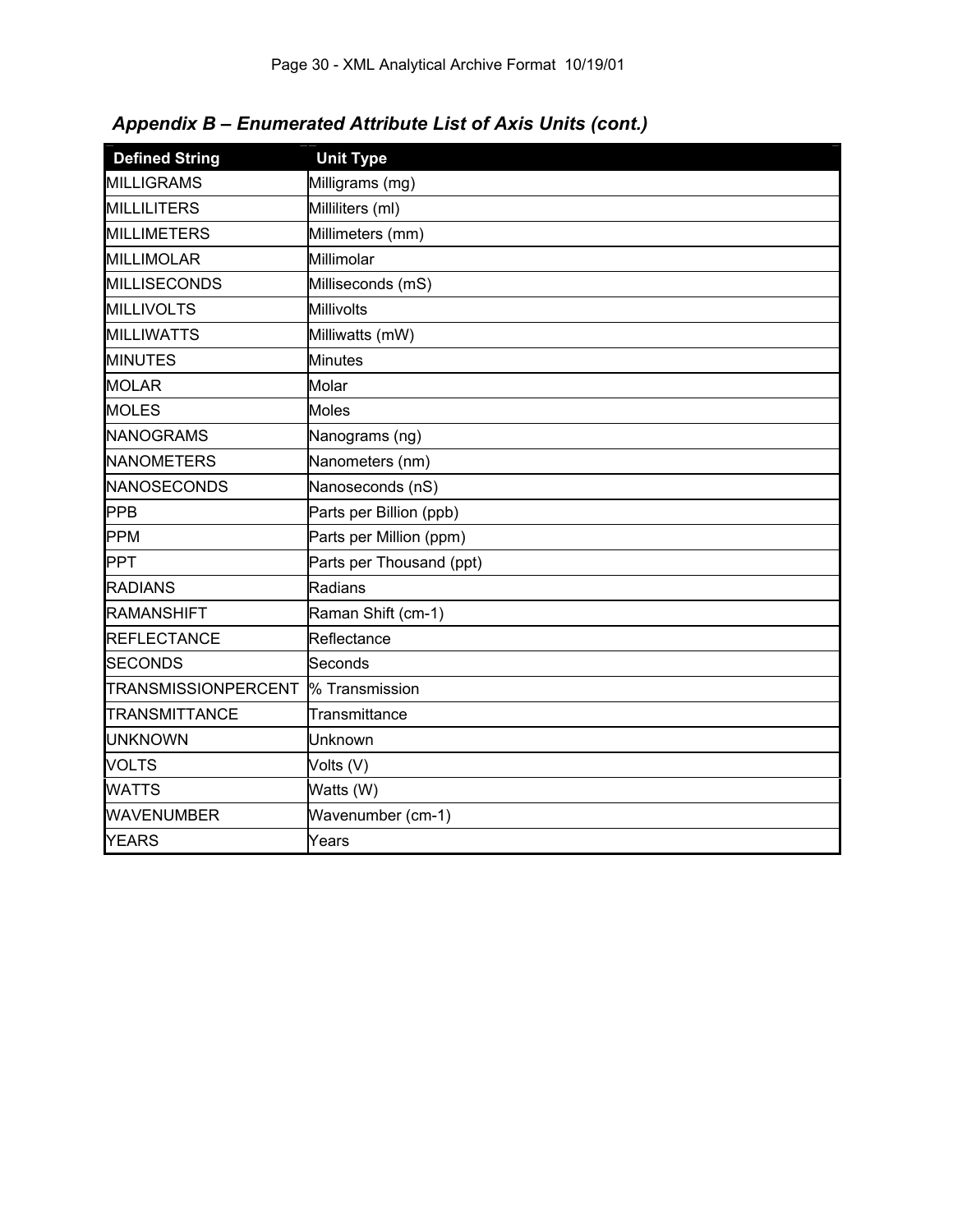*Appendix C – Enumerated Attribute List of Array Data Formats* 

| <b>Defined String</b> | Data Value Type                      |
|-----------------------|--------------------------------------|
| FLOAT32               | IEEE single precision floating point |
| FLOAT64               | IEEE double precision floating point |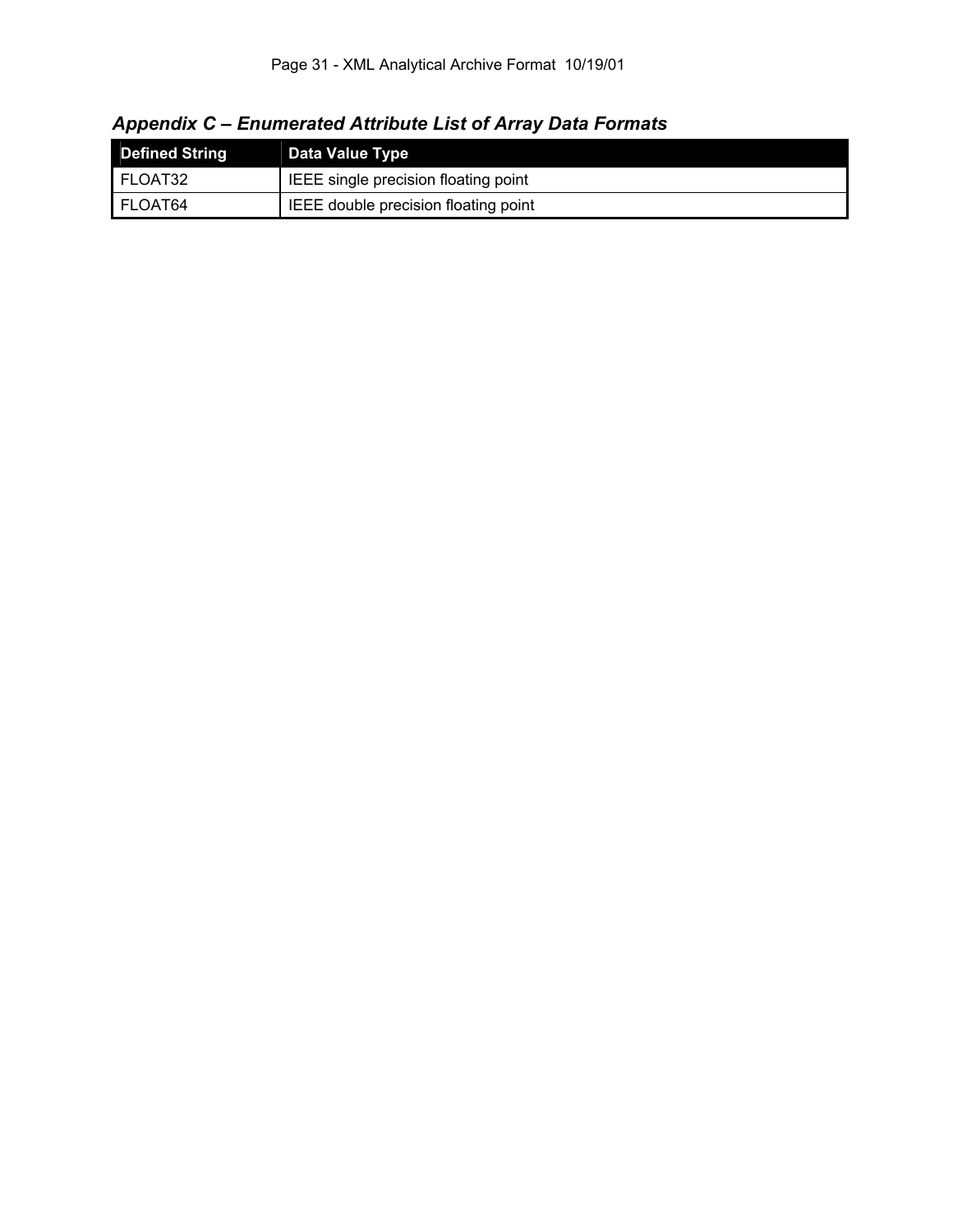| <b>Defined String</b> | Data Value Type                                                                                                                                                         |
|-----------------------|-------------------------------------------------------------------------------------------------------------------------------------------------------------------------|
| <b>EVEN</b>           | The difference between any two adjacent values in the data array is a constant<br>value and the data values are in canonical order (either ascending or<br>descending). |
| ORDERED               | The data values are in canonical order (either ascending or descending), but<br>the difference between adjacent values is variable.                                     |
| I UNSPECIFIED         | The data value ordering is not specified; if needed the reading application will<br>have to examine the <values> array to make a determination.</values>                |

*Appendix D – Enumerated Attribute List of Data Value Ordering*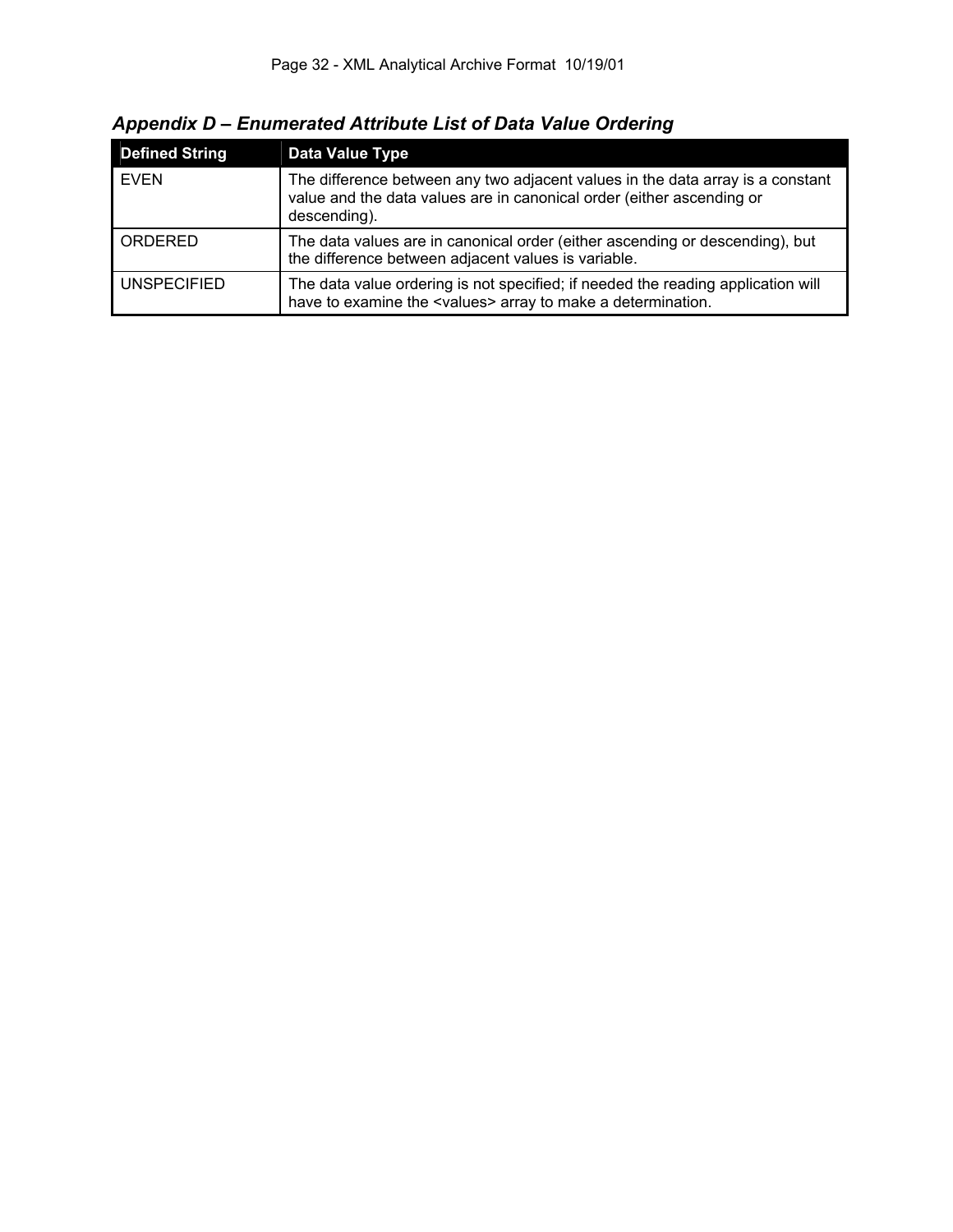# *Appendix E – GAML Element and Attribute Definitions*

The following is an alphabetical list of the defined Elements and Attributes in the Generalized Analytical Markup Language (GAML) data format and their restrictions and relationships.

### *Element Specifications*

| altXdata                                                                                       |                  |                  |                 |  |
|------------------------------------------------------------------------------------------------|------------------|------------------|-----------------|--|
| Content                                                                                        | eltOnly          |                  |                 |  |
| <b>Type</b>                                                                                    |                  |                  |                 |  |
| Member of                                                                                      | Xdata            |                  |                 |  |
| <b>Member Elements</b>                                                                         | <b>MinOccurs</b> | <b>MaxOccurs</b> | <b>Required</b> |  |
| link                                                                                           | 0                | unbounded        | no              |  |
| parameter                                                                                      | 0                | unbounded        | no              |  |
| values                                                                                         |                  | 1                | yes             |  |
| <b>Attributes</b>                                                                              | <b>Type</b>      | <b>Default</b>   | <b>Required</b> |  |
| units                                                                                          | units            |                  | yes             |  |
| label                                                                                          | label            |                  | no              |  |
| linkid                                                                                         | linkid           |                  | no              |  |
| valueorder                                                                                     | valueorder       |                  | no              |  |
| <b>Description</b>                                                                             |                  |                  |                 |  |
| Ctores a secondary ast of V values to be used with the <a></a> conduce anomaulated in the same |                  |                  |                 |  |

Stores a secondary set of X values to be used with the <Ydata> values encapsulated in the same <Xdata> element.

The "units" attribute is an enumerated list and unambiguously identifies the unit of measurement for the contained array of values. Required in order to allow inter-unit conversions (i.e., minutes to seconds, nanometers to micrometers). The "label" attribute can be used for storing alternate strings to label the axis.

| basecurve                                                                                                                                            |                  |                  |                 |  |  |
|------------------------------------------------------------------------------------------------------------------------------------------------------|------------------|------------------|-----------------|--|--|
| Content                                                                                                                                              | eltOnly          |                  |                 |  |  |
| <b>Type</b>                                                                                                                                          |                  |                  |                 |  |  |
| Member of                                                                                                                                            | baseline         |                  |                 |  |  |
| <b>Member Elements</b>                                                                                                                               | <b>MinOccurs</b> | <b>MaxOccurs</b> | <b>Required</b> |  |  |
| baseXdata                                                                                                                                            |                  | 1                | yes             |  |  |
| baseYdata                                                                                                                                            |                  | 1                | yes             |  |  |
| <b>Attributes</b>                                                                                                                                    | <b>Type</b>      | <b>Default</b>   | <b>Required</b> |  |  |
|                                                                                                                                                      |                  |                  |                 |  |  |
| <b>Description</b>                                                                                                                                   |                  |                  |                 |  |  |
| Encapsulates required elements for representation of a curved baseline for a peak. Note the sub-<br>elements that are required can appear only once. |                  |                  |                 |  |  |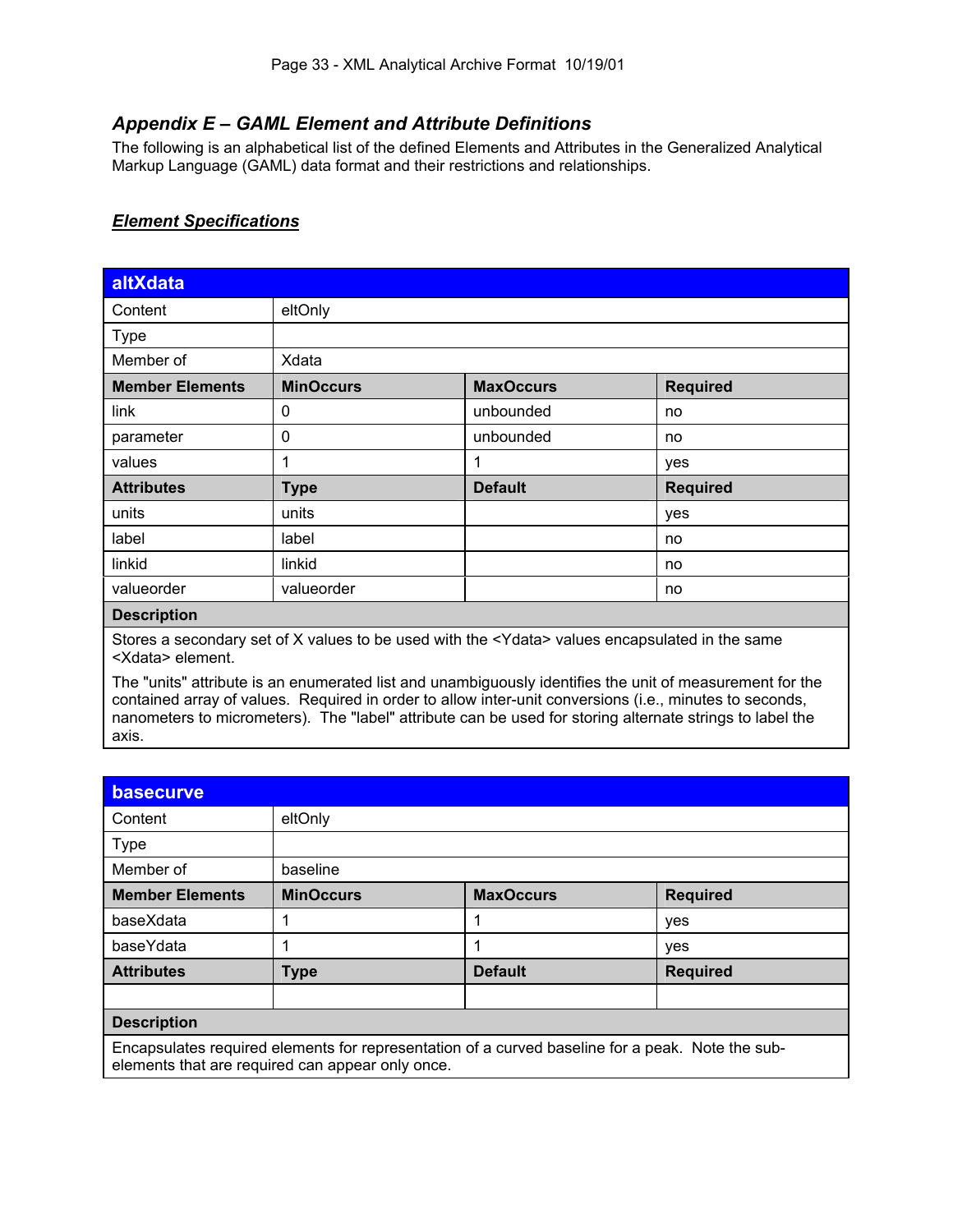|  |  |  |  | Page 34 - XML Analytical Archive Format 10/19/01 |  |
|--|--|--|--|--------------------------------------------------|--|
|--|--|--|--|--------------------------------------------------|--|

| <b>baseline</b>                                                                                                                       |                  |                  |                 |  |
|---------------------------------------------------------------------------------------------------------------------------------------|------------------|------------------|-----------------|--|
| Content                                                                                                                               | eltOnly          |                  |                 |  |
| <b>Type</b>                                                                                                                           |                  |                  |                 |  |
| Member of                                                                                                                             | peak             |                  |                 |  |
| <b>Member Elements</b>                                                                                                                | <b>MinOccurs</b> | <b>MaxOccurs</b> | <b>Required</b> |  |
| startXvalue                                                                                                                           | 1                |                  | yes             |  |
| endXvalue                                                                                                                             | 1                | 1                | yes             |  |
| startYvalue                                                                                                                           | 1                |                  | yes             |  |
| endYvalue                                                                                                                             | 1                | 1                | yes             |  |
| <b>Attributes</b>                                                                                                                     | <b>Type</b>      | <b>Default</b>   | <b>Required</b> |  |
|                                                                                                                                       |                  |                  |                 |  |
| <b>Description</b>                                                                                                                    |                  |                  |                 |  |
| Encapsulates required elements for representation of peak baselines. Note the sub-elements that are<br>required can appear only once. |                  |                  |                 |  |

| baseXdata                                        |                                                  |                  |                 |  |  |
|--------------------------------------------------|--------------------------------------------------|------------------|-----------------|--|--|
| Content                                          | eltOnly                                          |                  |                 |  |  |
| Type                                             |                                                  |                  |                 |  |  |
| Member of                                        | basecurve                                        |                  |                 |  |  |
| <b>Member Elements</b>                           | <b>MinOccurs</b>                                 | <b>MaxOccurs</b> | <b>Required</b> |  |  |
| values                                           |                                                  | 1                | yes             |  |  |
| <b>Attributes</b>                                | <b>Default</b><br><b>Required</b><br><b>Type</b> |                  |                 |  |  |
|                                                  |                                                  |                  |                 |  |  |
| <b>Description</b>                               |                                                  |                  |                 |  |  |
| Stores X data values for a curved peak baseline. |                                                  |                  |                 |  |  |

| baseYdata              |                                                  |                  |                 |  |  |
|------------------------|--------------------------------------------------|------------------|-----------------|--|--|
| Content                | eltOnly                                          |                  |                 |  |  |
| <b>Type</b>            |                                                  |                  |                 |  |  |
| Member of              | basecurve                                        |                  |                 |  |  |
| <b>Member Elements</b> | <b>MinOccurs</b>                                 | <b>MaxOccurs</b> | <b>Required</b> |  |  |
| values                 |                                                  | 1                | yes             |  |  |
| <b>Attributes</b>      | <b>Type</b>                                      | <b>Default</b>   | <b>Required</b> |  |  |
|                        |                                                  |                  |                 |  |  |
| <b>Description</b>     |                                                  |                  |                 |  |  |
|                        | Stores Y data values for a curved peak baseline. |                  |                 |  |  |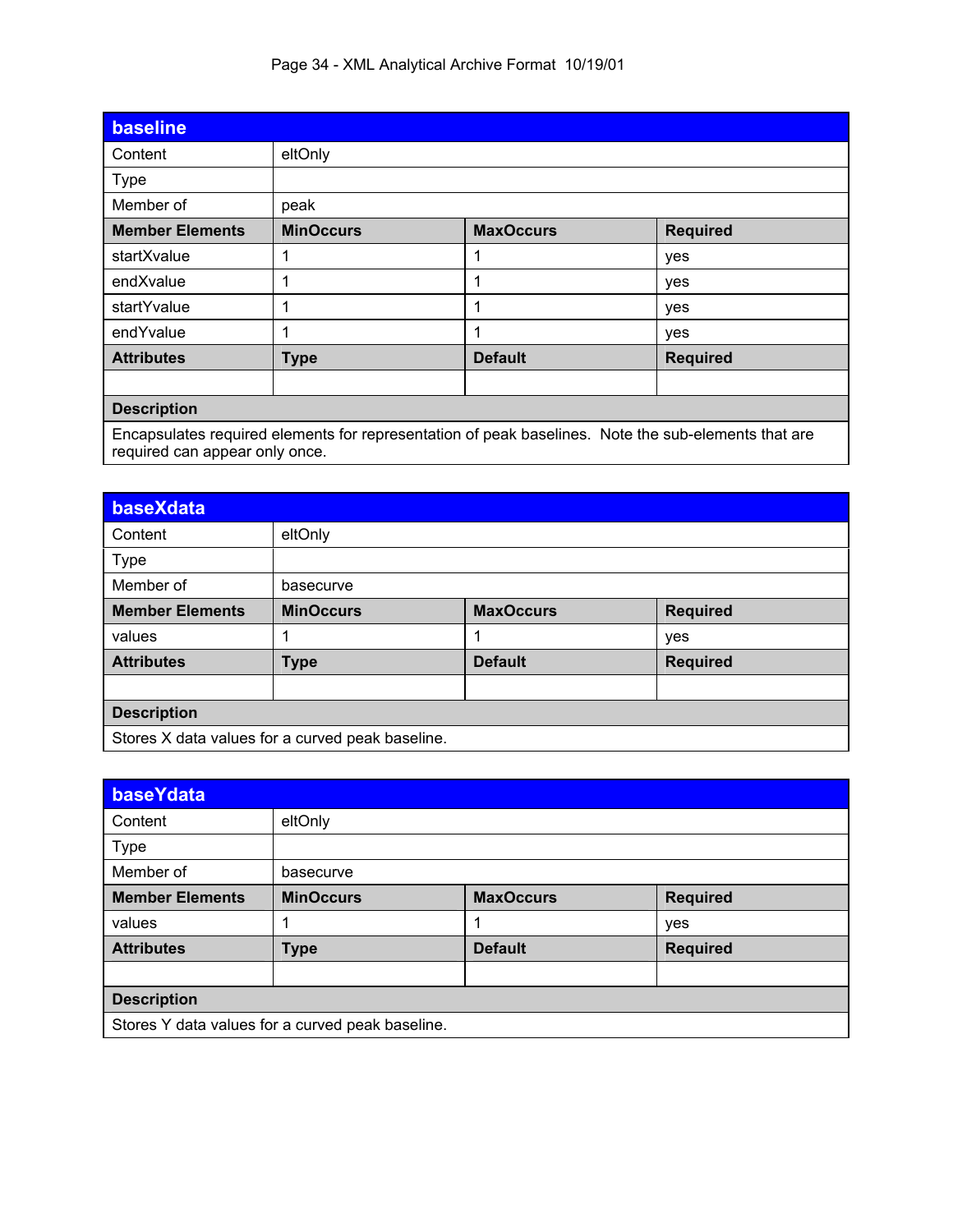#### Page 35 - XML Analytical Archive Format 10/19/01

| collectdate                                                                                                                                                                                                                           |                  |                                     |                 |  |  |
|---------------------------------------------------------------------------------------------------------------------------------------------------------------------------------------------------------------------------------------|------------------|-------------------------------------|-----------------|--|--|
| Content                                                                                                                                                                                                                               | textOnly         |                                     |                 |  |  |
| <b>Type</b>                                                                                                                                                                                                                           | dateTime         |                                     |                 |  |  |
| Member of                                                                                                                                                                                                                             | experiment       |                                     |                 |  |  |
| <b>Member Elements</b>                                                                                                                                                                                                                | <b>MinOccurs</b> | <b>MaxOccurs</b><br><b>Required</b> |                 |  |  |
|                                                                                                                                                                                                                                       |                  |                                     |                 |  |  |
| <b>Attributes</b>                                                                                                                                                                                                                     | <b>Type</b>      | <b>Default</b>                      | <b>Required</b> |  |  |
|                                                                                                                                                                                                                                       |                  |                                     |                 |  |  |
| <b>Description</b>                                                                                                                                                                                                                    |                  |                                     |                 |  |  |
| Date and time experiment run was made. Not necessarily equivalent to the date/time stamp on the<br>originating operating system data file. Uses the standard date & time representation using the [ISO 8601]<br>extended date format: |                  |                                     |                 |  |  |

CCYY-MM-DDThh:mm:ss.

(Note the "T" character is a separator for the date and time parts.) This allows for specifying the date and time in local terms, or relative to GMT.

When the string is followed by the character "Z" this indicates the value is specified in Coordinated Universal Time (UTC) (i.e., 1999-12-31T23:00:00Z).

When followed by a value with a + or – this indicates the local time as a difference from GMT (i.e., 1:20 pm on May the 31st, 1999 for Eastern Standard Time which is 5 hours behind Coordinated Universal Time (UTC), would be written as 1999-05-31T13:20:00-05:00).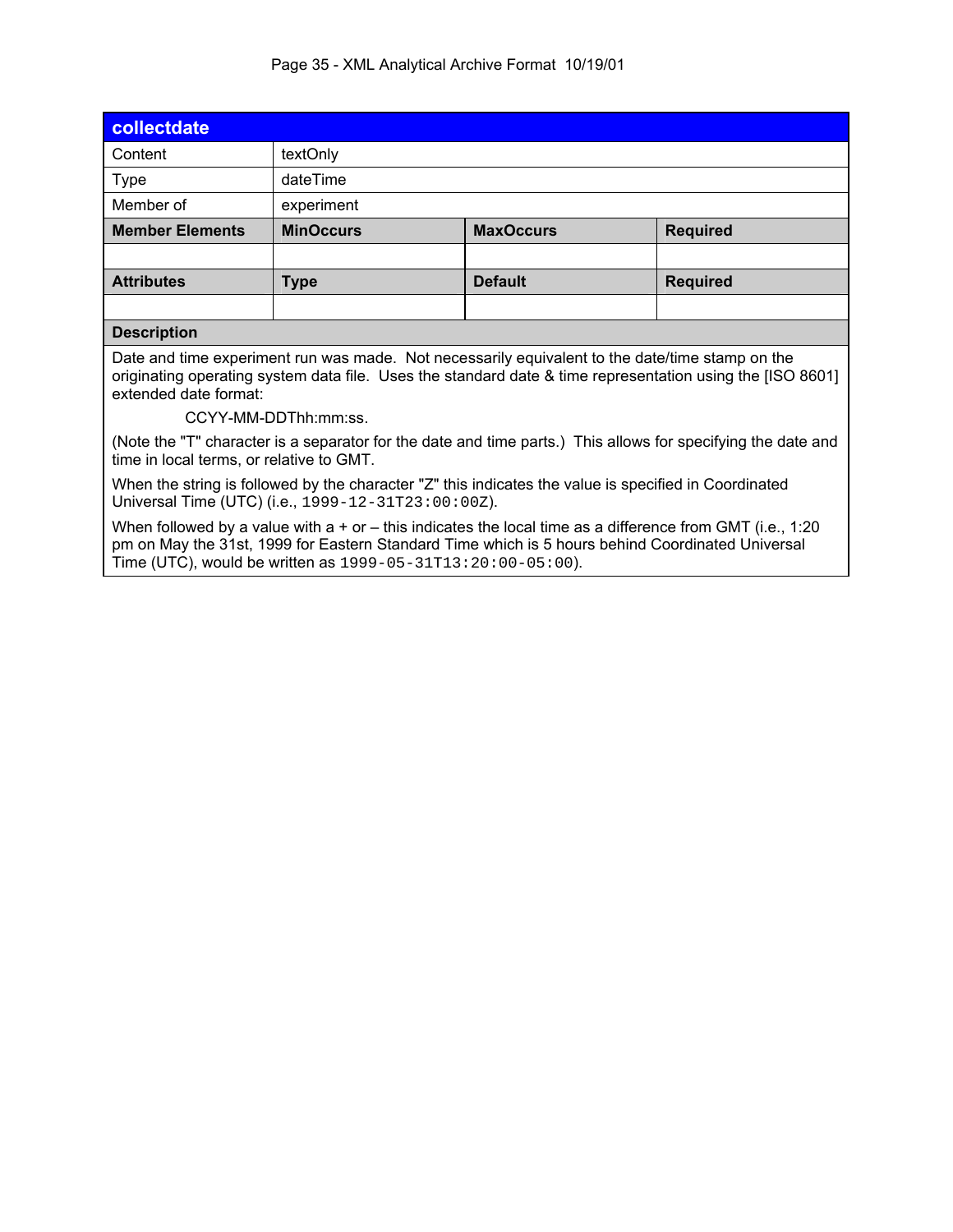| coordinates                                                                                                                                                                                                                                                                                                                                                                                                                                                                                                                                                                                                                                                                                                                                                                                                                                                                                                                                                                                                                                                                                                                                                                                                                                                                                                                                                                                                                                                                                                                                                                                    |                  |                  |                 |  |  |  |
|------------------------------------------------------------------------------------------------------------------------------------------------------------------------------------------------------------------------------------------------------------------------------------------------------------------------------------------------------------------------------------------------------------------------------------------------------------------------------------------------------------------------------------------------------------------------------------------------------------------------------------------------------------------------------------------------------------------------------------------------------------------------------------------------------------------------------------------------------------------------------------------------------------------------------------------------------------------------------------------------------------------------------------------------------------------------------------------------------------------------------------------------------------------------------------------------------------------------------------------------------------------------------------------------------------------------------------------------------------------------------------------------------------------------------------------------------------------------------------------------------------------------------------------------------------------------------------------------|------------------|------------------|-----------------|--|--|--|
| Content                                                                                                                                                                                                                                                                                                                                                                                                                                                                                                                                                                                                                                                                                                                                                                                                                                                                                                                                                                                                                                                                                                                                                                                                                                                                                                                                                                                                                                                                                                                                                                                        | eltOnly          |                  |                 |  |  |  |
| <b>Type</b>                                                                                                                                                                                                                                                                                                                                                                                                                                                                                                                                                                                                                                                                                                                                                                                                                                                                                                                                                                                                                                                                                                                                                                                                                                                                                                                                                                                                                                                                                                                                                                                    |                  |                  |                 |  |  |  |
| Member of                                                                                                                                                                                                                                                                                                                                                                                                                                                                                                                                                                                                                                                                                                                                                                                                                                                                                                                                                                                                                                                                                                                                                                                                                                                                                                                                                                                                                                                                                                                                                                                      | trace            |                  |                 |  |  |  |
| <b>Member Elements</b>                                                                                                                                                                                                                                                                                                                                                                                                                                                                                                                                                                                                                                                                                                                                                                                                                                                                                                                                                                                                                                                                                                                                                                                                                                                                                                                                                                                                                                                                                                                                                                         | <b>MinOccurs</b> | <b>MaxOccurs</b> | <b>Required</b> |  |  |  |
| link                                                                                                                                                                                                                                                                                                                                                                                                                                                                                                                                                                                                                                                                                                                                                                                                                                                                                                                                                                                                                                                                                                                                                                                                                                                                                                                                                                                                                                                                                                                                                                                           | 0                | unbounded        | no              |  |  |  |
| parameter                                                                                                                                                                                                                                                                                                                                                                                                                                                                                                                                                                                                                                                                                                                                                                                                                                                                                                                                                                                                                                                                                                                                                                                                                                                                                                                                                                                                                                                                                                                                                                                      | 0                | unbounded        | no              |  |  |  |
| values                                                                                                                                                                                                                                                                                                                                                                                                                                                                                                                                                                                                                                                                                                                                                                                                                                                                                                                                                                                                                                                                                                                                                                                                                                                                                                                                                                                                                                                                                                                                                                                         | 1                | 1                | yes             |  |  |  |
| <b>Attributes</b>                                                                                                                                                                                                                                                                                                                                                                                                                                                                                                                                                                                                                                                                                                                                                                                                                                                                                                                                                                                                                                                                                                                                                                                                                                                                                                                                                                                                                                                                                                                                                                              | <b>Type</b>      | <b>Default</b>   | <b>Required</b> |  |  |  |
| units                                                                                                                                                                                                                                                                                                                                                                                                                                                                                                                                                                                                                                                                                                                                                                                                                                                                                                                                                                                                                                                                                                                                                                                                                                                                                                                                                                                                                                                                                                                                                                                          | units            |                  | yes             |  |  |  |
| label                                                                                                                                                                                                                                                                                                                                                                                                                                                                                                                                                                                                                                                                                                                                                                                                                                                                                                                                                                                                                                                                                                                                                                                                                                                                                                                                                                                                                                                                                                                                                                                          | label            |                  | no              |  |  |  |
| linkid                                                                                                                                                                                                                                                                                                                                                                                                                                                                                                                                                                                                                                                                                                                                                                                                                                                                                                                                                                                                                                                                                                                                                                                                                                                                                                                                                                                                                                                                                                                                                                                         | linkid           |                  | no              |  |  |  |
| valueorder                                                                                                                                                                                                                                                                                                                                                                                                                                                                                                                                                                                                                                                                                                                                                                                                                                                                                                                                                                                                                                                                                                                                                                                                                                                                                                                                                                                                                                                                                                                                                                                     | valueorder       |                  | no              |  |  |  |
| <b>Description</b>                                                                                                                                                                                                                                                                                                                                                                                                                                                                                                                                                                                                                                                                                                                                                                                                                                                                                                                                                                                                                                                                                                                                                                                                                                                                                                                                                                                                                                                                                                                                                                             |                  |                  |                 |  |  |  |
| Encapsulates a single set of coordinate values corresponding to the <ydata>elements within the same<br/><trace> element.<br/>Note that this assumes that there is a one-to-one correspondence of the order of the values in the<br/><values> elements attached to the <coordinates> element and the number of <ydata> elements. In<br/>other words, the first data value in the <values> element attached to a <coordinates> element<br/>corresponds to the first <ydata> element. If the values attached to <coordinates> must be re-ordered for<br/>any purpose, the correspondence of the appropriate <ydata> elements must be maintained.<br/>The "units" attribute is an enumerated list and unambiguously identifies the unit of measurement for the<br/>contained array of values. Required in order to allow inter-unit conversions (i.e., minutes to seconds,<br/>nanometers to micrometers).<br/>The "label" attribute can be used for storing alternate strings to label the axis.<br/>The "valueorder" attribute is optional and is an enumerated list used to indicate the order of the data<br/>values in the <values> element attached to <coordinates>. If "valueorder" is not present, the reader<br/>cannot assume that the data values are in any particular order and reading the entire array's values<br/>before attempting any operations on the data is recommended. Please see note above regarding<br/>matching of values in data arrays.</coordinates></values></ydata></coordinates></ydata></coordinates></values></ydata></coordinates></values></trace></ydata> |                  |                  |                 |  |  |  |
| endXvalue                                                                                                                                                                                                                                                                                                                                                                                                                                                                                                                                                                                                                                                                                                                                                                                                                                                                                                                                                                                                                                                                                                                                                                                                                                                                                                                                                                                                                                                                                                                                                                                      |                  |                  |                 |  |  |  |
| Content                                                                                                                                                                                                                                                                                                                                                                                                                                                                                                                                                                                                                                                                                                                                                                                                                                                                                                                                                                                                                                                                                                                                                                                                                                                                                                                                                                                                                                                                                                                                                                                        | textOnly         |                  |                 |  |  |  |
| Type                                                                                                                                                                                                                                                                                                                                                                                                                                                                                                                                                                                                                                                                                                                                                                                                                                                                                                                                                                                                                                                                                                                                                                                                                                                                                                                                                                                                                                                                                                                                                                                           | double           |                  |                 |  |  |  |
| Member of                                                                                                                                                                                                                                                                                                                                                                                                                                                                                                                                                                                                                                                                                                                                                                                                                                                                                                                                                                                                                                                                                                                                                                                                                                                                                                                                                                                                                                                                                                                                                                                      | baseline         |                  |                 |  |  |  |
| <b>Member Elements</b>                                                                                                                                                                                                                                                                                                                                                                                                                                                                                                                                                                                                                                                                                                                                                                                                                                                                                                                                                                                                                                                                                                                                                                                                                                                                                                                                                                                                                                                                                                                                                                         | <b>MinOccurs</b> | <b>MaxOccurs</b> | <b>Required</b> |  |  |  |
|                                                                                                                                                                                                                                                                                                                                                                                                                                                                                                                                                                                                                                                                                                                                                                                                                                                                                                                                                                                                                                                                                                                                                                                                                                                                                                                                                                                                                                                                                                                                                                                                |                  |                  |                 |  |  |  |
| <b>Attributes</b>                                                                                                                                                                                                                                                                                                                                                                                                                                                                                                                                                                                                                                                                                                                                                                                                                                                                                                                                                                                                                                                                                                                                                                                                                                                                                                                                                                                                                                                                                                                                                                              | <b>Type</b>      | <b>Default</b>   | <b>Required</b> |  |  |  |
|                                                                                                                                                                                                                                                                                                                                                                                                                                                                                                                                                                                                                                                                                                                                                                                                                                                                                                                                                                                                                                                                                                                                                                                                                                                                                                                                                                                                                                                                                                                                                                                                |                  |                  |                 |  |  |  |
| <b>Description</b>                                                                                                                                                                                                                                                                                                                                                                                                                                                                                                                                                                                                                                                                                                                                                                                                                                                                                                                                                                                                                                                                                                                                                                                                                                                                                                                                                                                                                                                                                                                                                                             |                  |                  |                 |  |  |  |

**Ending X value for a peak baseline.**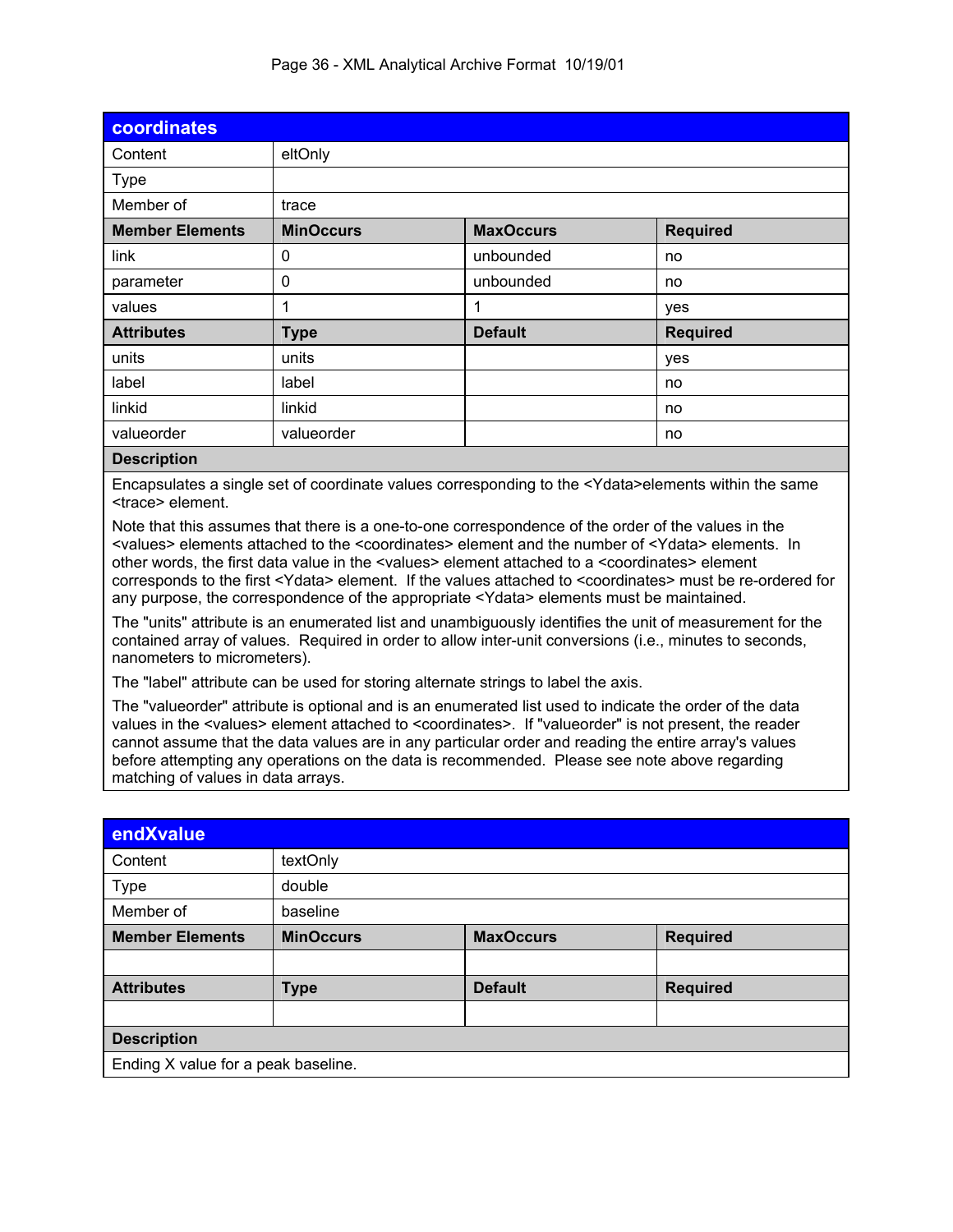| <b>EndYvalue</b>                    |                  |                  |                 |  |
|-------------------------------------|------------------|------------------|-----------------|--|
| Content                             | <b>TextOnly</b>  |                  |                 |  |
| <b>Type</b>                         | Double           |                  |                 |  |
| Member of                           | <b>Baseline</b>  |                  |                 |  |
| <b>Member Elements</b>              | <b>MinOccurs</b> | <b>MaxOccurs</b> | <b>Required</b> |  |
|                                     |                  |                  |                 |  |
| <b>Attributes</b>                   | <b>Type</b>      | <b>Default</b>   | <b>Required</b> |  |
|                                     |                  |                  |                 |  |
| <b>Description</b>                  |                  |                  |                 |  |
| Ending Y value for a peak baseline. |                  |                  |                 |  |

| <b>Experiment</b>                                                                                                                             |                                                                              |                  |                 |  |  |
|-----------------------------------------------------------------------------------------------------------------------------------------------|------------------------------------------------------------------------------|------------------|-----------------|--|--|
| Content                                                                                                                                       | EltOnly                                                                      |                  |                 |  |  |
| <b>Type</b>                                                                                                                                   |                                                                              |                  |                 |  |  |
| Member of                                                                                                                                     | <b>GAML</b>                                                                  |                  |                 |  |  |
| <b>Member Elements</b>                                                                                                                        | <b>MinOccurs</b>                                                             | <b>MaxOccurs</b> | <b>Required</b> |  |  |
| collectdate                                                                                                                                   | 0                                                                            | 1                | no              |  |  |
| parameter                                                                                                                                     | 0                                                                            | unbounded        | no              |  |  |
| trace                                                                                                                                         | 1                                                                            | unbounded        | yes             |  |  |
| <b>Attributes</b>                                                                                                                             | <b>Default</b><br><b>Required</b><br><b>Type</b>                             |                  |                 |  |  |
| name                                                                                                                                          | name                                                                         |                  | no              |  |  |
| <b>Description</b>                                                                                                                            |                                                                              |                  |                 |  |  |
| Encapsulates all data taken in a single run; <trace> sub-elements are assumed to have come from the<br/>same measurement or analysis.</trace> |                                                                              |                  |                 |  |  |
|                                                                                                                                               | The "name" attribute can be used to assign a string label to the experiment. |                  |                 |  |  |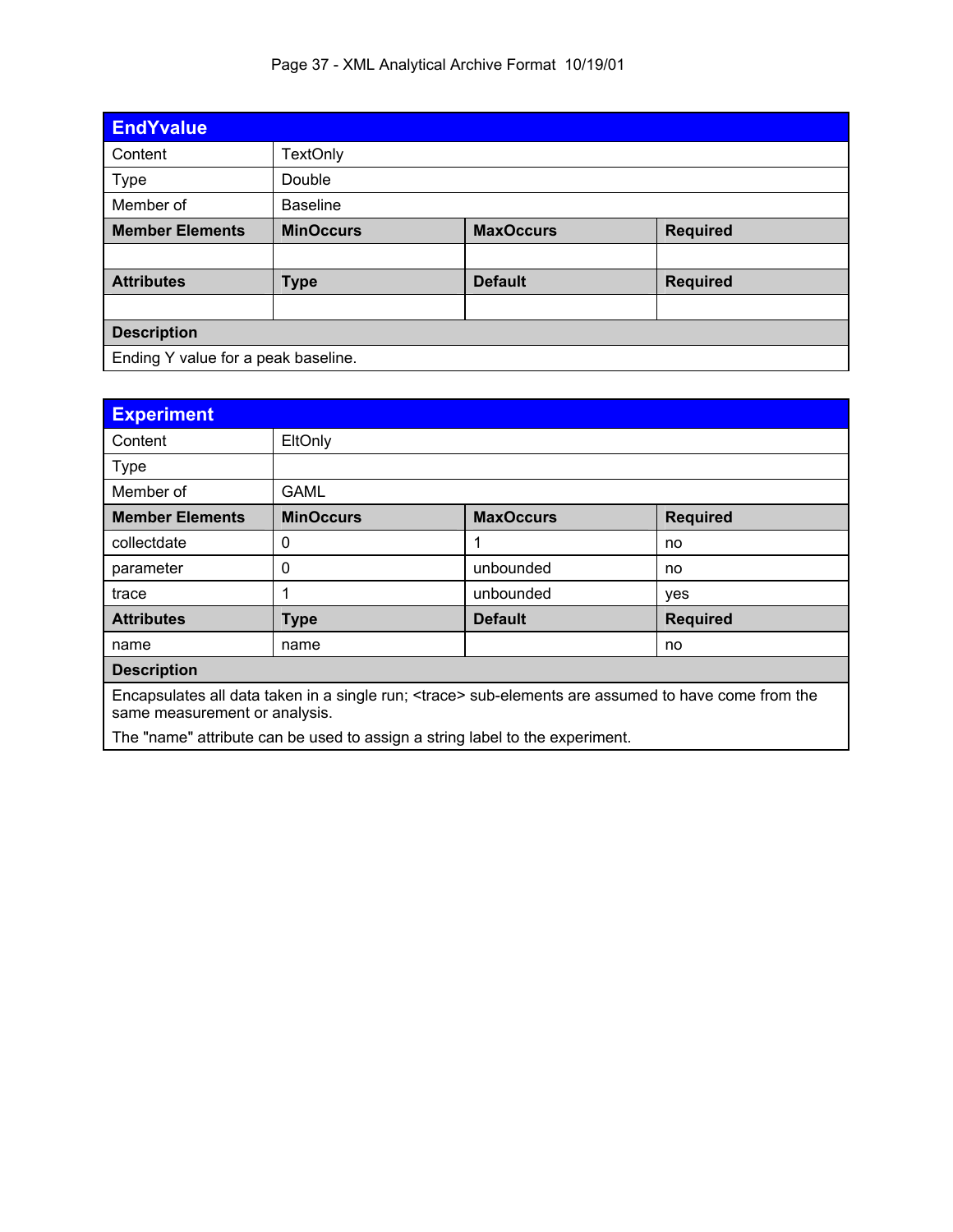|  | Page 38 - XML Analytical Archive Format 10/19/01 |  |
|--|--------------------------------------------------|--|
|  |                                                  |  |

| <b>GAML</b>                                                                                                                                                                                                                                                                                               |                     |                  |                 |  |
|-----------------------------------------------------------------------------------------------------------------------------------------------------------------------------------------------------------------------------------------------------------------------------------------------------------|---------------------|------------------|-----------------|--|
| Content                                                                                                                                                                                                                                                                                                   | eltOnly             |                  |                 |  |
| <b>Type</b>                                                                                                                                                                                                                                                                                               |                     |                  |                 |  |
| Member of                                                                                                                                                                                                                                                                                                 | None (root element) |                  |                 |  |
| <b>Member Elements</b>                                                                                                                                                                                                                                                                                    | <b>MinOccurs</b>    | <b>MaxOccurs</b> | <b>Required</b> |  |
| parameter                                                                                                                                                                                                                                                                                                 | 0                   | unbounded        | no              |  |
| experiment                                                                                                                                                                                                                                                                                                |                     | unbounded        | no              |  |
| <b>Attributes</b>                                                                                                                                                                                                                                                                                         | <b>Type</b>         | <b>Default</b>   | <b>Required</b> |  |
| version                                                                                                                                                                                                                                                                                                   | string              | "1.00"           | yes             |  |
| name                                                                                                                                                                                                                                                                                                      | name                |                  | no              |  |
| <b>Description</b>                                                                                                                                                                                                                                                                                        |                     |                  |                 |  |
| Root element for all documents in this format. Allows encapsulation of multiple <experiment> elements<br/>for representing sample sequences (i.e., chromatography injection series, multi-well plates, etc.). The<br/>"name" attribute can be used to assign a string label to the document.</experiment> |                     |                  |                 |  |

| <b>link</b>                                                                                                                                                                                                                                                                                                                                   |                                                         |  |  |  |  |
|-----------------------------------------------------------------------------------------------------------------------------------------------------------------------------------------------------------------------------------------------------------------------------------------------------------------------------------------------|---------------------------------------------------------|--|--|--|--|
| Content                                                                                                                                                                                                                                                                                                                                       | eltOnly                                                 |  |  |  |  |
| <b>Type</b>                                                                                                                                                                                                                                                                                                                                   |                                                         |  |  |  |  |
| Member of                                                                                                                                                                                                                                                                                                                                     | altXdata, coordinates, Xdata                            |  |  |  |  |
| <b>Member Elements</b>                                                                                                                                                                                                                                                                                                                        | <b>MinOccurs</b><br><b>MaxOccurs</b><br><b>Required</b> |  |  |  |  |
|                                                                                                                                                                                                                                                                                                                                               |                                                         |  |  |  |  |
| <b>Attributes</b>                                                                                                                                                                                                                                                                                                                             | <b>Default</b><br><b>Required</b><br><b>Type</b>        |  |  |  |  |
| linkref                                                                                                                                                                                                                                                                                                                                       | linkref<br>yes                                          |  |  |  |  |
| <b>Description</b>                                                                                                                                                                                                                                                                                                                            |                                                         |  |  |  |  |
| Defines a forward link to an element containing a <values> of values within the document that is linked to<br/>the data in the parent element. Must specify the name of a valid "linkid" attribute within the document.<br/>Used to link the data in the parent element encapsulating the <link/> element to data in another element</values> |                                                         |  |  |  |  |

as part of the same <experiment>.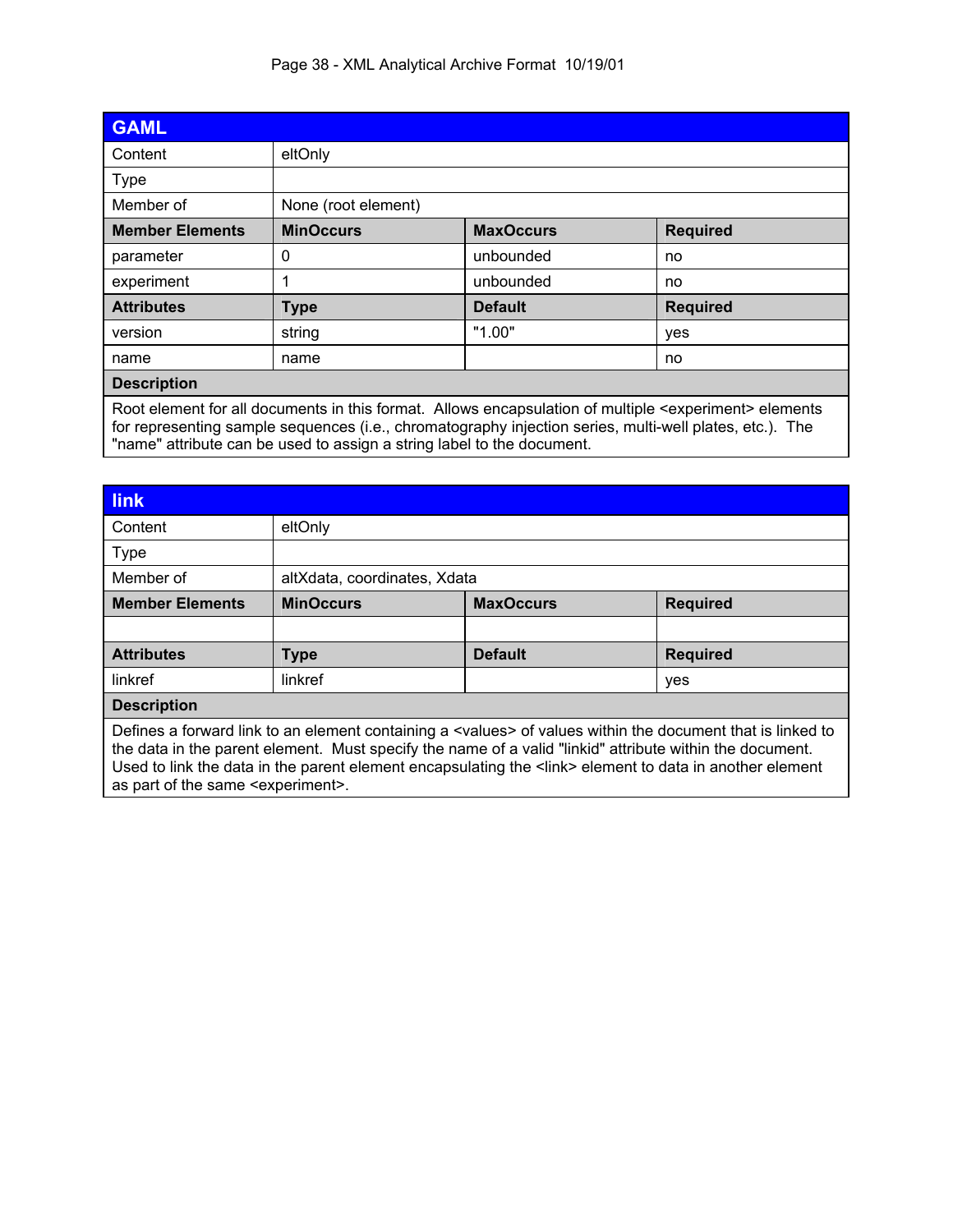| parameter                                                                                                                                                                                                                                                                                                                                                                                                                                                                                                                                                                                                                                                                                                                                                                                                                                                                                                                                                                                                                            |                  |                                                                         |                 |  |  |
|--------------------------------------------------------------------------------------------------------------------------------------------------------------------------------------------------------------------------------------------------------------------------------------------------------------------------------------------------------------------------------------------------------------------------------------------------------------------------------------------------------------------------------------------------------------------------------------------------------------------------------------------------------------------------------------------------------------------------------------------------------------------------------------------------------------------------------------------------------------------------------------------------------------------------------------------------------------------------------------------------------------------------------------|------------------|-------------------------------------------------------------------------|-----------------|--|--|
| Content                                                                                                                                                                                                                                                                                                                                                                                                                                                                                                                                                                                                                                                                                                                                                                                                                                                                                                                                                                                                                              | textOnly         |                                                                         |                 |  |  |
| <b>Type</b>                                                                                                                                                                                                                                                                                                                                                                                                                                                                                                                                                                                                                                                                                                                                                                                                                                                                                                                                                                                                                          | string           |                                                                         |                 |  |  |
| Member of                                                                                                                                                                                                                                                                                                                                                                                                                                                                                                                                                                                                                                                                                                                                                                                                                                                                                                                                                                                                                            |                  | altXdata, coordinates, experiment, peak, peaktable, trace, Xdata, Ydata |                 |  |  |
| <b>Member Elements</b>                                                                                                                                                                                                                                                                                                                                                                                                                                                                                                                                                                                                                                                                                                                                                                                                                                                                                                                                                                                                               | <b>MinOccurs</b> | <b>MaxOccurs</b>                                                        | <b>Required</b> |  |  |
|                                                                                                                                                                                                                                                                                                                                                                                                                                                                                                                                                                                                                                                                                                                                                                                                                                                                                                                                                                                                                                      |                  |                                                                         |                 |  |  |
| <b>Attributes</b>                                                                                                                                                                                                                                                                                                                                                                                                                                                                                                                                                                                                                                                                                                                                                                                                                                                                                                                                                                                                                    | <b>Type</b>      | <b>Default</b><br><b>Required</b>                                       |                 |  |  |
| group                                                                                                                                                                                                                                                                                                                                                                                                                                                                                                                                                                                                                                                                                                                                                                                                                                                                                                                                                                                                                                |                  |                                                                         | no              |  |  |
| name                                                                                                                                                                                                                                                                                                                                                                                                                                                                                                                                                                                                                                                                                                                                                                                                                                                                                                                                                                                                                                 | name             |                                                                         | yes             |  |  |
| label                                                                                                                                                                                                                                                                                                                                                                                                                                                                                                                                                                                                                                                                                                                                                                                                                                                                                                                                                                                                                                | label            |                                                                         | no              |  |  |
| <b>Description</b>                                                                                                                                                                                                                                                                                                                                                                                                                                                                                                                                                                                                                                                                                                                                                                                                                                                                                                                                                                                                                   |                  |                                                                         |                 |  |  |
| For storage of generalized parameter (meta-data) information; can appear as a member of a large<br>number of elements in the format. The attributes assign meaning to the data in the <parameter> element<br/>as important information relevant to the parent element in which it appears. The "name" attribute is used<br/>for describing the parameter in terms of the originating data system; often this is a variable name in<br/>programmer's documentation, or shorthand notation for the parameter. The "label" attribute is used for<br/>more human-friendly descriptions of the parameter; for example, how it might be described in the original<br/>software user interface. The "group" attribute is used to assign an additional level of linking between<br/>parameters that exist within the same element. This is especially useful for instrument data control<br/>systems that may need to store many parameters to completely describe how separate parts of the<br/>overall system were configured.</parameter> |                  |                                                                         |                 |  |  |

| peak                   |                  |                  |                 |
|------------------------|------------------|------------------|-----------------|
| Content                | eltOnly          |                  |                 |
| Type                   |                  |                  |                 |
| Member of              | peaktable        |                  |                 |
| <b>Member Elements</b> | <b>MinOccurs</b> | <b>MaxOccurs</b> | <b>Required</b> |
| peakXvalue             | 1                | 1                | yes             |
| peakYvalue             | 1                | 1                | yes             |
| parameter              | 0                | unbounded        | no              |
| baseline               | 0                | 1                | no              |
| <b>Attributes</b>      | <b>Type</b>      | <b>Default</b>   | <b>Required</b> |
| number                 | positiveInteger  |                  | yes             |
| group                  | string           |                  | no              |
| name                   | name             |                  | no              |
| <b>Description</b>     |                  |                  |                 |

Encapsulates the relevant elements for a single peak. The "number" attribute is required and is used to enumerate the peaks as they should appear in the originating format. The "group" attribute is optional and allows including additional textual information on the peak and how it relates to the remaining <peak> elements within the same <peaktable> element. The "name" attribute can be used to assign a string label to the peak.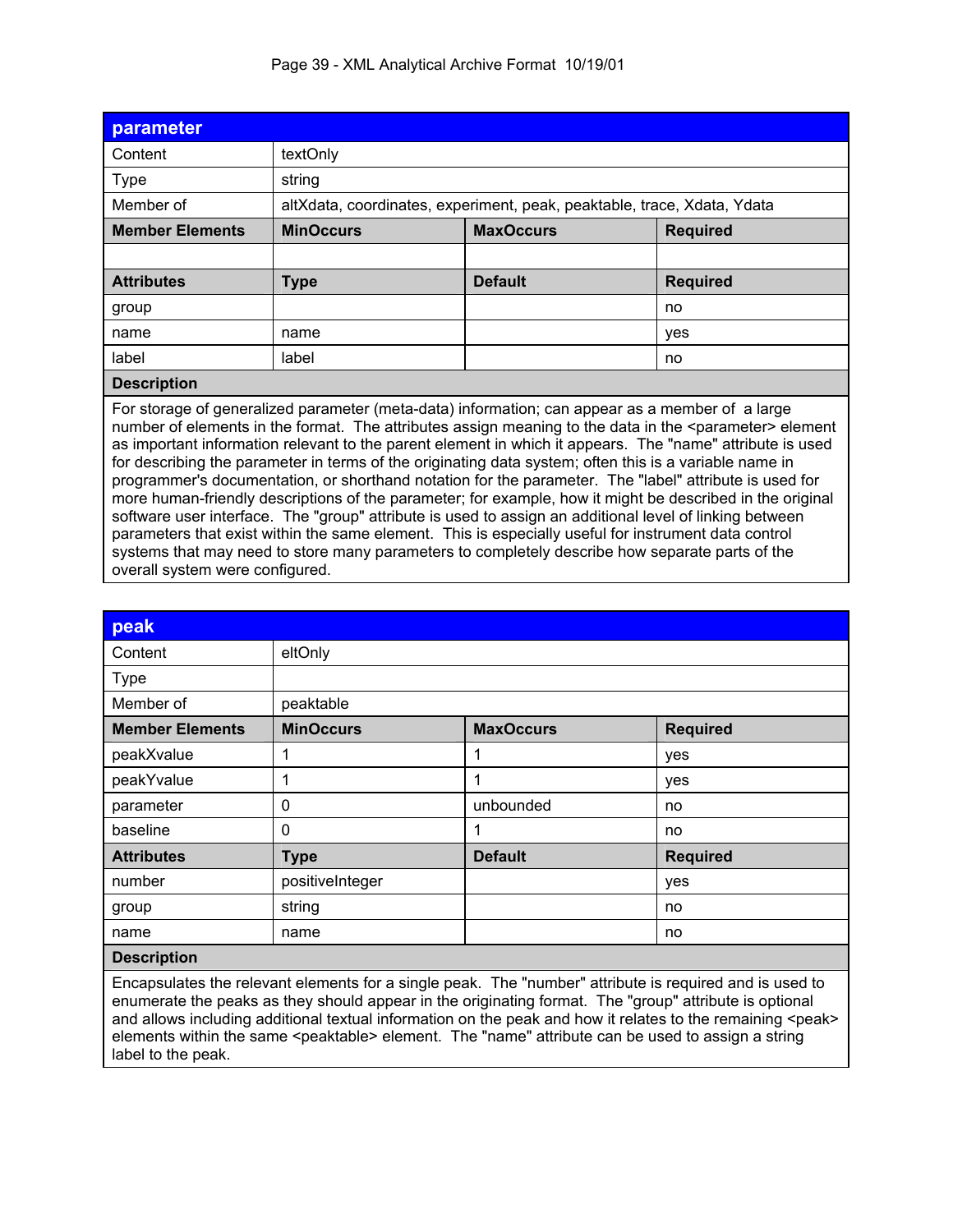| Page 40 - XML Analytical Archive Format 10/19/01 |
|--------------------------------------------------|
|--------------------------------------------------|

| peaktable                                                                                                                                                                                         |                  |                  |                 |  |
|---------------------------------------------------------------------------------------------------------------------------------------------------------------------------------------------------|------------------|------------------|-----------------|--|
| Content                                                                                                                                                                                           | eltOnly          |                  |                 |  |
| <b>Type</b>                                                                                                                                                                                       |                  |                  |                 |  |
| Member of                                                                                                                                                                                         | Ydata            |                  |                 |  |
| <b>Member Elements</b>                                                                                                                                                                            | <b>MinOccurs</b> | <b>MaxOccurs</b> | <b>Required</b> |  |
| parameter                                                                                                                                                                                         | 0                | unbounded        | no              |  |
| peak                                                                                                                                                                                              |                  | unbounded        | yes             |  |
| <b>Attributes</b>                                                                                                                                                                                 | <b>Type</b>      | <b>Default</b>   | <b>Required</b> |  |
| name<br>name<br>no                                                                                                                                                                                |                  |                  |                 |  |
| <b>Description</b>                                                                                                                                                                                |                  |                  |                 |  |
| Encapsulates a list of <peak> elements describing a list of peaks for the parent <ydata> element. The<br/>"name" attribute can be used to assign a string label to the peak table.</ydata></peak> |                  |                  |                 |  |

| peakXvalue                |                  |                  |                 |  |  |
|---------------------------|------------------|------------------|-----------------|--|--|
| Content                   | textOnly         |                  |                 |  |  |
| <b>Type</b>               | double           |                  |                 |  |  |
| Member of                 | peak             |                  |                 |  |  |
| <b>Member Elements</b>    | <b>MinOccurs</b> | <b>MaxOccurs</b> | <b>Required</b> |  |  |
|                           |                  |                  |                 |  |  |
| <b>Attributes</b>         | <b>Type</b>      | <b>Default</b>   | <b>Required</b> |  |  |
|                           |                  |                  |                 |  |  |
| <b>Description</b>        |                  |                  |                 |  |  |
| X value of peak position. |                  |                  |                 |  |  |

| peakYvalue                |                  |                  |                 |  |
|---------------------------|------------------|------------------|-----------------|--|
| Content                   | textOnly         |                  |                 |  |
| <b>Type</b>               | double           |                  |                 |  |
| Member of                 | peak             |                  |                 |  |
| <b>Member Elements</b>    | <b>MinOccurs</b> | <b>MaxOccurs</b> | <b>Required</b> |  |
|                           |                  |                  |                 |  |
| <b>Attributes</b>         | <b>Type</b>      | <b>Default</b>   | <b>Required</b> |  |
|                           |                  |                  |                 |  |
| <b>Description</b>        |                  |                  |                 |  |
| Y value of peak position. |                  |                  |                 |  |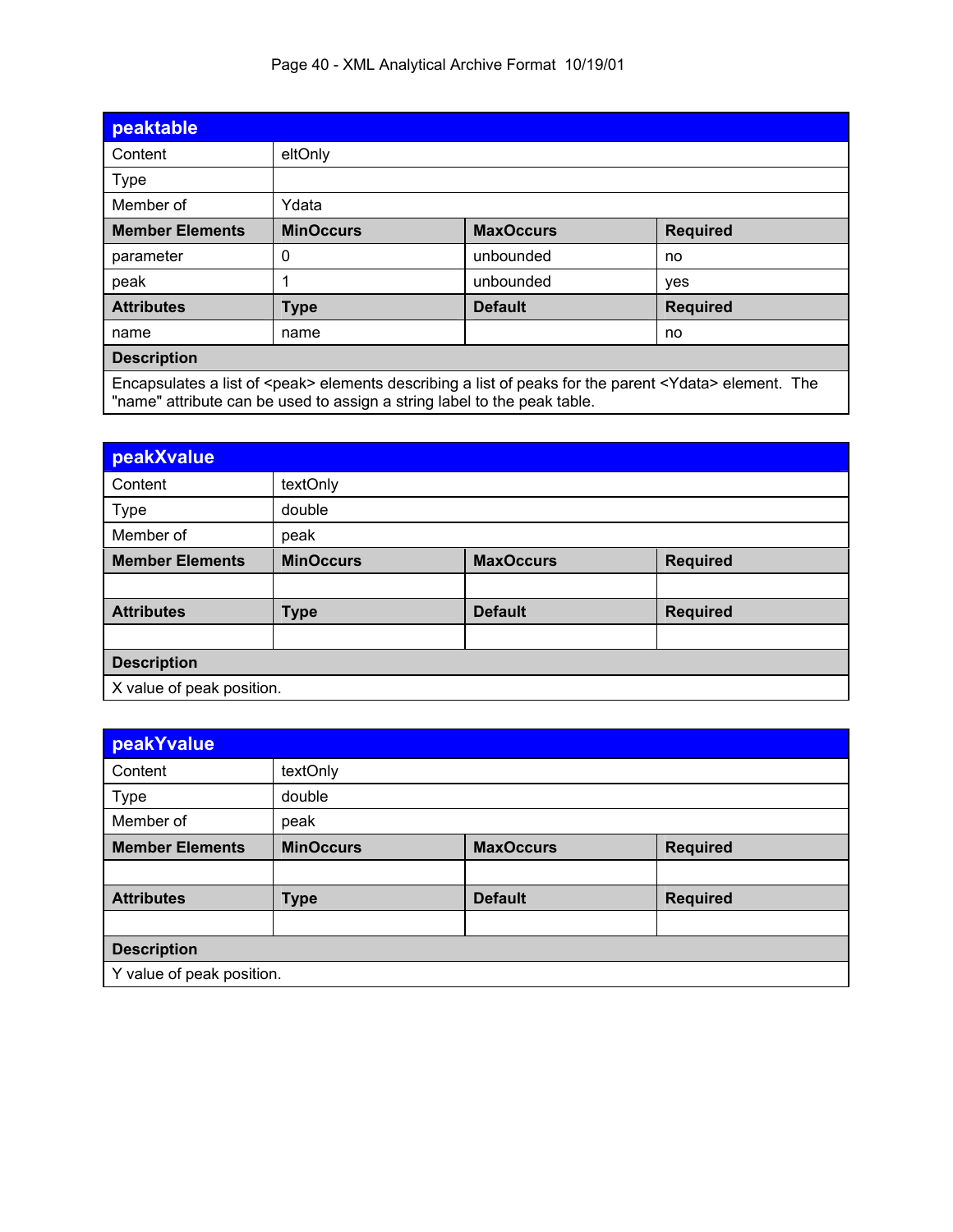| <b>startXvalue</b>                     |                  |                  |                 |  |  |
|----------------------------------------|------------------|------------------|-----------------|--|--|
| Content                                | textOnly         |                  |                 |  |  |
| <b>Type</b>                            | double           |                  |                 |  |  |
| Member of                              | baseline         |                  |                 |  |  |
| <b>Member Elements</b>                 | <b>MinOccurs</b> | <b>MaxOccurs</b> | <b>Required</b> |  |  |
|                                        |                  |                  |                 |  |  |
| <b>Attributes</b>                      | <b>Type</b>      | <b>Default</b>   | <b>Required</b> |  |  |
|                                        |                  |                  |                 |  |  |
| <b>Description</b>                     |                  |                  |                 |  |  |
| Beginning X value for a peak baseline. |                  |                  |                 |  |  |

| <b>startYvalue</b>                     |                                                         |                |                 |  |  |
|----------------------------------------|---------------------------------------------------------|----------------|-----------------|--|--|
| Content                                | textOnly                                                |                |                 |  |  |
| Type                                   | double                                                  |                |                 |  |  |
| Member of                              | baseline                                                |                |                 |  |  |
| <b>Member Elements</b>                 | <b>MinOccurs</b><br><b>MaxOccurs</b><br><b>Required</b> |                |                 |  |  |
|                                        |                                                         |                |                 |  |  |
| <b>Attributes</b>                      | <b>Type</b>                                             | <b>Default</b> | <b>Required</b> |  |  |
|                                        |                                                         |                |                 |  |  |
| <b>Description</b>                     |                                                         |                |                 |  |  |
| Beginning Y value for a peak baseline. |                                                         |                |                 |  |  |

| trace                                                                                                                                                                                                             |                  |                  |                 |  |
|-------------------------------------------------------------------------------------------------------------------------------------------------------------------------------------------------------------------|------------------|------------------|-----------------|--|
| Content                                                                                                                                                                                                           | eltOnly          |                  |                 |  |
| <b>Type</b>                                                                                                                                                                                                       |                  |                  |                 |  |
| Member of                                                                                                                                                                                                         | experiment       |                  |                 |  |
| <b>Member Elements</b>                                                                                                                                                                                            | <b>MinOccurs</b> | <b>MaxOccurs</b> | <b>Required</b> |  |
| parameter                                                                                                                                                                                                         | 0                | unbounded        | no              |  |
| coordinates                                                                                                                                                                                                       | 0                | unbounded        | no              |  |
| Xdata                                                                                                                                                                                                             | 0                | unbounded        | no              |  |
| <b>Attributes</b>                                                                                                                                                                                                 | <b>Type</b>      | <b>Default</b>   | <b>Required</b> |  |
| name                                                                                                                                                                                                              | name             |                  | no              |  |
| technique                                                                                                                                                                                                         | technique        |                  | yes             |  |
| <b>Description</b>                                                                                                                                                                                                |                  |                  |                 |  |
| Encapsulates all data taken from a single detector. The required "technique" attribute is an enumerated<br>liet and unambiguously identifies the data contant of the element. The "name" attribute can be used to |                  |                  |                 |  |

list and unambiguously identifies the data content of the element. The "name" attribute can be used to attach a descriptive string to the <trace> element.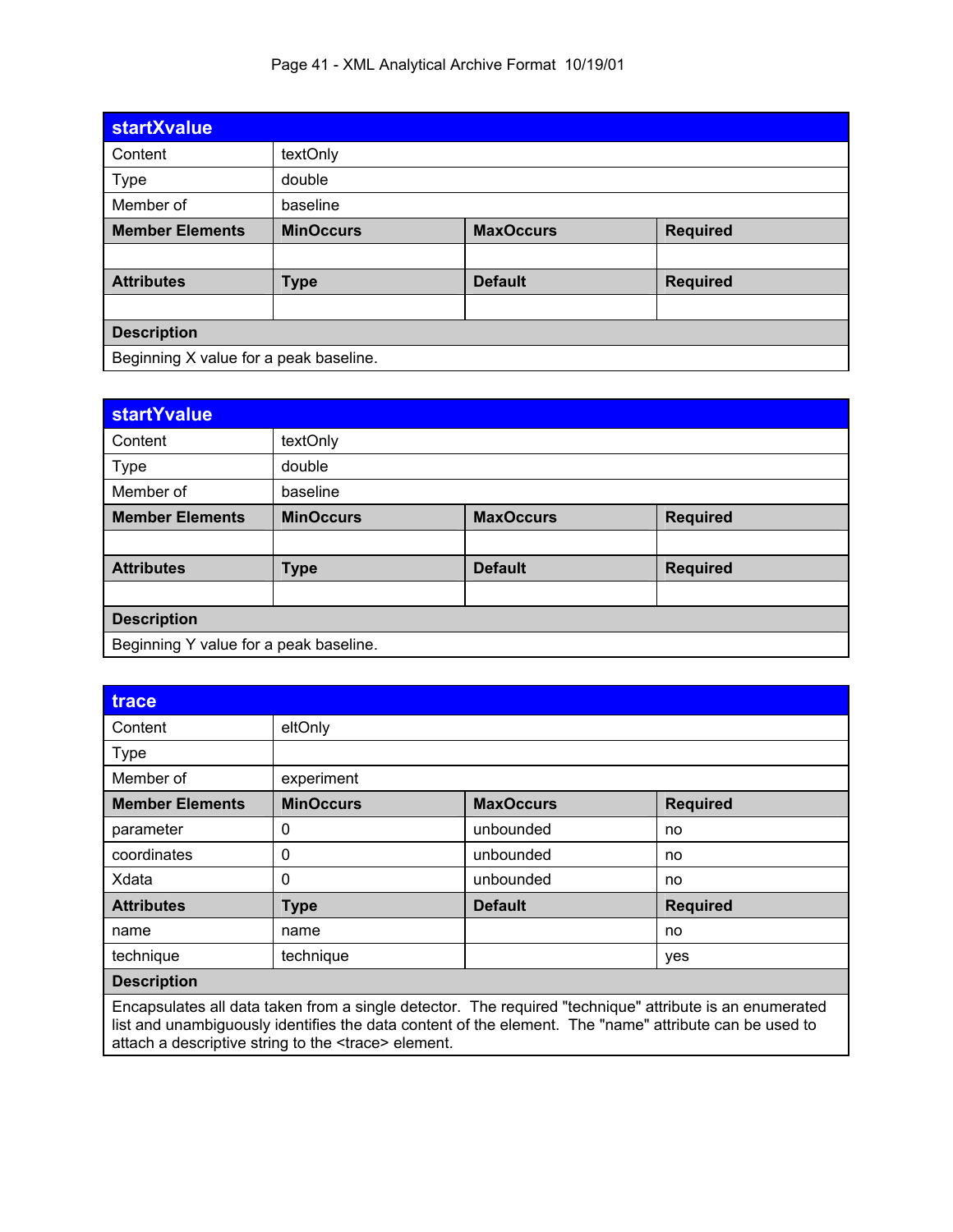|  |  | Page 42 - XML Analytical Archive Format 10/19/01 |  |
|--|--|--------------------------------------------------|--|
|  |  |                                                  |  |

| values                                                                                                                                                                                                                                                                                                                                                                                                                                                                                                        |                       |                                     |                 |  |  |
|---------------------------------------------------------------------------------------------------------------------------------------------------------------------------------------------------------------------------------------------------------------------------------------------------------------------------------------------------------------------------------------------------------------------------------------------------------------------------------------------------------------|-----------------------|-------------------------------------|-----------------|--|--|
| Content                                                                                                                                                                                                                                                                                                                                                                                                                                                                                                       | textOnly              |                                     |                 |  |  |
| <b>Type</b>                                                                                                                                                                                                                                                                                                                                                                                                                                                                                                   | base64Binary          |                                     |                 |  |  |
| Member of                                                                                                                                                                                                                                                                                                                                                                                                                                                                                                     |                       | Xdata, altXdata, Ydata, coordinates |                 |  |  |
| <b>Member Elements</b>                                                                                                                                                                                                                                                                                                                                                                                                                                                                                        | <b>MinOccurs</b>      | <b>Required</b><br><b>MaxOccurs</b> |                 |  |  |
|                                                                                                                                                                                                                                                                                                                                                                                                                                                                                                               |                       |                                     |                 |  |  |
| <b>Attributes</b>                                                                                                                                                                                                                                                                                                                                                                                                                                                                                             | <b>Type</b>           | <b>Default</b>                      | <b>Required</b> |  |  |
| format                                                                                                                                                                                                                                                                                                                                                                                                                                                                                                        | format                | yes                                 |                 |  |  |
| byteorder                                                                                                                                                                                                                                                                                                                                                                                                                                                                                                     | byteorder             |                                     | yes             |  |  |
| numvalues                                                                                                                                                                                                                                                                                                                                                                                                                                                                                                     | positiveInteger<br>no |                                     |                 |  |  |
| <b>Description</b>                                                                                                                                                                                                                                                                                                                                                                                                                                                                                            |                       |                                     |                 |  |  |
| The data in this element is a linear array of MIME base64 encoded binary data values. The identity and<br>usage of data values are implied by the parent element (Xdata, altXdata or Ydata). The values are always<br>stored in either 32-bit (single) or 64-bit (double) floating point representation which is indicated by the<br>value of the enumerated "format" attributes.                                                                                                                             |                       |                                     |                 |  |  |
| The "byteorder" attribute indicates the storage representation of the binary floating point values in the<br>decoded array. Currently, only one value is allowed: "INTEL".                                                                                                                                                                                                                                                                                                                                    |                       |                                     |                 |  |  |
| The optional "numvalues" attribute can be used to indicate the number of values in the array making it<br>easier for parsers to allocate space for decoding the array of points.                                                                                                                                                                                                                                                                                                                              |                       |                                     |                 |  |  |
| Note: When using the current Microsoft parser and XML DOM (Document Object Model) component,<br>there is an additional attribute "dt=dt:bin.base64" to indicate the encoding of the binary data into ASCII for<br>inclusion in an XML document along with the appropriate reference to the namespace<br>(xmlns:dt="urn:schemas-microsoft-com:datatypes"). When XML Schema language has been officially<br>approved, this will be unnecessary as the Schema will specify the "base64Binary" data type instead. |                       |                                     |                 |  |  |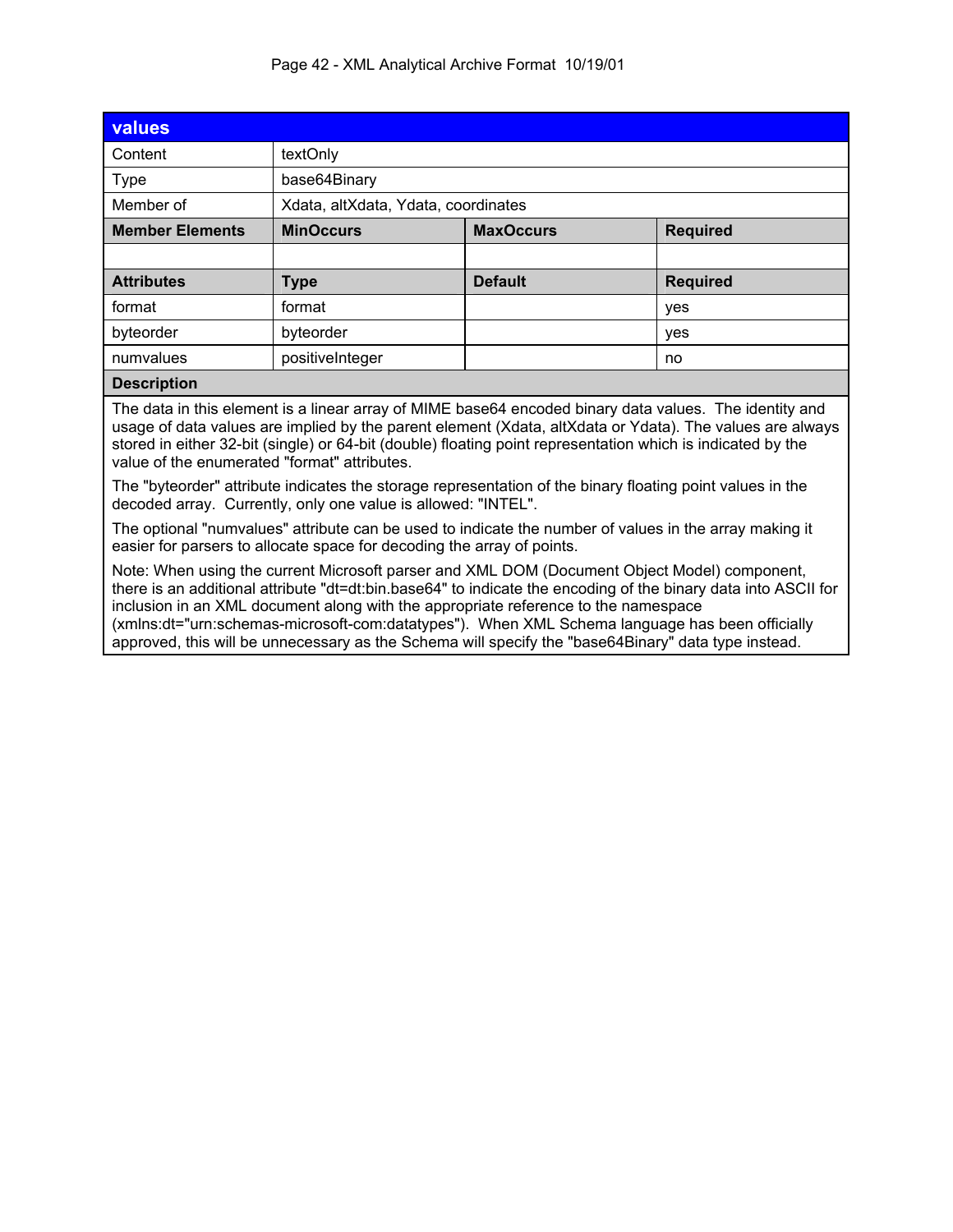| <b>Xdata</b>           |                  |                                     |                 |  |
|------------------------|------------------|-------------------------------------|-----------------|--|
| Content                | eltOnly          |                                     |                 |  |
| Type                   |                  |                                     |                 |  |
| Member of              | trace            |                                     |                 |  |
| <b>Member Elements</b> | <b>MinOccurs</b> | <b>Required</b><br><b>MaxOccurs</b> |                 |  |
| link                   | 0                | unbounded                           | no              |  |
| parameter              | 0                | unbounded                           | no              |  |
| values                 | 1                | 1                                   | yes             |  |
| altXdata               | $\mathbf 0$      | unbounded                           | no              |  |
| Ydata                  | 1                | unbounded                           | yes             |  |
| <b>Attributes</b>      | <b>Type</b>      | <b>Default</b>                      | <b>Required</b> |  |
| units                  | units            |                                     | yes             |  |
| label                  | label            |                                     | no              |  |
| linkid                 | linkid           |                                     | no              |  |
| valueorder             | valueorder       |                                     | no              |  |
| $D = -1$               |                  |                                     |                 |  |

#### **Description**

Encapsulates all data related to a single set of X values. Hierarchy indicates relationship of data values: all encapsulated <Ydata> uses the parent <Xdata>. However, a <trace> can consist of multiple <Xdata> elements each with its own <Ydata> element(s).

Note that this assumes that there is a one-to-one correspondence of the order of the values in the <values> elements attached to the <Xdata> and <Ydata> elements. In other words, the first data value in the <values> element attached to the <Xdata> element corresponds to the first data value in the <values> element attached to the <Ydata> element. If the values attached to <Xdata> must be reordered for any purpose, the exact same re-ordering process must be applied to the values attached to <Ydata> to maintain the appropriate X,Y data pairings. The same logic applies to the values in any <altXdata> sub-elements.

The "units" attribute is an enumerated list and unambiguously identifies the unit of measurement for the contained array of values. Required in order to allow inter-unit conversions (i.e., minutes to seconds, nanometers to micrometers).

The "label" attribute can be used for storing alternate strings to label the axis.

The "valueorder" attribute is optional and is an enumerated list used to indicate the order of the data values in the <values> element attached to <Xdata>. If "valueorder" is not present, the reader cannot assume that the data values are in any particular order and reading the entire array's values before attempting any operations on the data is recommended. Please see note above regarding matching of values in data arrays.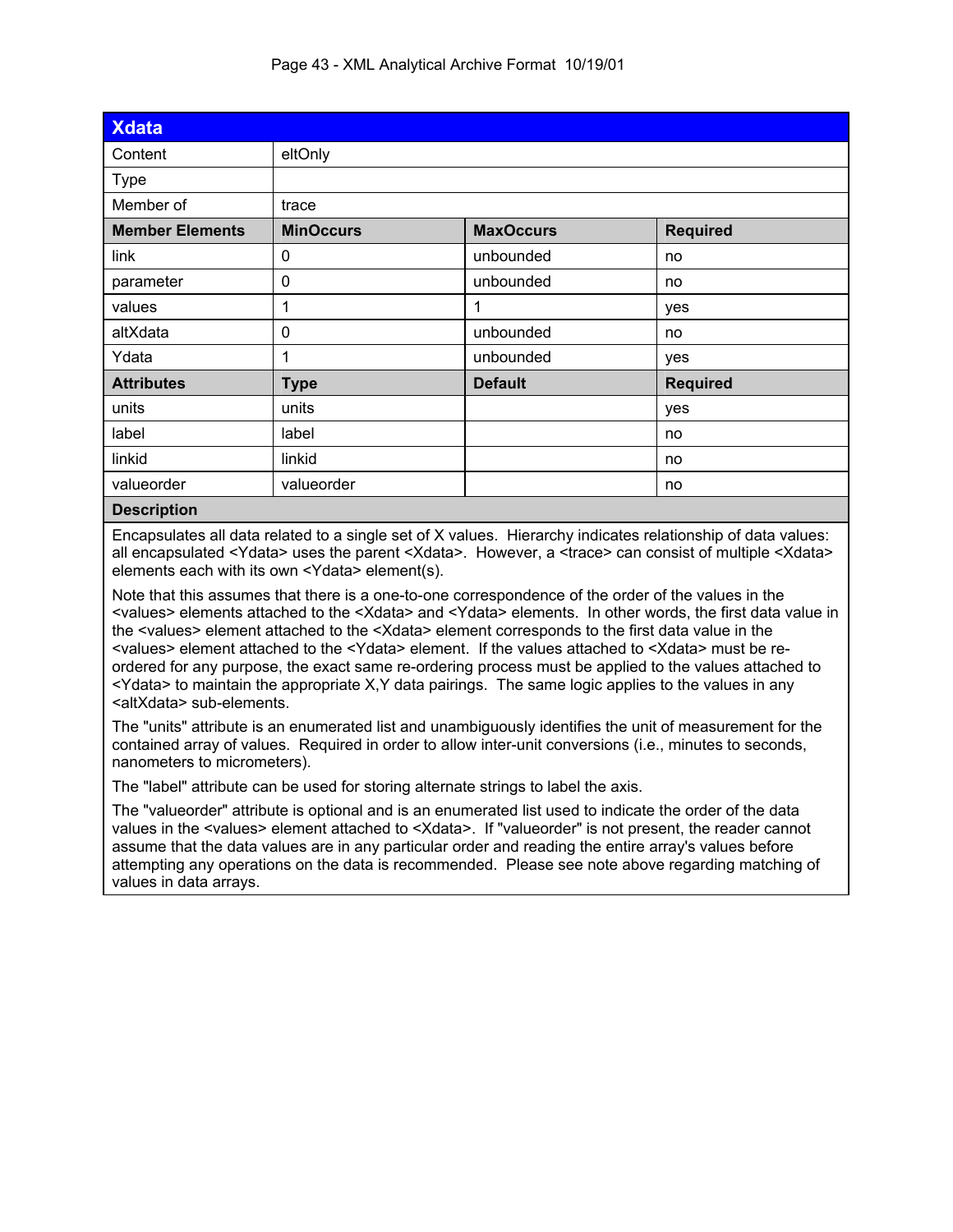| Ydata                  |                                                                                                                                                                                                                                                                                                                 |                  |                 |
|------------------------|-----------------------------------------------------------------------------------------------------------------------------------------------------------------------------------------------------------------------------------------------------------------------------------------------------------------|------------------|-----------------|
| Content                | eltOnly                                                                                                                                                                                                                                                                                                         |                  |                 |
| <b>Type</b>            |                                                                                                                                                                                                                                                                                                                 |                  |                 |
| Member of              | Xdata                                                                                                                                                                                                                                                                                                           |                  |                 |
| <b>Member Elements</b> | <b>MinOccurs</b>                                                                                                                                                                                                                                                                                                | <b>MaxOccurs</b> | <b>Required</b> |
| parameter              | 0                                                                                                                                                                                                                                                                                                               | unbounded        | no              |
| values                 |                                                                                                                                                                                                                                                                                                                 | 1                | yes             |
| peaktable              | 0                                                                                                                                                                                                                                                                                                               | unbounded        | no              |
| <b>Attributes</b>      | <b>Type</b>                                                                                                                                                                                                                                                                                                     | <b>Default</b>   | <b>Required</b> |
| units                  | units                                                                                                                                                                                                                                                                                                           |                  | yes             |
| label                  | label                                                                                                                                                                                                                                                                                                           |                  | no              |
| <b>Description</b>     |                                                                                                                                                                                                                                                                                                                 |                  |                 |
|                        | Encapsulates all data related to a single set of X values. Hierarchy indicates relationship of data values:<br>all encapsulated <ydata> uses the parent <xdata>. However, a <trace> can consist of multiple <xdata><br/>elements, each with its own <ydata> element(s).</ydata></xdata></trace></xdata></ydata> |                  |                 |

The "units" attribute is an enumerated list and unambiguously identifies the unit of measurement for the contained array of values. Required in order to allow inter-unit conversions (i.e., Transmission to Absorbance). The "label" attribute can be used for storing alternate strings to label the axis.

### *Attribute Specifications*

| byteorder   |                                                             |
|-------------|-------------------------------------------------------------|
| <b>Type</b> | <b>NMTOKENS</b>                                             |
| Required    | Yes                                                         |
| Values      | <b>INTEL</b>                                                |
| Description | Describes the byte ordering for <values> elements.</values> |

| format      |                                                                   |
|-------------|-------------------------------------------------------------------|
| <b>Type</b> | <b>NMTOKENS</b>                                                   |
| Required    | Yes                                                               |
| Values      | See Appendix C                                                    |
| Description | Describes the decoded data format for <values> elements.</values> |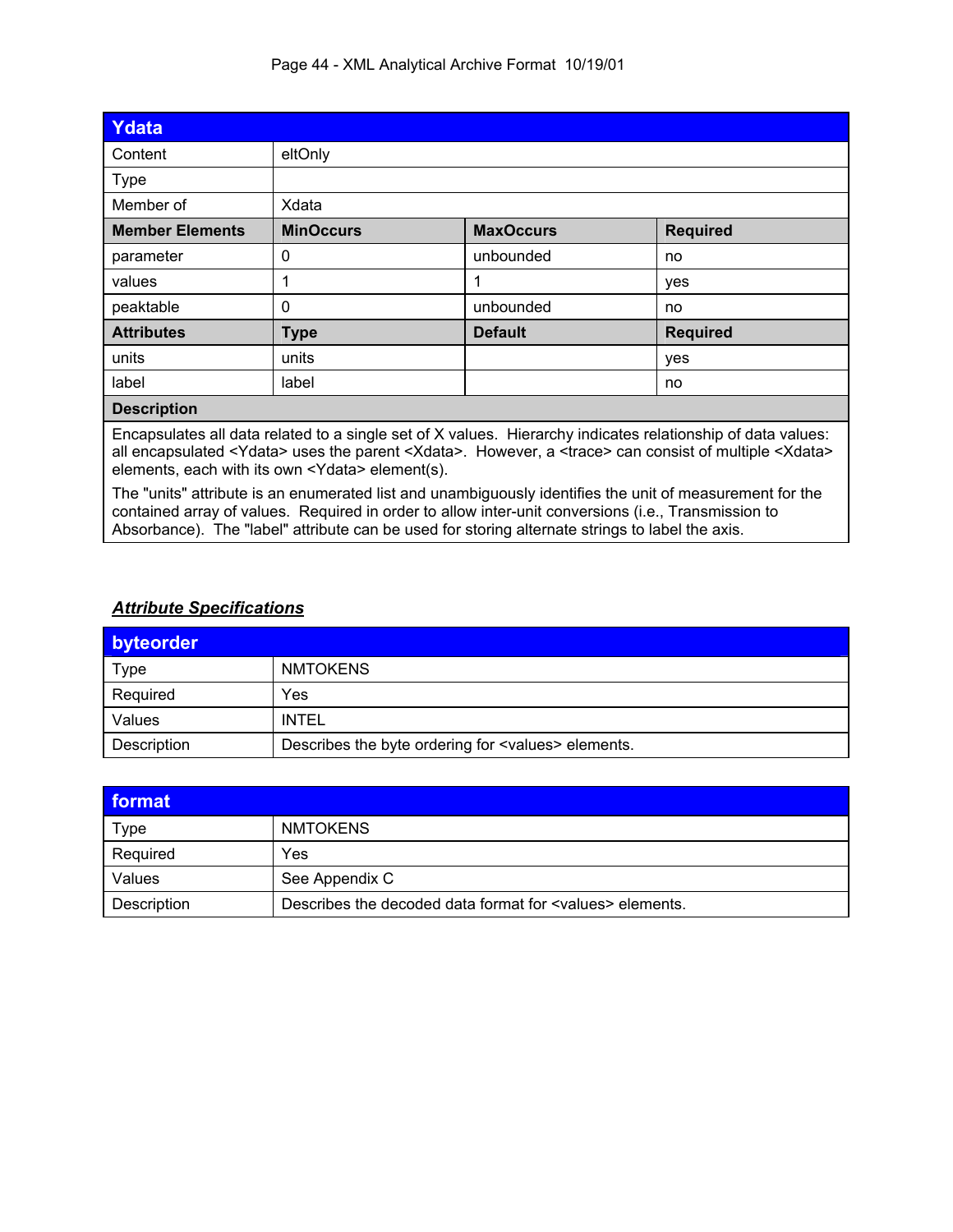# Page 45 - XML Analytical Archive Format 10/19/01

| label       |                                                                                                                                                                                                                                             |
|-------------|---------------------------------------------------------------------------------------------------------------------------------------------------------------------------------------------------------------------------------------------|
| Type        | string                                                                                                                                                                                                                                      |
| Required    | No                                                                                                                                                                                                                                          |
| Values      |                                                                                                                                                                                                                                             |
| Description | General attribute used on some elements with data values to allow supplying an<br>alternate label string for the data values. Can be used for axis labels for data<br>types not defined by an enumerated value listed in "units" attribute. |

| linkid      |                                                                                                                                                                                                                                                                                                                                           |
|-------------|-------------------------------------------------------------------------------------------------------------------------------------------------------------------------------------------------------------------------------------------------------------------------------------------------------------------------------------------|
| Type        | ID                                                                                                                                                                                                                                                                                                                                        |
| Required    | No                                                                                                                                                                                                                                                                                                                                        |
| Values      |                                                                                                                                                                                                                                                                                                                                           |
| Description | Unique identifier for links from other elements in the data format. The value<br>assigned to this attribute must be unique throughout the entire document. Used<br>to link axis information together; generally only found in <altxdata>,<br/><coordinate>, <peaktable> and <xdata> elements.</xdata></peaktable></coordinate></altxdata> |

| <b>linkref</b> |                                                                                                           |
|----------------|-----------------------------------------------------------------------------------------------------------|
| <b>Type</b>    | <b>IDREF</b>                                                                                              |
| Required       | No                                                                                                        |
| Values         |                                                                                                           |
| Description    | Link pointer to an element with an attached "linkid" attribute. Can only be found<br>in <link/> elements. |

| name        |                                                                                                                |
|-------------|----------------------------------------------------------------------------------------------------------------|
| Type        | string                                                                                                         |
| Required    | No                                                                                                             |
| Values      |                                                                                                                |
| Description | General attribute used by many elements to allow supplying a descriptive string<br>for the element's contents. |

| technique   |                                                                                                                  |
|-------------|------------------------------------------------------------------------------------------------------------------|
| Type        | <b>NMTOKENS</b>                                                                                                  |
| Required    | Yes                                                                                                              |
| Values      | See Appendix A                                                                                                   |
| Description | Enumerated list of analytical instrument types for uniquely identifying contents of<br><trace> elements.</trace> |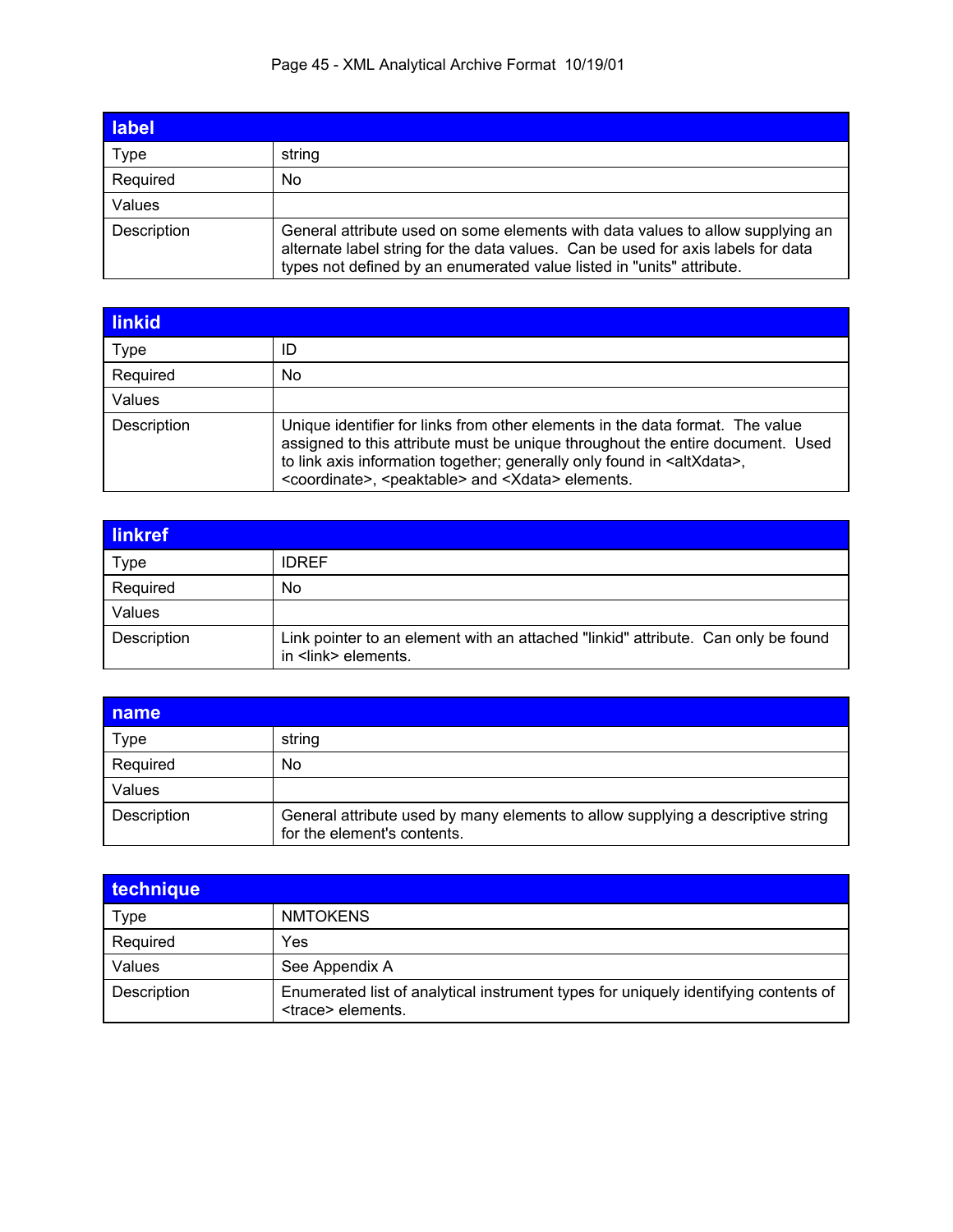# Page 46 - XML Analytical Archive Format 10/19/01

| units       |                                                                                                                               |
|-------------|-------------------------------------------------------------------------------------------------------------------------------|
| Type        | <b>NMTOKENS</b>                                                                                                               |
| Required    | Yes                                                                                                                           |
| Values      | See Appendix B                                                                                                                |
| Description | Enumerated list of data unit types for uniquely identifying units of data values in<br>subsequent <values> elements.</values> |

| valueorder  |                                                                                                                                                                     |
|-------------|---------------------------------------------------------------------------------------------------------------------------------------------------------------------|
| Type        | <b>NMTOKENS</b>                                                                                                                                                     |
| Required    | No                                                                                                                                                                  |
| Values      | See Appendix D                                                                                                                                                      |
| Description | Allows specifying data value ordering <values> elements within <coordinates><br/>and <xdata> elements to simplify logic for parsers.</xdata></coordinates></values> |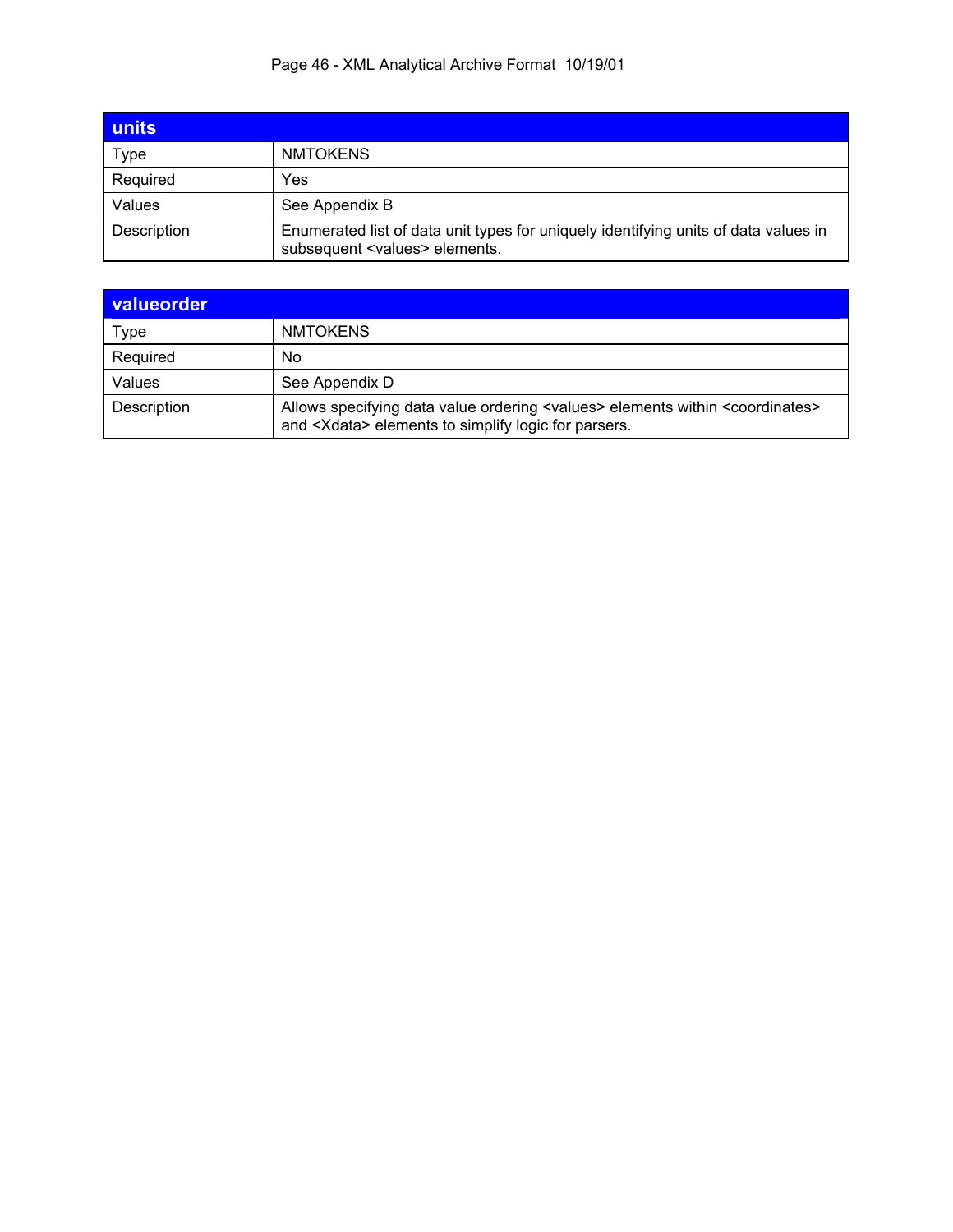# *Appendix F – GAML Schema Definition (XSD)*

The following XML Schema Definition for the Generalized Analytical Mark Language data format (GAML) was developed according to the XML Schema definition language proposal as it was last published as a W3C Final Recommendation on May 2<sup>nd</sup>, 2001 (http://www.w3.org/TR/xmlschema-2/).

As of the writing of this document, no commercial XML parsers or products fully support validation of XML documents against a Schema developed to this standard. However, Microsoft has released a "technology preview" version (4.0) of their XML Parser COM object on their web site (http://msdn.microsoft.com/xml/general/newinaprilre.asp) which supports the XML Schema Proposed Recommendation as of March 30, 2001. The final version of XML Schema is not substantially different from this version and it is likely that the Microsoft object will be updated shortly to conform to the final release.

```
<?xml version="1.0" encoding="UTF-8"?> 
<!--Schema for Generalized Analytical Markup Language (GAML). MRU 6-29-01 
James Duckworth, Thermo Galactic (James.Duckworth@thermogalactic.com)--> 
<xsd:schema xmlns:xsd="http://www.w3.org/2001/XMLSchema" 
elementFormDefault="qualified"> 
    <xsd:annotation> 
       <xsd:documentation>Schema for GAML data model for archival storage of 
analytical instrument measurement data.</xsd:documentation> 
    </xsd:annotation> 
    <xsd:element name="GAML"> 
       <xsd:complexType> 
          <xsd:sequence> 
              <xsd:element ref="parameter" minOccurs="0" maxOccurs="unbounded"/> 
              <xsd:element ref="experiment" maxOccurs="unbounded"/> 
              <xsd:element name="integrity" minOccurs="0"> 
                 <xsd:complexType> 
                    <xsd:simpleContent> 
                       <xsd:extension base="xsd:hexBinary"> 
                          <xsd:attribute name="algorithm" use="required"> 
                              <xsd:simpleType> 
                                 <xsd:restriction base="xsd:NMTOKEN"> 
                                    <xsd:enumeration value="SHA1"/> 
                                 </xsd:restriction> 
                              </xsd:simpleType> 
                          </xsd:attribute> 
                       </xsd:extension> 
                    </xsd:simpleContent> 
                 </xsd:complexType> 
              </xsd:element> 
          </xsd:sequence> 
          <xsd:attribute name="version" type="xsd:string" use="required"/> 
          <xsd:attribute name="name" type="name" use="optional"/> 
       </xsd:complexType> 
    </xsd:element>
```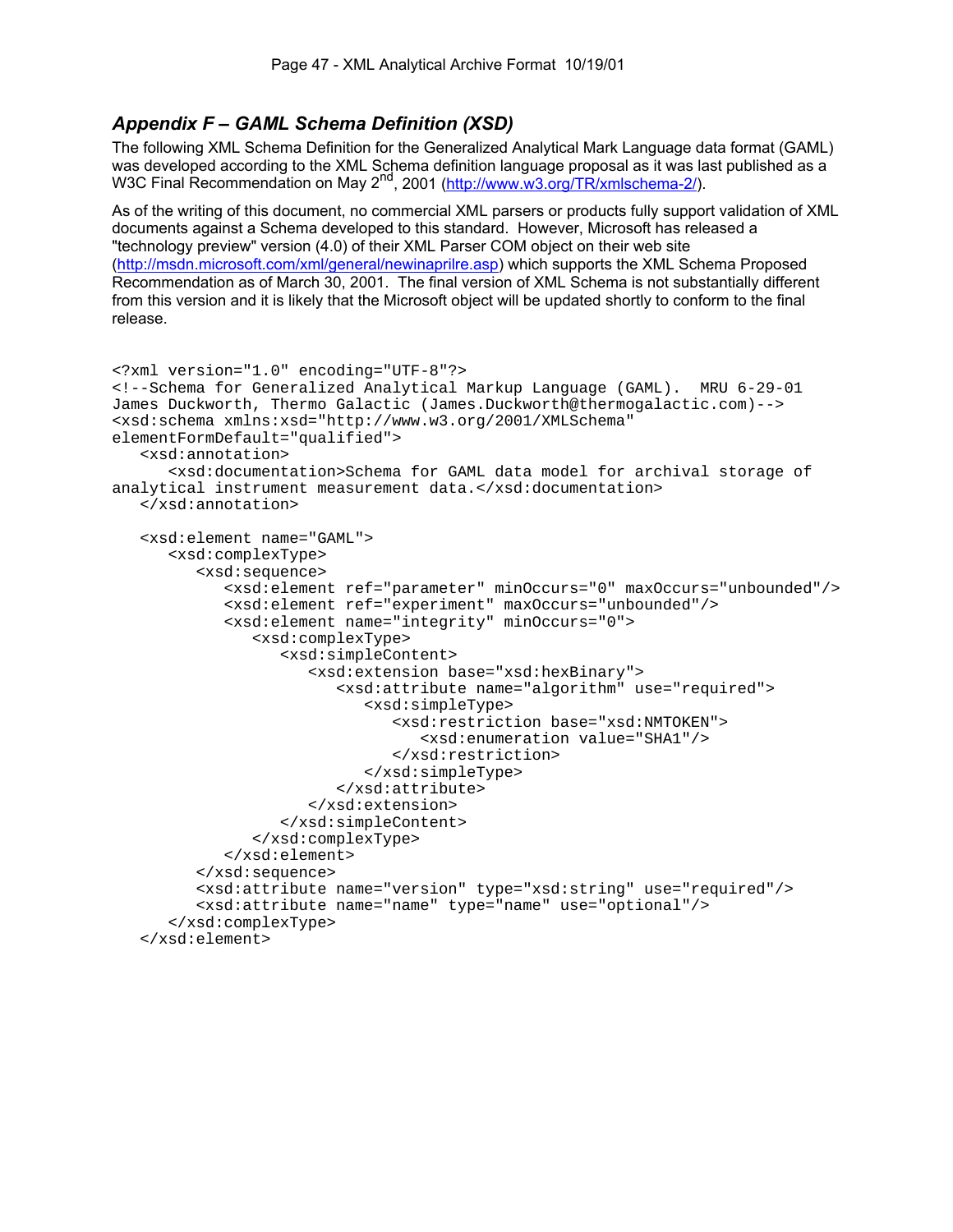```
 <xsd:element name="experiment"> 
       <xsd:complexType> 
          <xsd:sequence> 
              <xsd:element ref="collectdate"/> 
              <xsd:element ref="parameter" minOccurs="0" maxOccurs="unbounded"/> 
              <xsd:element ref="trace" maxOccurs="unbounded"/> 
          </xsd:sequence> 
          <xsd:attribute name="name" type="name" use="optional"/> 
       </xsd:complexType> 
    </xsd:element> 
    <xsd:element name="trace"> 
       <xsd:complexType> 
          <xsd:sequence> 
              <xsd:element ref="parameter" minOccurs="0" maxOccurs="unbounded"/> 
              <xsd:element ref="coordinates" minOccurs="0" 
maxOccurs="unbounded"/> 
              <xsd:element ref="Xdata" maxOccurs="unbounded"/> 
          </xsd:sequence> 
          <xsd:attribute name="name" type="name" use="optional"/> 
          <xsd:attribute name="technique" type="technique" use="required"/> 
       </xsd:complexType> 
    </xsd:element> 
    <xsd:element name="coordinates"> 
       <xsd:complexType> 
          <xsd:sequence> 
              <xsd:element ref="link" minOccurs="0" maxOccurs="unbounded"/> 
              <xsd:element ref="parameter" minOccurs="0" maxOccurs="unbounded"/> 
              <xsd:element ref="values"/> 
          </xsd:sequence> 
          <xsd:attribute name="units" type="units" use="required"/> 
          <xsd:attribute name="label" type="label" use="optional"/> 
          <xsd:attribute name="linkid" type="linkid" use="optional"/> 
          <xsd:attribute name="valueorder" type="valueorder" use="optional"/> 
       </xsd:complexType> 
    </xsd:element> 
    <xsd:element name="Xdata"> 
       <xsd:complexType> 
          <xsd:sequence> 
              <xsd:element ref="link" minOccurs="0" maxOccurs="unbounded"/> 
              <xsd:element ref="parameter" minOccurs="0" maxOccurs="unbounded"/> 
              <xsd:element ref="values"/> 
              <xsd:element ref="altXdata" minOccurs="0" maxOccurs="unbounded"/> 
              <xsd:element ref="Ydata" maxOccurs="unbounded"/> 
          </xsd:sequence> 
          <xsd:attribute name="units" type="units" use="required"/> 
          <xsd:attribute name="label" type="label" use="optional"/> 
          <xsd:attribute name="linkid" type="linkid" use="optional"/> 
          <xsd:attribute name="valueorder" type="valueorder" use="optional"/> 
       </xsd:complexType> 
    </xsd:element>
```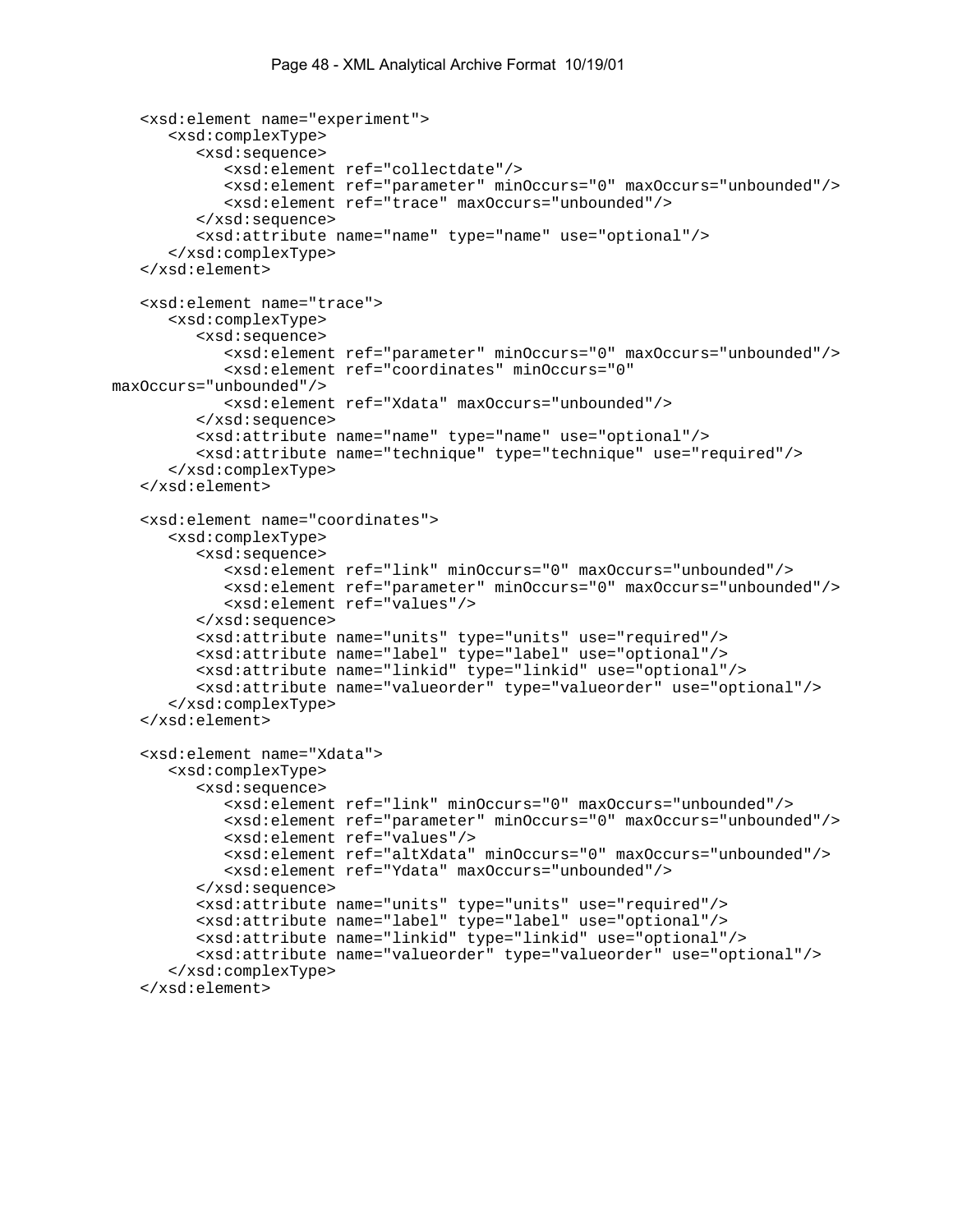```
 <xsd:element name="altXdata"> 
    <xsd:complexType> 
       <xsd:sequence> 
          <xsd:element ref="link" minOccurs="0" maxOccurs="unbounded"/> 
          <xsd:element ref="parameter" minOccurs="0" maxOccurs="unbounded"/> 
          <xsd:element ref="values"/> 
       </xsd:sequence> 
       <xsd:attribute name="units" type="units" use="required"/> 
       <xsd:attribute name="label" type="label" use="optional"/> 
       <xsd:attribute name="linkid" type="linkid" use="optional"/> 
       <xsd:attribute name="valueorder" type="valueorder" use="optional"/> 
    </xsd:complexType> 
 </xsd:element> 
 <xsd:element name="Ydata"> 
    <xsd:complexType> 
       <xsd:sequence> 
          <xsd:element ref="parameter" minOccurs="0" maxOccurs="unbounded"/> 
          <xsd:element ref="values"/> 
          <xsd:element ref="peaktable" minOccurs="0" maxOccurs="unbounded"/> 
       </xsd:sequence> 
       <xsd:attribute name="units" type="units" use="required"/> 
       <xsd:attribute name="label" type="label" use="optional"/> 
    </xsd:complexType> 
 </xsd:element> 
 <xsd:element name="values"> 
    <xsd:complexType> 
       <xsd:simpleContent> 
          <xsd:extension base="xsd:base64Binary"> 
              <xsd:attribute name="format" use="required"> 
                 <xsd:simpleType> 
                    <xsd:restriction base="xsd:NMTOKEN"> 
                       <xsd:enumeration value="FLOAT32"/> 
                       <xsd:enumeration value="FLOAT64"/> 
                    </xsd:restriction> 
                 </xsd:simpleType> 
              </xsd:attribute> 
              <xsd:attribute name="byteorder" use="required"> 
                 <xsd:simpleType> 
                    <xsd:restriction base="xsd:NMTOKEN"> 
                       <xsd:enumeration value="INTEL"/> 
                    </xsd:restriction> 
                 </xsd:simpleType> 
              </xsd:attribute> 
              <xsd:attribute name="numvalues" use="optional"> 
                 <xsd:simpleType> 
                    <xsd:restriction base="xsd:positiveInteger"/> 
                 </xsd:simpleType> 
              </xsd:attribute> 
          </xsd:extension> 
       </xsd:simpleContent> 
    </xsd:complexType> 
 </xsd:element>
```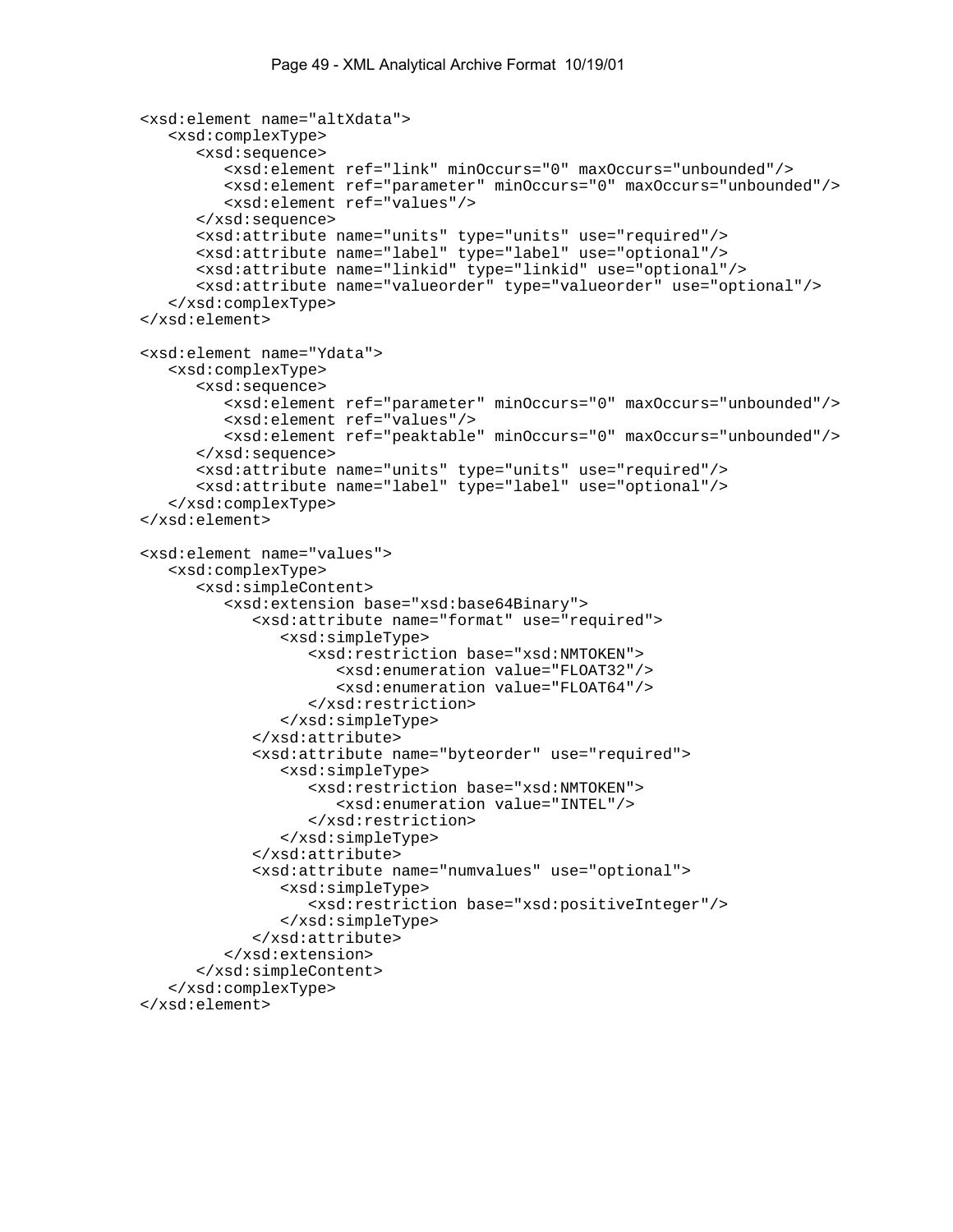```
 <xsd:element name="peaktable"> 
       <xsd:complexType> 
           <xsd:sequence> 
              <xsd:element ref="parameter" minOccurs="0" maxOccurs="unbounded"/> 
              <xsd:element name="peak" maxOccurs="unbounded"> 
                 <xsd:complexType> 
                     <xsd:sequence> 
                        <xsd:element ref="parameter" minOccurs="0" 
maxOccurs="unbounded"/> 
                        <xsd:element name="peakXvalue"> 
                           <xsd:complexType> 
                               <xsd:simpleContent> 
                                  <xsd:restriction base="xsd:double"/> 
                               </xsd:simpleContent> 
                           </xsd:complexType> 
                        </xsd:element> 
                        <xsd:element name="peakYvalue"> 
                           <xsd:complexType> 
                               <xsd:simpleContent> 
                                  <xsd:restriction base="xsd:double"/> 
                               </xsd:simpleContent> 
                           </xsd:complexType> 
                        </xsd:element> 
                        <xsd:element name="baseline" minOccurs="0"> 
                           <xsd:complexType> 
                               <xsd:sequence> 
                                  <xsd:element name="startXvalue"> 
                                      <xsd:complexType> 
                                         <xsd:simpleContent> 
                                                <xsd:restriction base="xsd:double"/> 
                                         </xsd:simpleContent> 
                                      </xsd:complexType> 
                                  </xsd:element> 
                                  <xsd:element name="startYvalue"> 
                                      <xsd:complexType> 
                                         <xsd:simpleContent> 
                                                <xsd:restriction base="xsd:double"/> 
                                         </xsd:simpleContent> 
                                      </xsd:complexType> 
                                  </xsd:element> 
                                  <xsd:element name="endXvalue"> 
                                      <xsd:complexType> 
                                         <xsd:simpleContent> 
                                                <xsd:restriction base="xsd:double"/> 
                                         </xsd:simpleContent> 
                                      </xsd:complexType> 
                                  </xsd:element> 
                                  <xsd:element name="endYvalue"> 
                                      <xsd:complexType> 
                                         <xsd:simpleContent> 
                                                <xsd:restriction base="xsd:double"/> 
                                         </xsd:simpleContent> 
                                     </xsd:complexType> 
                                  </xsd:element> 
                                  <xsd:element name="basecurve" minOccurs="0"> 
                                      <xsd:complexType> 
                                         <xsd:sequence> 
                                                <xsd:element name="baseXdata"> 
                                                      <xsd:complexType> 
                                                             <xsd:sequence>
```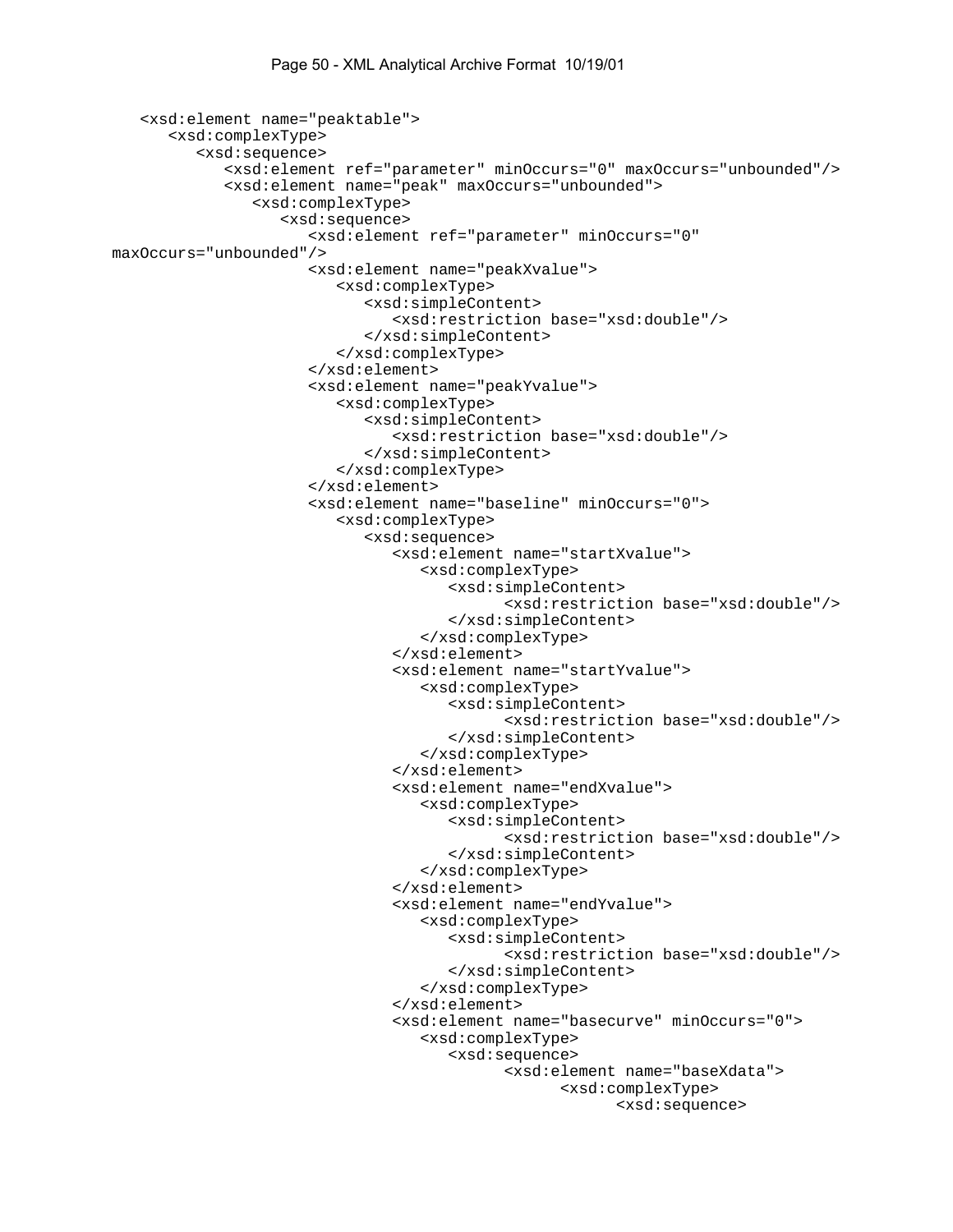```
 <xsd:element 
ref="values"/> 
                                                             </xsd:sequence> 
                                                      </xsd:complexType> 
                                               </xsd:element> 
                                               <xsd:element name="baseYdata"> 
                                                      <xsd:complexType> 
                                                             <xsd:sequence> 
                                                                   <xsd:element 
ref="values"/> 
                                                             </xsd:sequence> 
                                                      </xsd:complexType> 
                                               </xsd:element> 
                                        </xsd:sequence> 
                                     </xsd:complexType> 
                                  </xsd:element> 
                                  <xsd:element ref="parameter" minOccurs="0" 
maxOccurs="unbounded"/> 
                              </xsd:sequence> 
                           </xsd:complexType> 
                        </xsd:element> 
                    </xsd:sequence> 
                    <xsd:attribute name="number" use="required"> 
                        <xsd:simpleType> 
                           <xsd:restriction base="xsd:positiveInteger"/> 
                        </xsd:simpleType> 
                    </xsd:attribute> 
                    <xsd:attribute name="group" type="group" use="optional"/> 
                    <xsd:attribute name="name" type="name" use="optional"/> 
                 </xsd:complexType> 
              </xsd:element> 
           </xsd:sequence> 
           <xsd:attribute name="name" type="name" use="optional"/> 
       </xsd:complexType> 
    </xsd:element> 
    <xsd:element name="parameter"> 
       <xsd:complexType> 
           <xsd:simpleContent> 
              <xsd:extension base="xsd:string"> 
                 <xsd:attribute name="group" type="group" use="optional"/> 
                 <xsd:attribute name="name" type="name" use="required"/> 
                 <xsd:attribute name="label" type="label" use="optional"/> 
              </xsd:extension> 
           </xsd:simpleContent> 
       </xsd:complexType> 
    </xsd:element> 
    <xsd:element name="link"> 
       <xsd:complexType> 
           <xsd:attribute name="linkref" type="linkref" use="required"/> 
       </xsd:complexType> 
    </xsd:element> 
    <xsd:element name="collectdate"> 
       <xsd:simpleType> 
           <xsd:restriction base="xsd:dateTime"/> 
       </xsd:simpleType> 
    </xsd:element>
```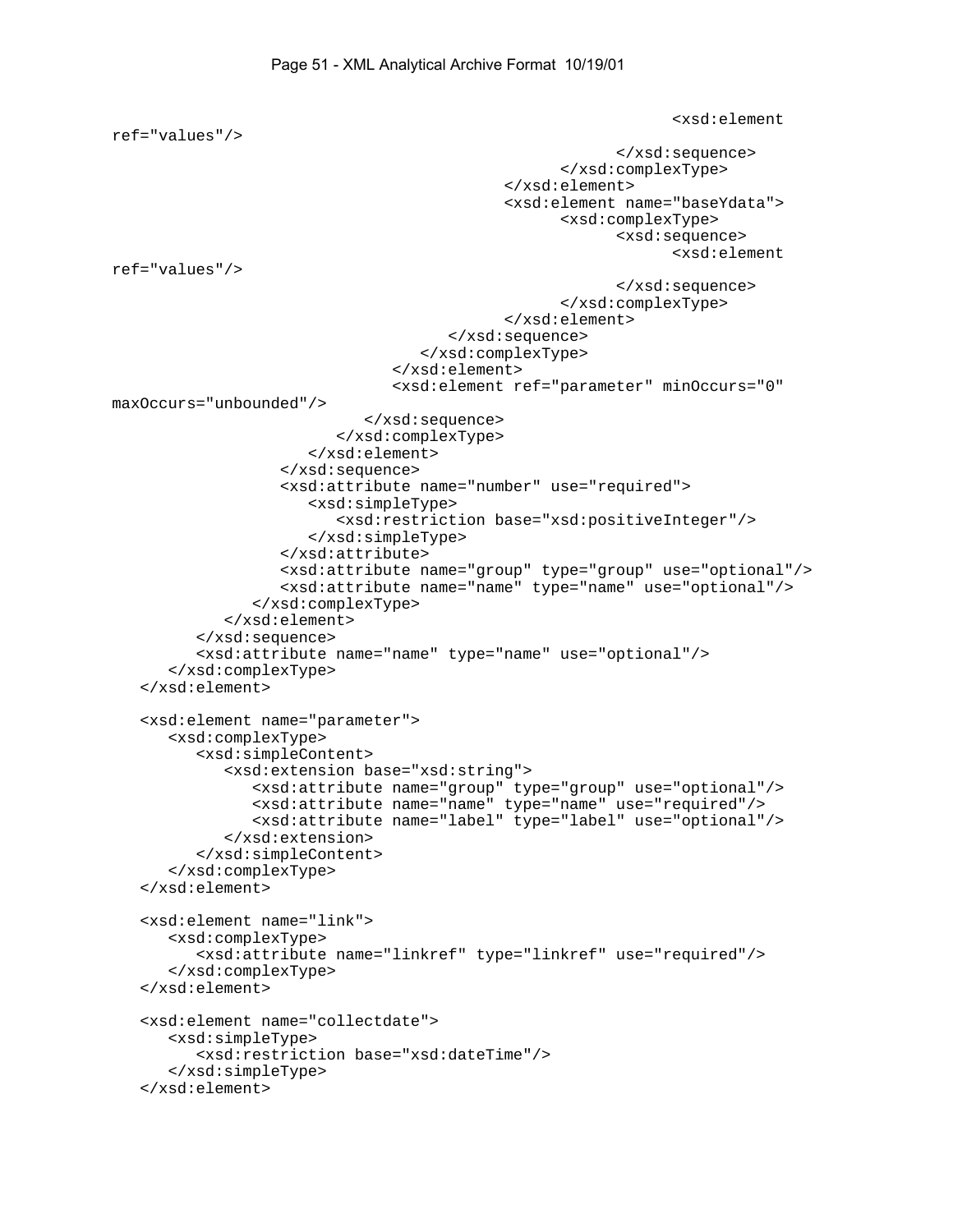```
 <xsd:simpleType name="group"> 
    <xsd:restriction base="xsd:string"/> 
 </xsd:simpleType> 
 <xsd:simpleType name="label"> 
    <xsd:restriction base="xsd:string"/> 
 </xsd:simpleType> 
 <xsd:simpleType name="linkid"> 
    <xsd:restriction base="xsd:ID"/> 
 </xsd:simpleType> 
 <xsd:simpleType name="linkref"> 
    <xsd:restriction base="xsd:IDREF"/> 
 </xsd:simpleType> 
 <xsd:simpleType name="name"> 
    <xsd:restriction base="xsd:string"/> 
 </xsd:simpleType> 
 <xsd:simpleType name="technique"> 
    <xsd:restriction base="xsd:NMTOKEN"> 
       <xsd:enumeration value="ATOMIC"/> 
       <xsd:enumeration value="CHROM"/> 
       <xsd:enumeration value="FLUOR"/> 
       <xsd:enumeration value="IR"/> 
       <xsd:enumeration value="MS"/> 
       <xsd:enumeration value="NIR"/> 
       <xsd:enumeration value="NMR"/> 
       <xsd:enumeration value="PDA"/> 
       <xsd:enumeration value="PARTICLE"/> 
       <xsd:enumeration value="POLAR"/> 
       <xsd:enumeration value="RAMAN"/> 
       <xsd:enumeration value="THERMAL"/> 
       <xsd:enumeration value="UNKNOWN"/> 
       <xsd:enumeration value="UVVIS"/> 
       <xsd:enumeration value="XRAY"/> 
    </xsd:restriction> 
 </xsd:simpleType>
```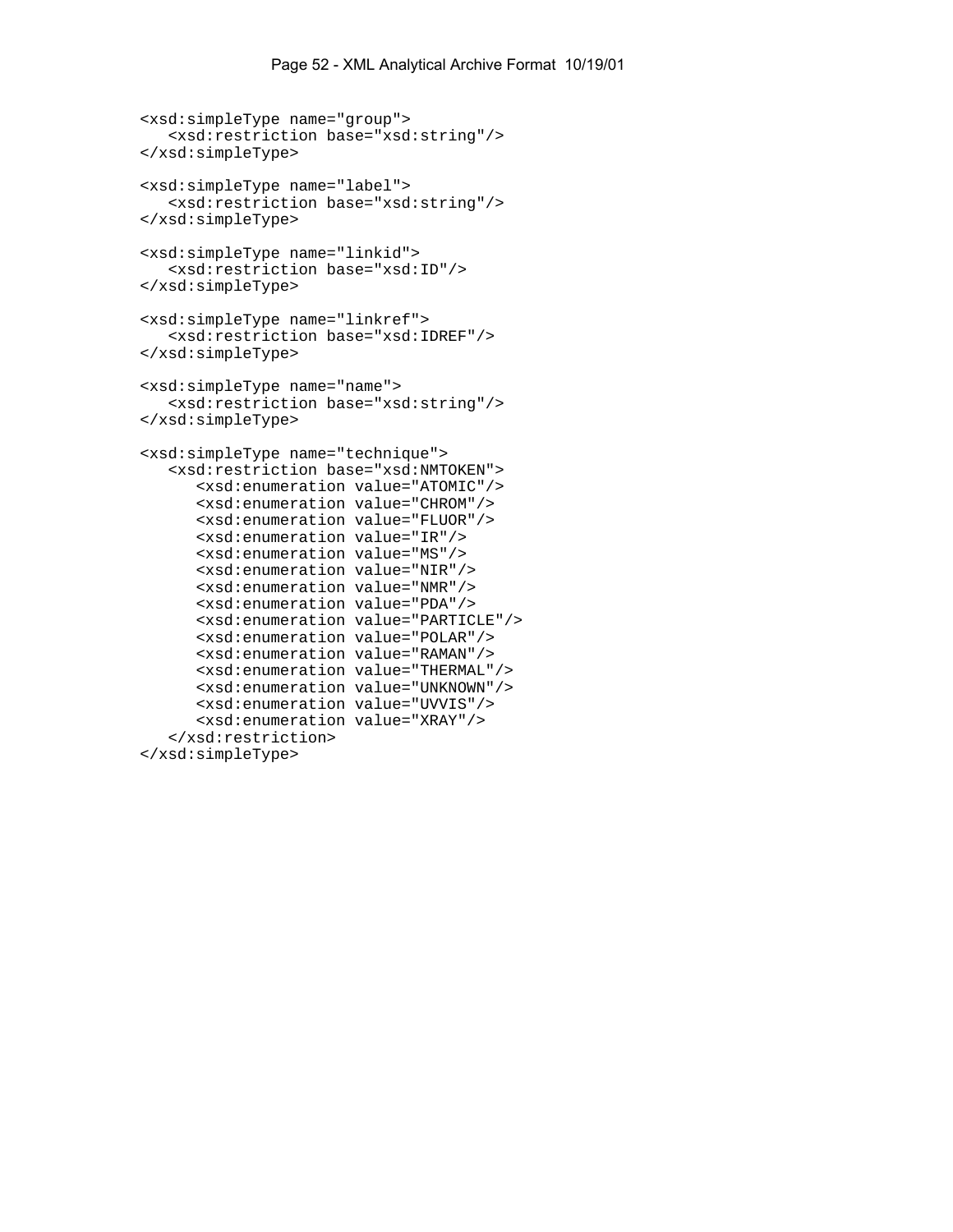```
 <xsd:simpleType name="units"> 
    <xsd:restriction base="xsd:NMTOKEN"> 
       <xsd:enumeration value="ABSORBANCE"/> 
       <xsd:enumeration value="AMPERES"/> 
       <xsd:enumeration value="ANGSTROMS"/> 
       <xsd:enumeration value="ATOMICMASSUNITS"/> 
       <xsd:enumeration value="CALORIES"/> 
       <xsd:enumeration value="CELSIUS"/> 
       <xsd:enumeration value="CENTIMETERS"/> 
       <xsd:enumeration value="DAYS"/> 
       <xsd:enumeration value="DECIBELS"/> 
       <xsd:enumeration value="DEGREES"/> 
       <xsd:enumeration value="ELECTRONVOLTS"/> 
       <xsd:enumeration value="EMISSION"/> 
       <xsd:enumeration value="FAHRENHEIT"/> 
       <xsd:enumeration value="GHERTZ"/> 
       <xsd:enumeration value="GRAMS"/> 
       <xsd:enumeration value="HERTZ"/> 
       <xsd:enumeration value="HOURS"/> 
       <xsd:enumeration value="JOULES"/> 
       <xsd:enumeration value="KELVIN"/> 
       <xsd:enumeration value="KILOCALORIES"/> 
       <xsd:enumeration value="KILOGRAMS"/> 
       <xsd:enumeration value="KILOHERTZ"/> 
       <xsd:enumeration value="KILOMETERS"/> 
       <xsd:enumeration value="KILOWATTS"/> 
       <xsd:enumeration value="KUBELKAMUNK"/> 
       <xsd:enumeration value="LITERS"/> 
       <xsd:enumeration value="LOGREFLECTANCE"/> 
       <xsd:enumeration value="MASSCHARGERATIO"/> 
       <xsd:enumeration value="MEGAHERTZ"/> 
       <xsd:enumeration value="MEGAWATTS"/> 
       <xsd:enumeration value="METERS"/> 
       <xsd:enumeration value="MICROGRAMS"/> 
       <xsd:enumeration value="MICRONS"/> 
       <xsd:enumeration value="MICROSECONDS"/> 
       <xsd:enumeration value="MILLIABSORBANCE"/> 
       <xsd:enumeration value="MILLIAMPS"/> 
       <xsd:enumeration value="MILLIGRAMS"/> 
       <xsd:enumeration value="MILLILITERS"/> 
       <xsd:enumeration value="MILLIMETERS"/> 
       <xsd:enumeration value="MILLIMOLAR"/> 
       <xsd:enumeration value="MILLISECONDS"/> 
       <xsd:enumeration value="MILLIVOLTS"/> 
       <xsd:enumeration value="MILLIWATTS"/> 
       <xsd:enumeration value="MINUTES"/> 
       <xsd:enumeration value="MOLAR"/> 
       <xsd:enumeration value="MOLES"/> 
       <xsd:enumeration value="NANOGRAMS"/> 
       <xsd:enumeration value="NANOMETERS"/> 
       <xsd:enumeration value="NANOSECONDS"/> 
       <xsd:enumeration value="PPB"/> 
       <xsd:enumeration value="PPM"/> 
       <xsd:enumeration value="PPT"/> 
       <xsd:enumeration value="RADIANS"/> 
       <xsd:enumeration value="RAMANSHIFT"/> 
       <xsd:enumeration value="REFLECTANCE"/> 
       <xsd:enumeration value="SECONDS"/> 
       <xsd:enumeration value="TRANSMISSIONPERCENT"/> 
       <xsd:enumeration value="TRANSMITTANCE"/>
```